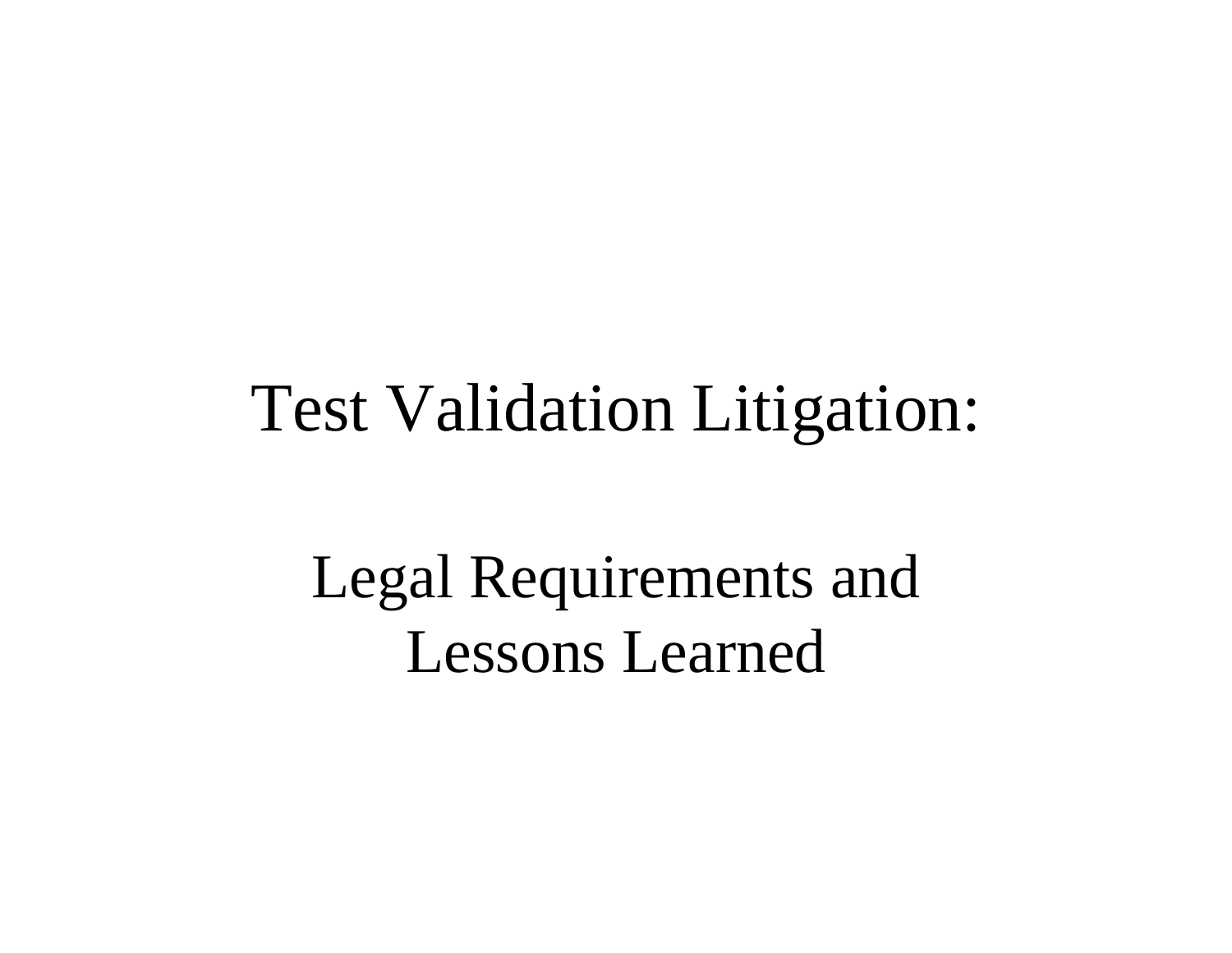#### Federal Law and Regulations

- Title VII of the Civil Rights Act of 1964, 42 USC 2000e
- Uniform Guidelines on Employee Selection Procedures
- Cases interpreting the foregoing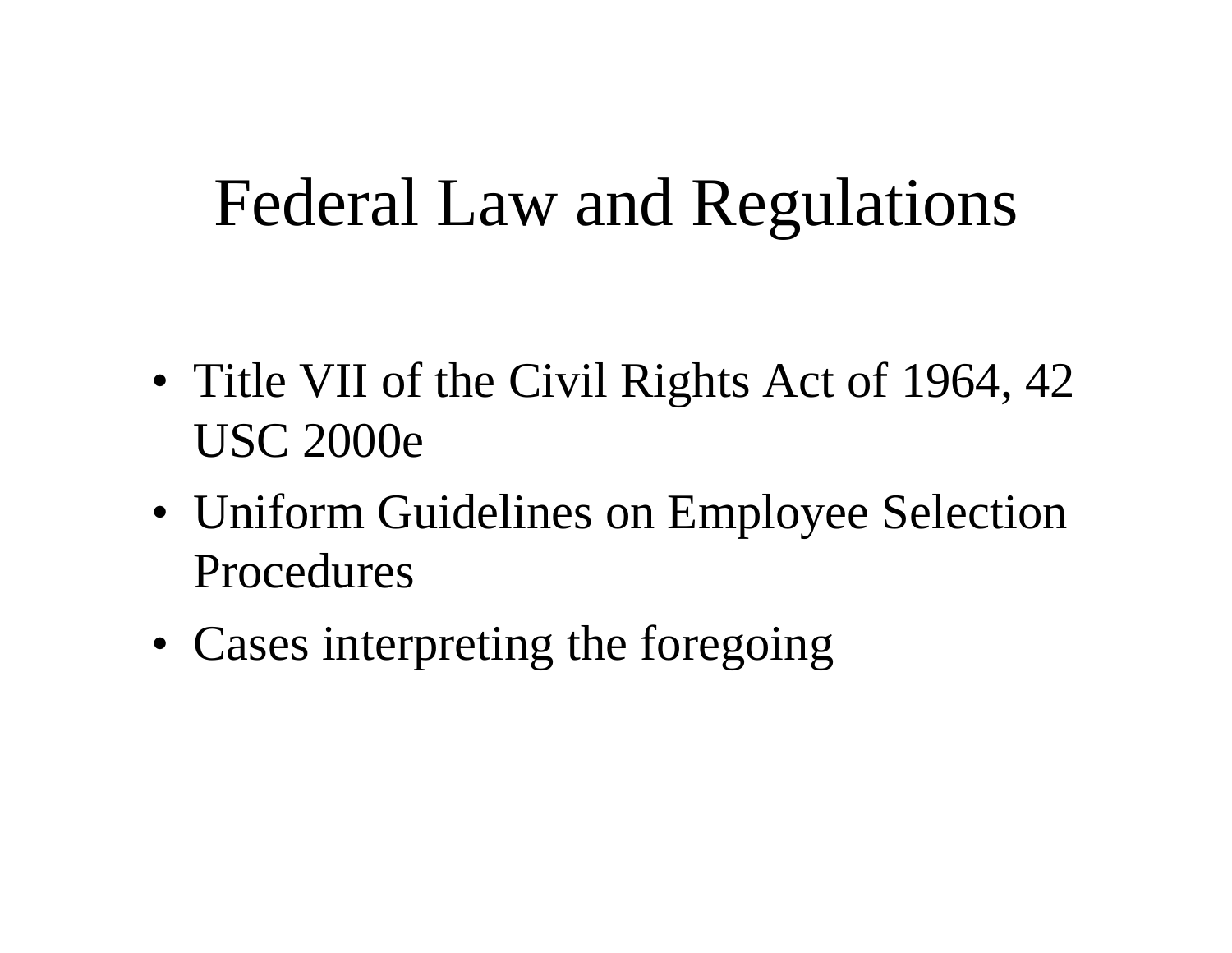## Title VII

- Title VII of the Civil Rights Act of 1964 (as amended in 1991) prohibits basing employment decisions on race, gender, ethnicity, religion, or national origin
- Employment decisions include: Recruitment, Hiring, Promotion, Transfer, Wages, Leave, Training, Discipline, and Termination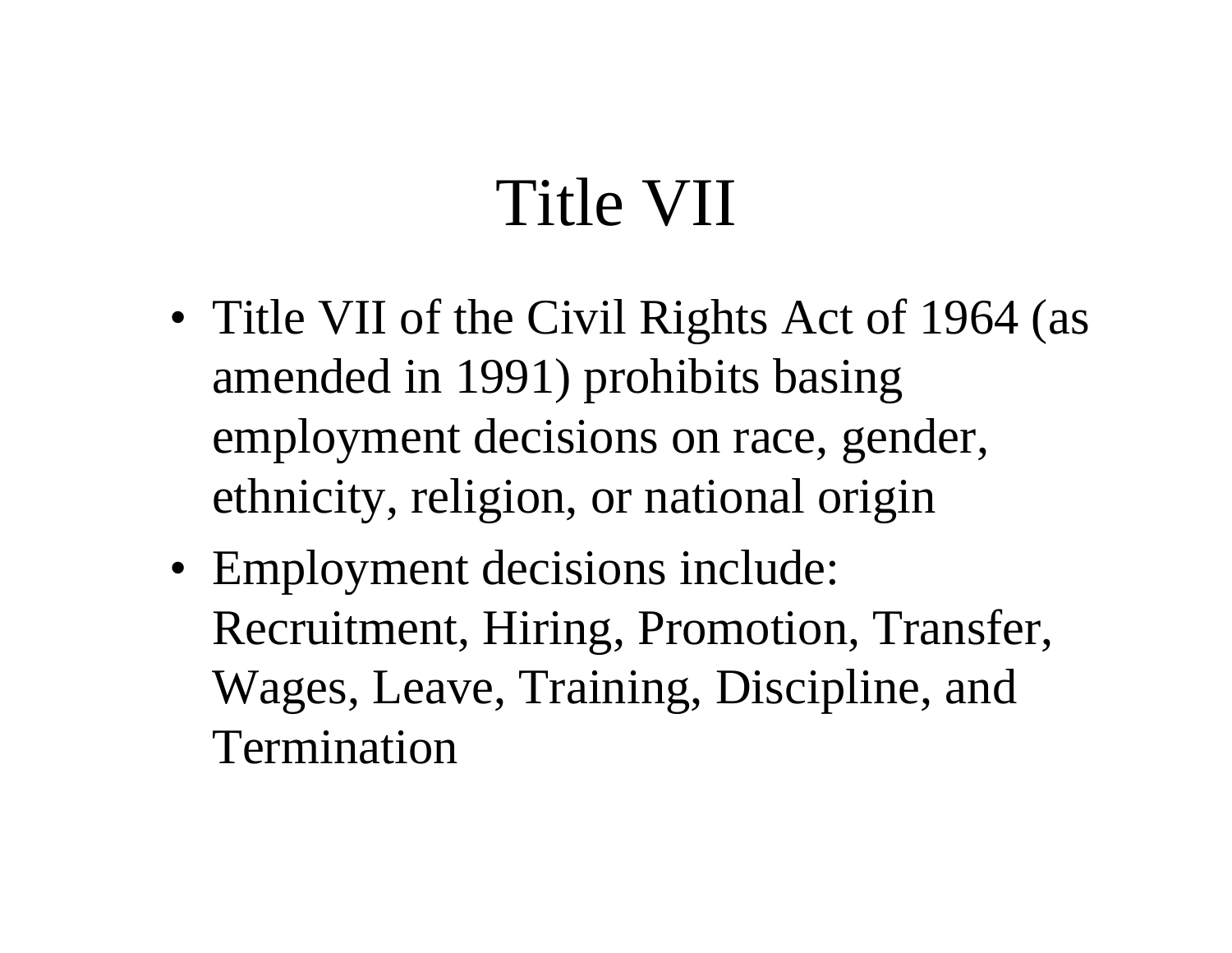#### Title VII

Has been interpreted to require that an employer's selection procedures not result in disparate impact against a protected group, unless the procedure is demonstrated to be "valid and consistent with business necessity"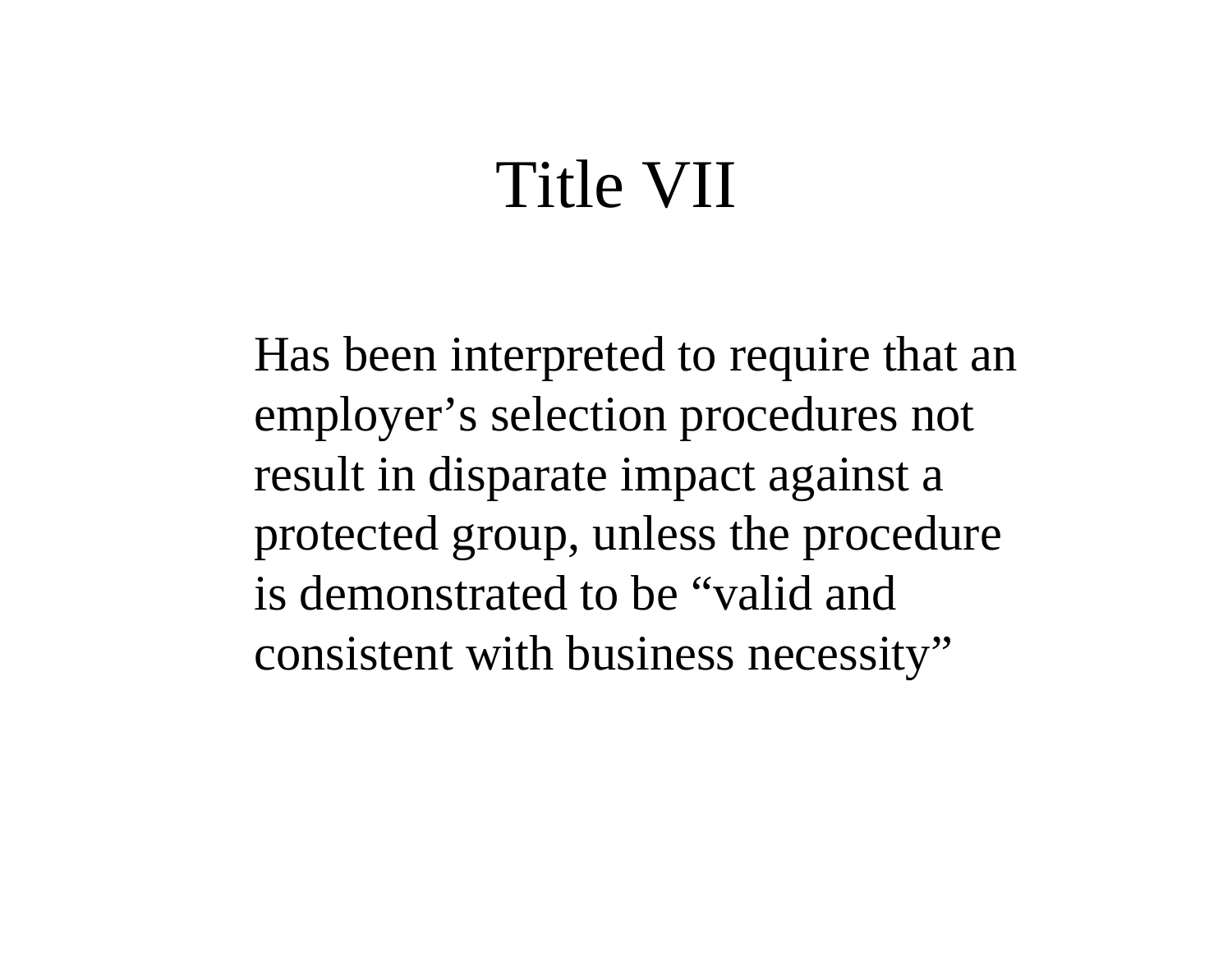## Title VII

• Selection procedure that results in adverse impact is presumed to be discriminatory, unless it is shown to be valid pursuant to the Uniform Guidelines.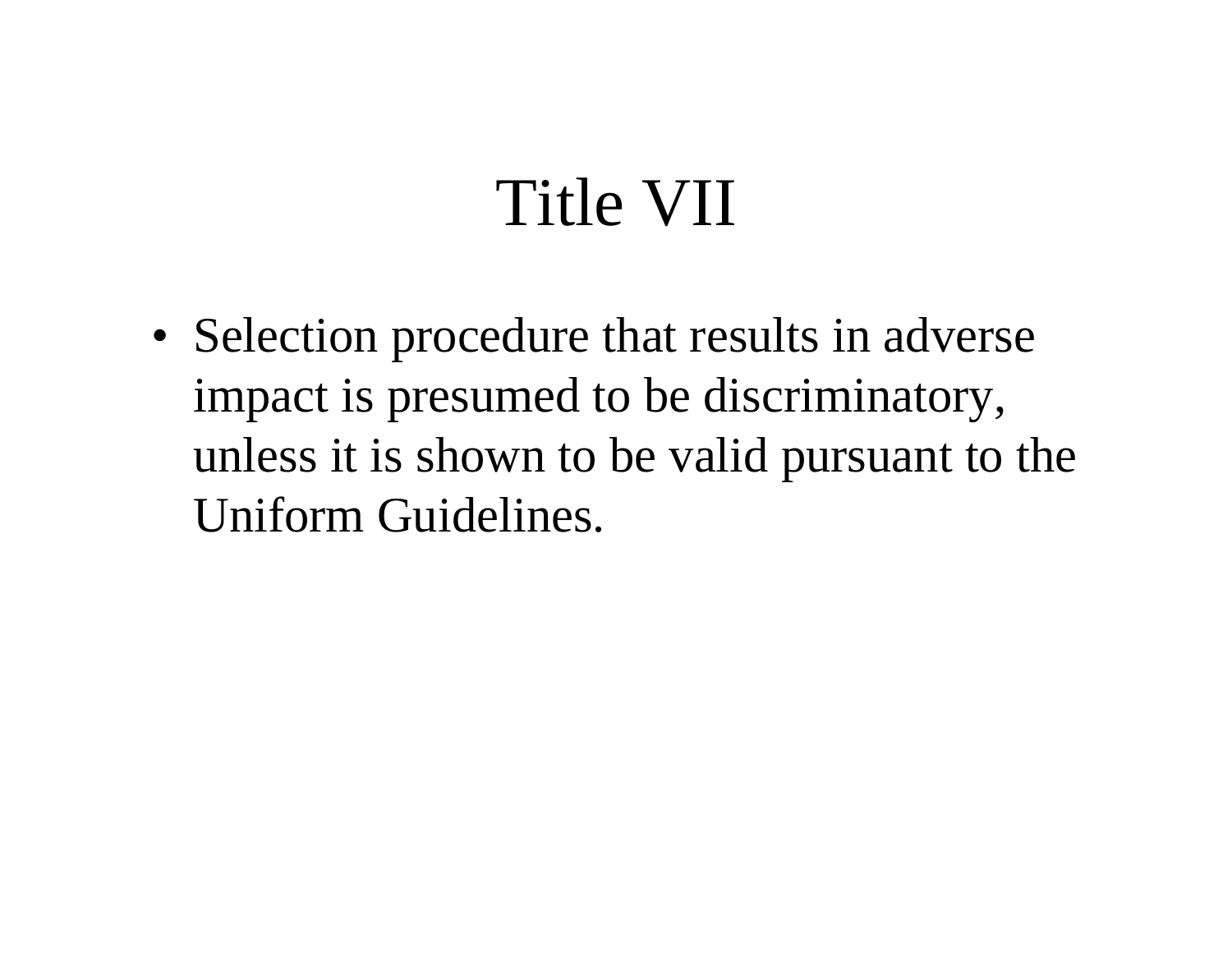## Uniform Guidelines

- Issued jointly by the EEOC, DOJ, OFCCP and other federal agencies in 1978
- Set forth standards for determining adverse impact
- Set forth standards for demonstrating validity of selection procedures
- Include important record-keeping requirements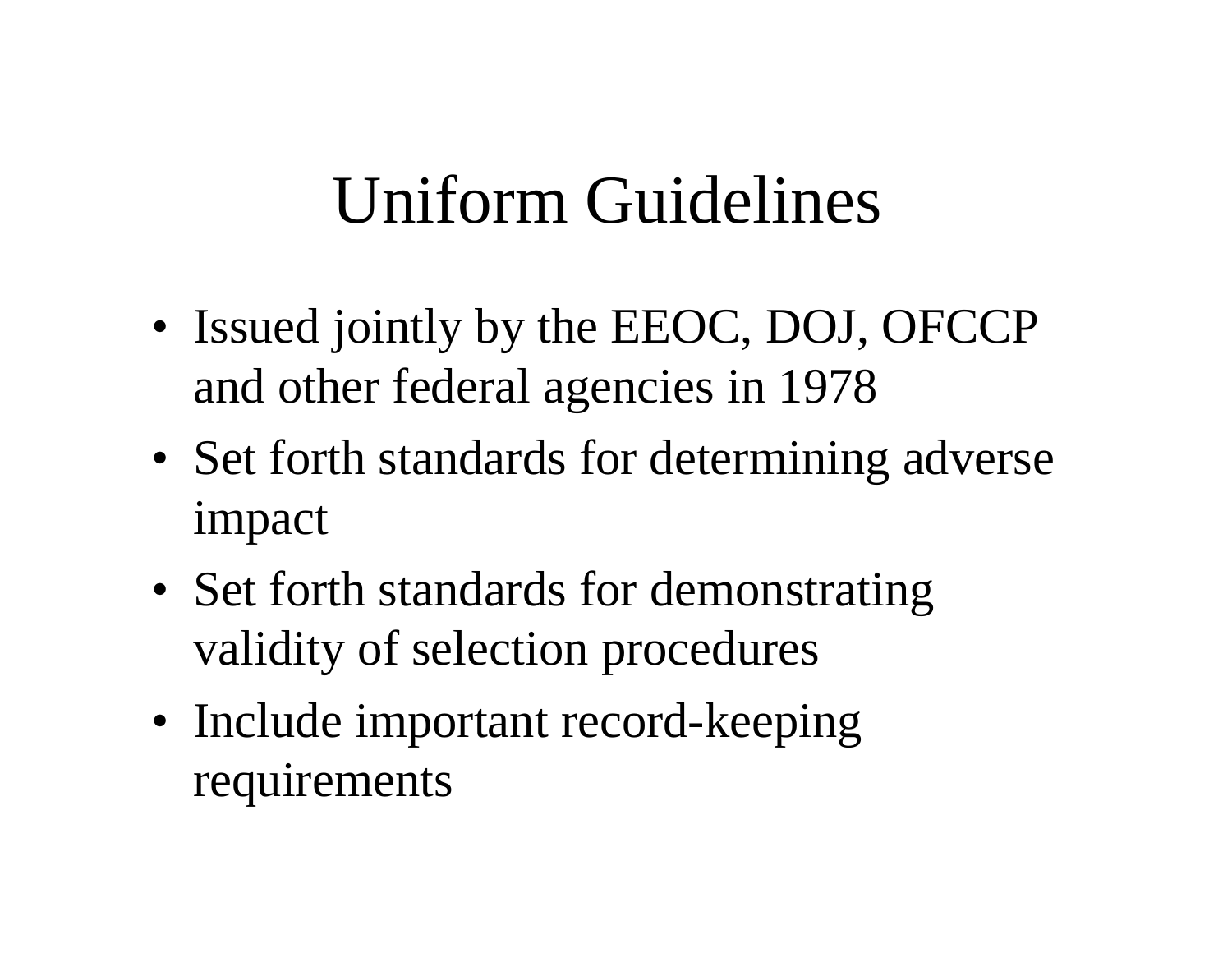- Plaintiff or class of plaintiffs allege that selection procedures have adverse impact and are not valid
	- – Plaintiffs must show, usually in a statistical fashion, that the proportion of the protected class hired or promoted was significantly less than would be expected
	- Raises a rebuttable inference of discrimination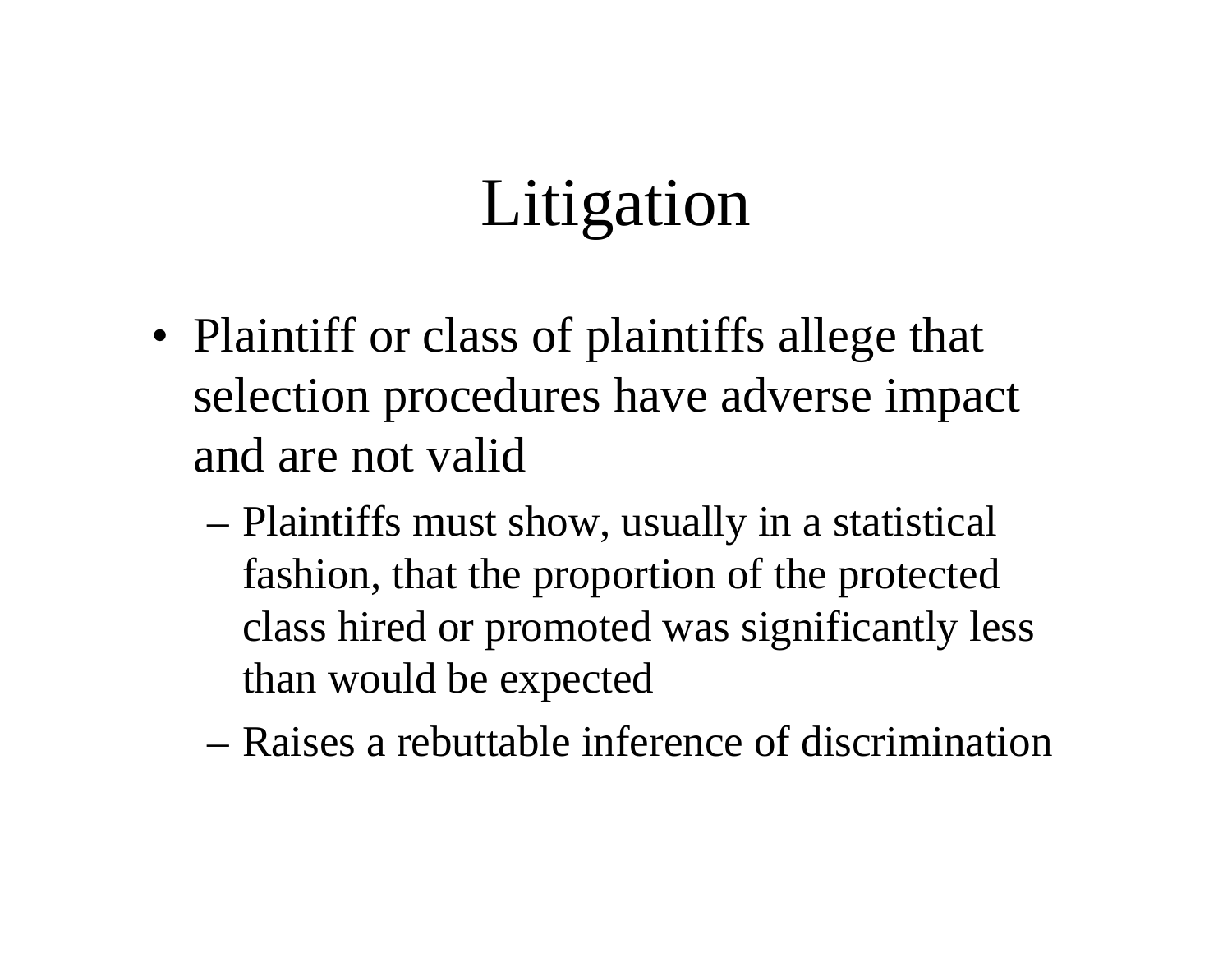- In general, plaintiffs can establish a *prima facie* case of adverse impact by relying upon:
	- The "80% rule" or
	- A statistically significant difference, usually expressed as standard deviations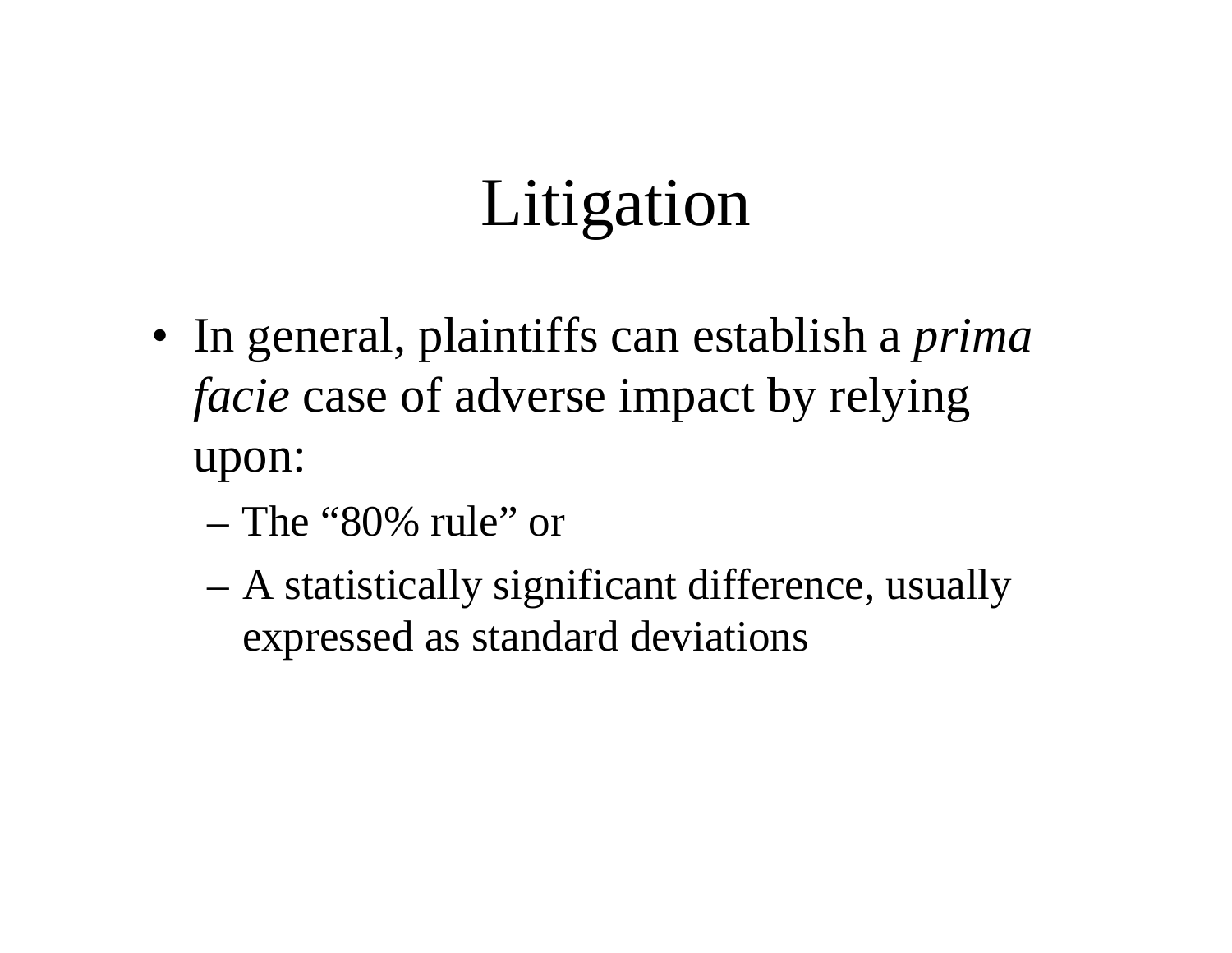- Disputes over statistical evidence
	- Applicant pools and applicant flow
	- Aggregation of data across jobs, facilities
	- Inclusion or exclusion of variables
	- – What statistical tests to apply based on sample sizes, etc.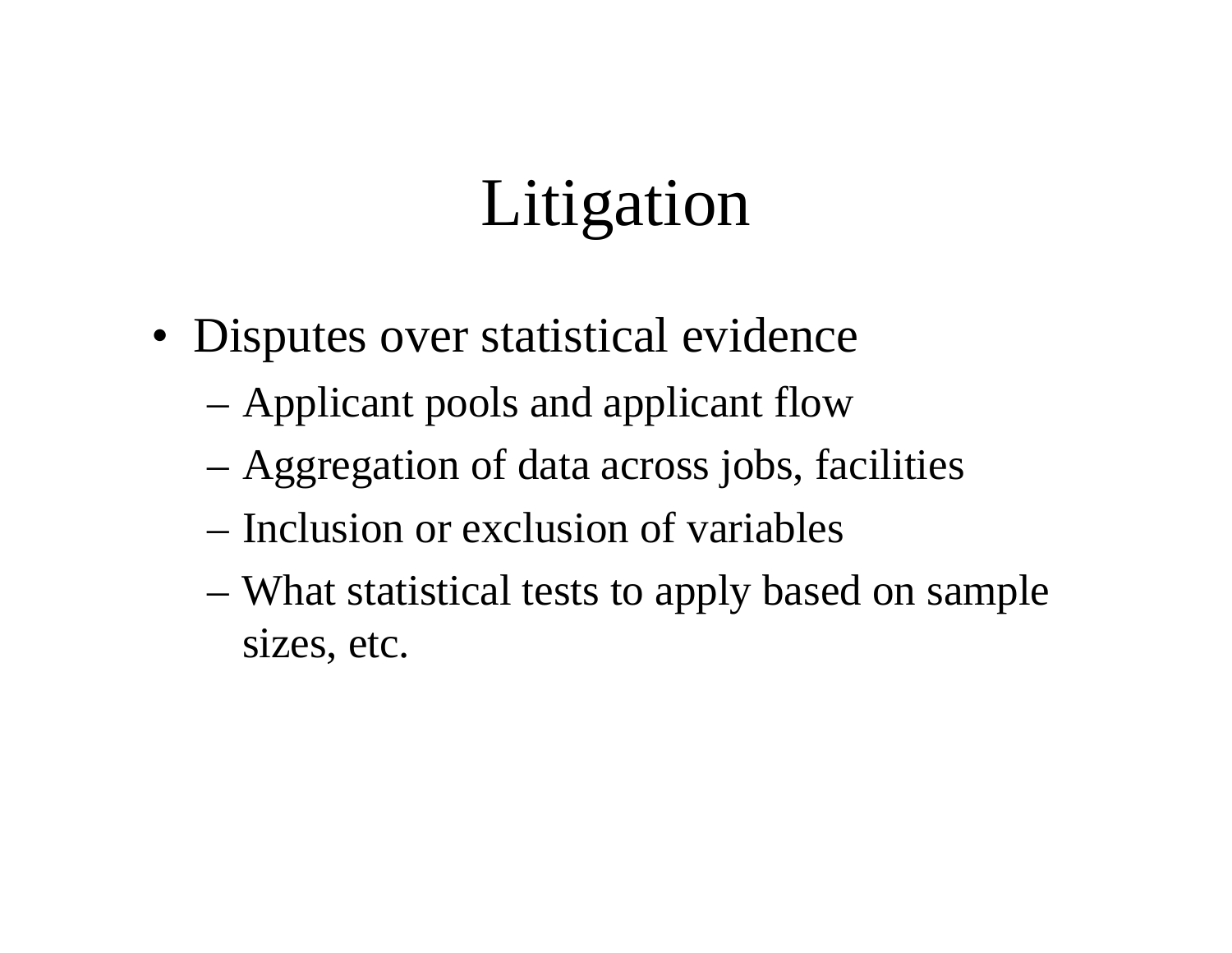- Disputes over applicant data will be multiplied after adoption of the new Q&A:
	- Whether the employer acted to fill a position
	- Whether the putative applicant complied with employer's application process
	- Whether the advertised requirements were valid
	- Whether criteria mentioned in advertisement were covered requirements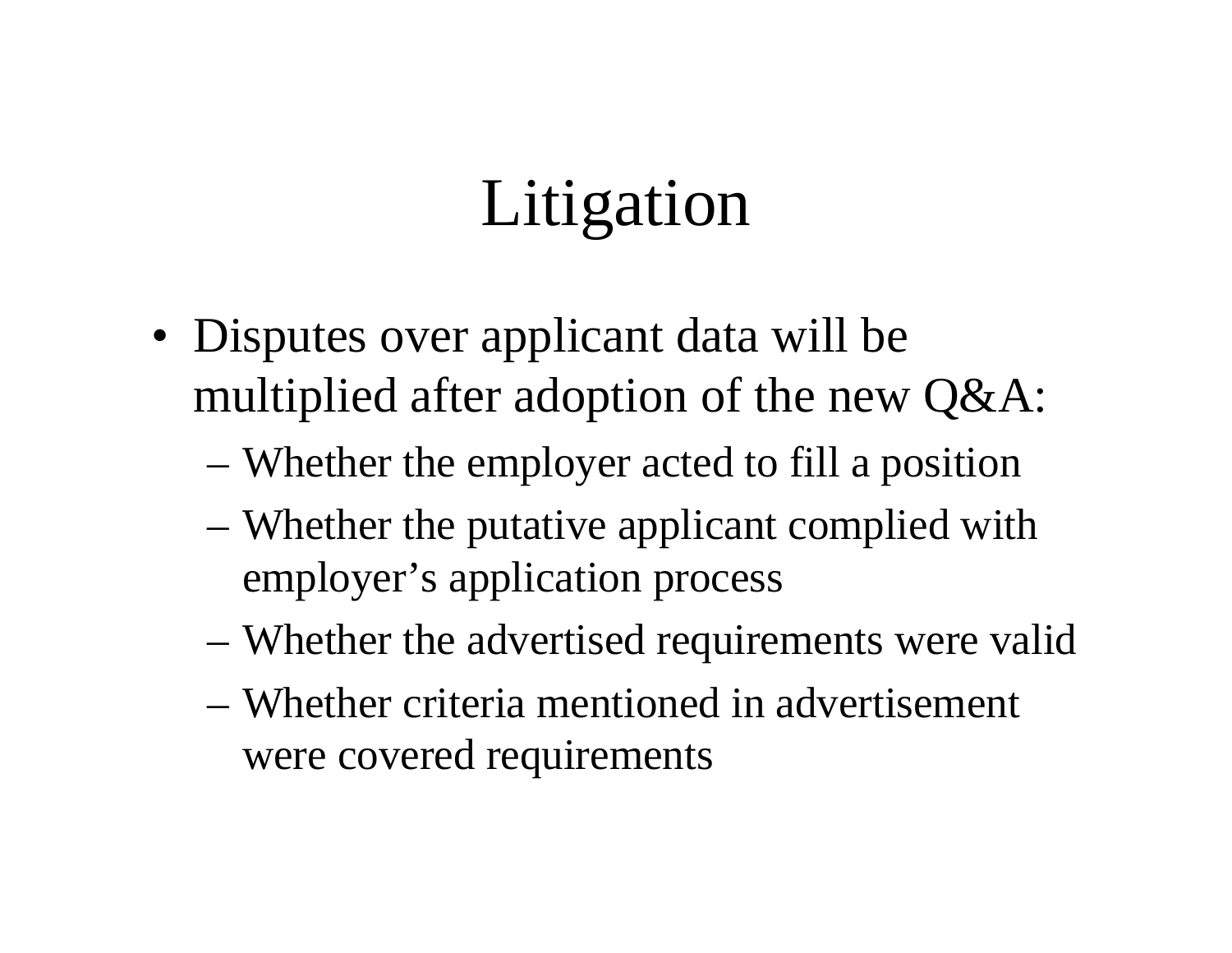- Once plaintiffs establish adverse impact, burden shifts to employer to demonstrate validity
	- – Expert testimony in support of existing validity evidence
	- New retrospective validation study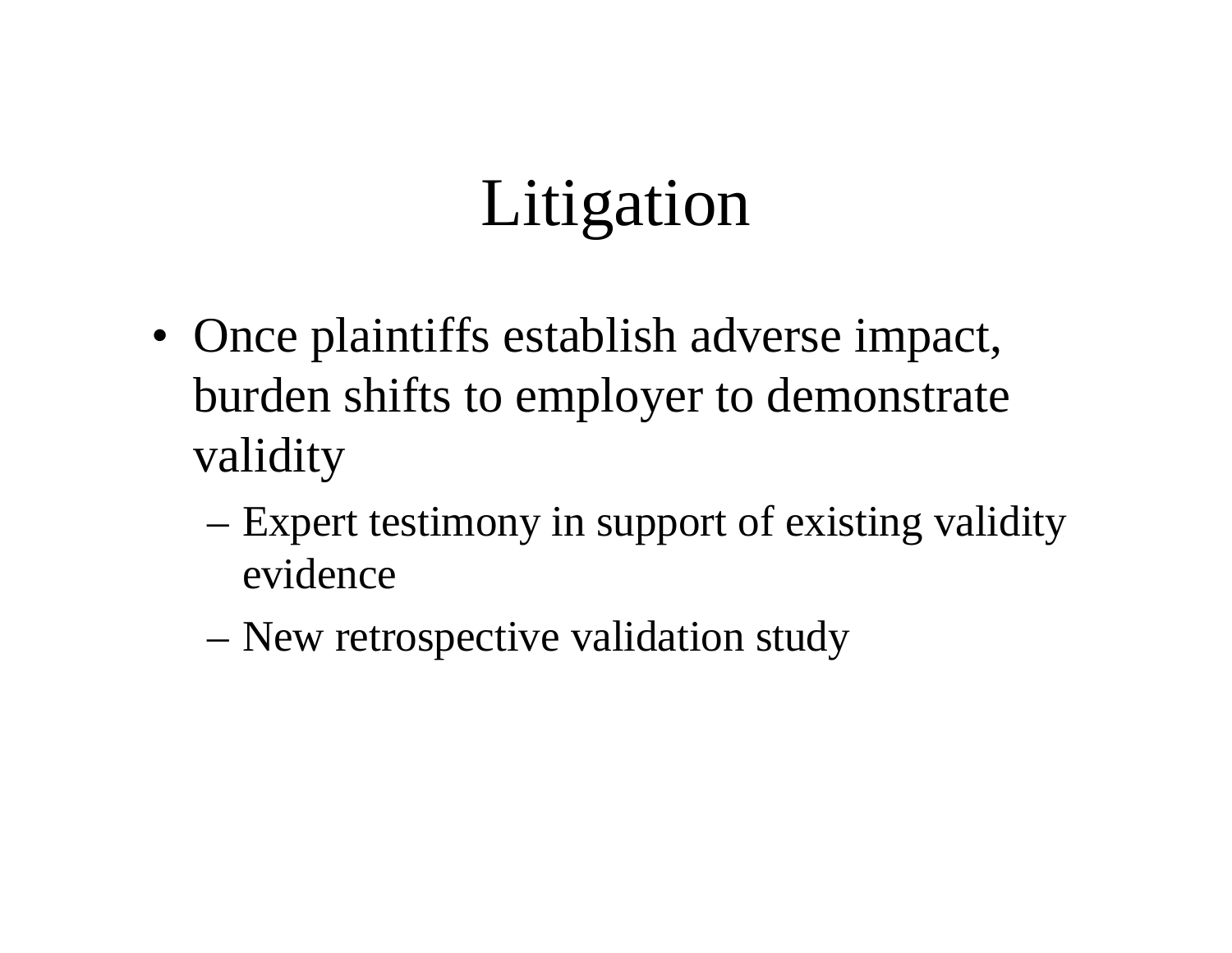- Plaintiffs counter with expert testimony attacking the validity evidence
	- Compliance with Uniform Guidelines
	- Compliance with professional standards
	- Alternatives with lesser adverse impact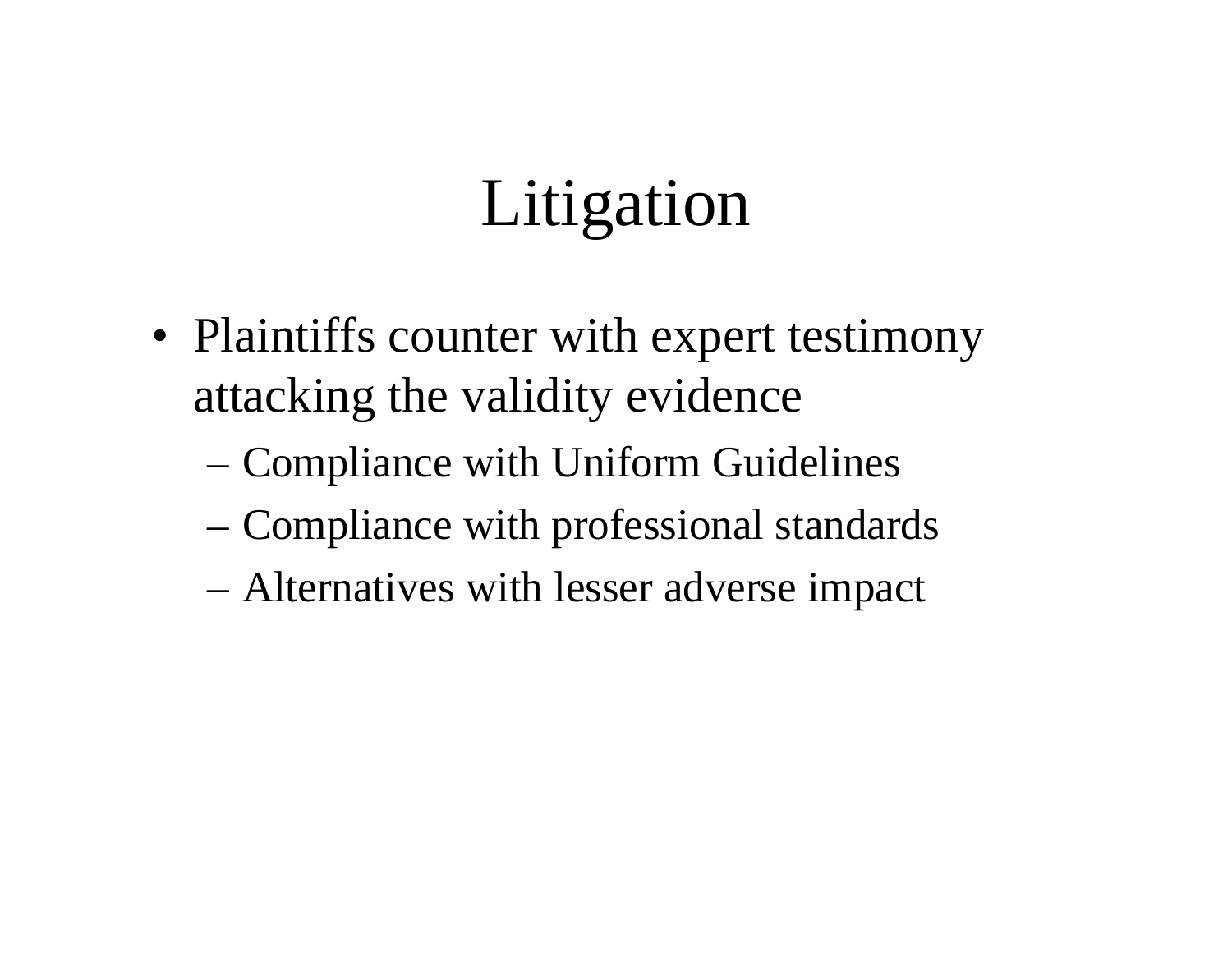- Aspects of the selection process that are subject to challenge
	- Recruiting and advertising
	- Application process
	- MQ or other preliminary screening
	- Examination, as a whole and by item
	- Scoring
	- Use of scores
	- Final decisionmaking process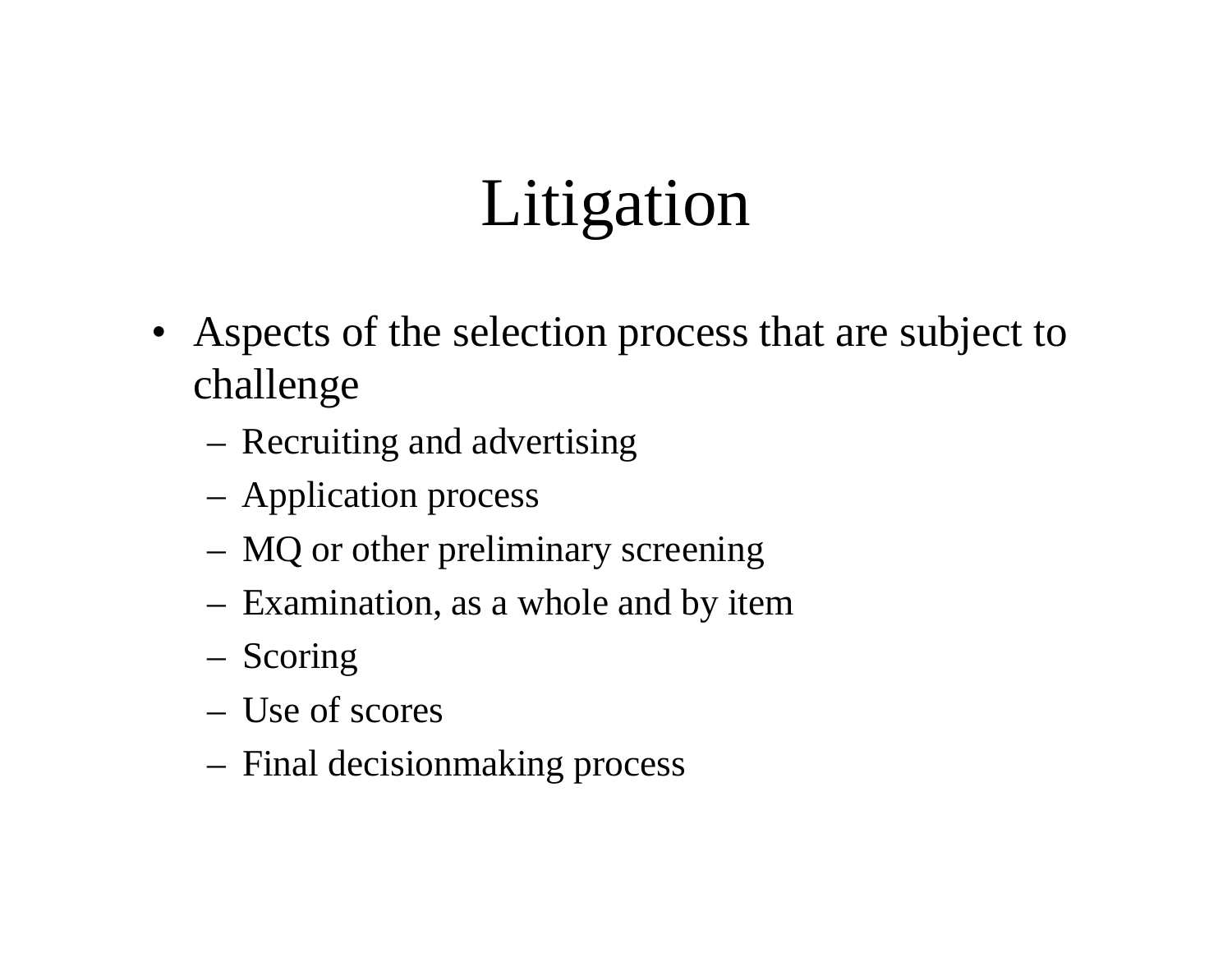- Aspects of validation that are subject to challenge
	- Sampling plan and selection of SMEs
	- Qualification of SMEs
	- Interaction with SMEs
	- –Analysis of SME input
	- –Qualifications of development staff

» continued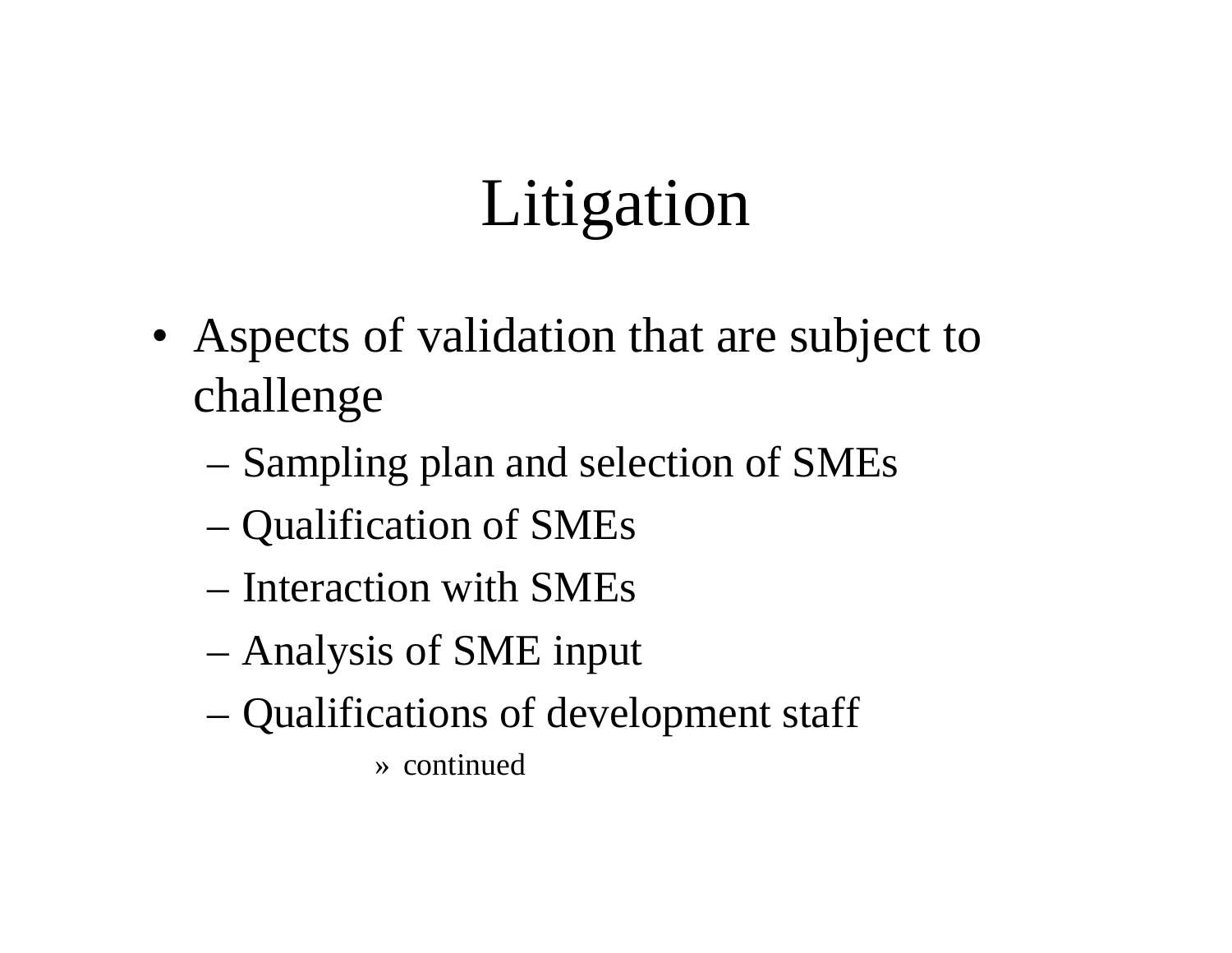- –Design of test instrument and items
- –Item ratings and item bias
- Consideration of alternatives
- –Compensatory vs. non-compensatory
- Alternative use of scores
- Documentation
- Documentation
- Documentation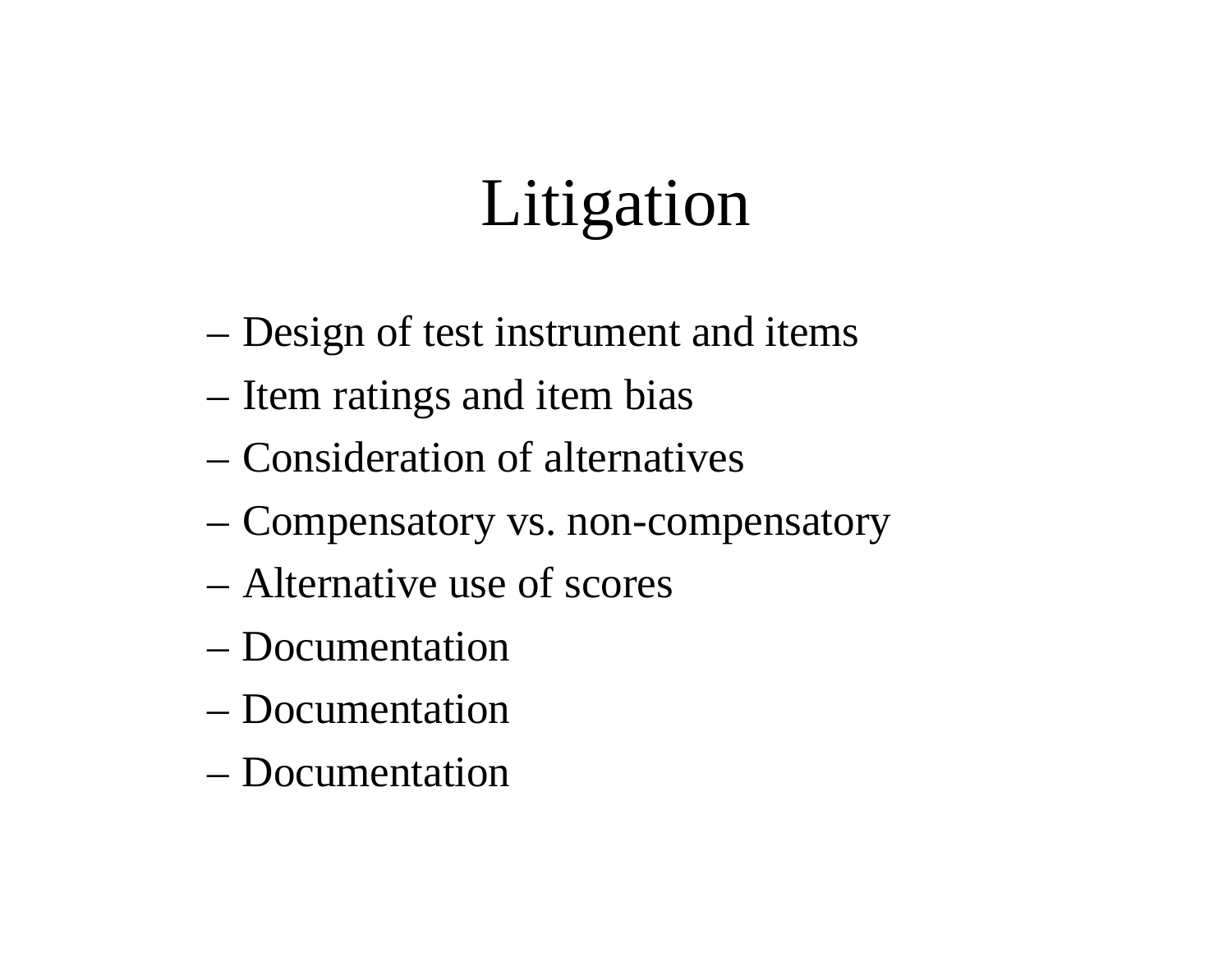## Reynolds v. ALDOT

- Litigation concerning the validity of minimum qualifications for several job classes
- Pursuant to consent decree, defendants had the burden of demonstrating validity in response to objections made by plaintiffs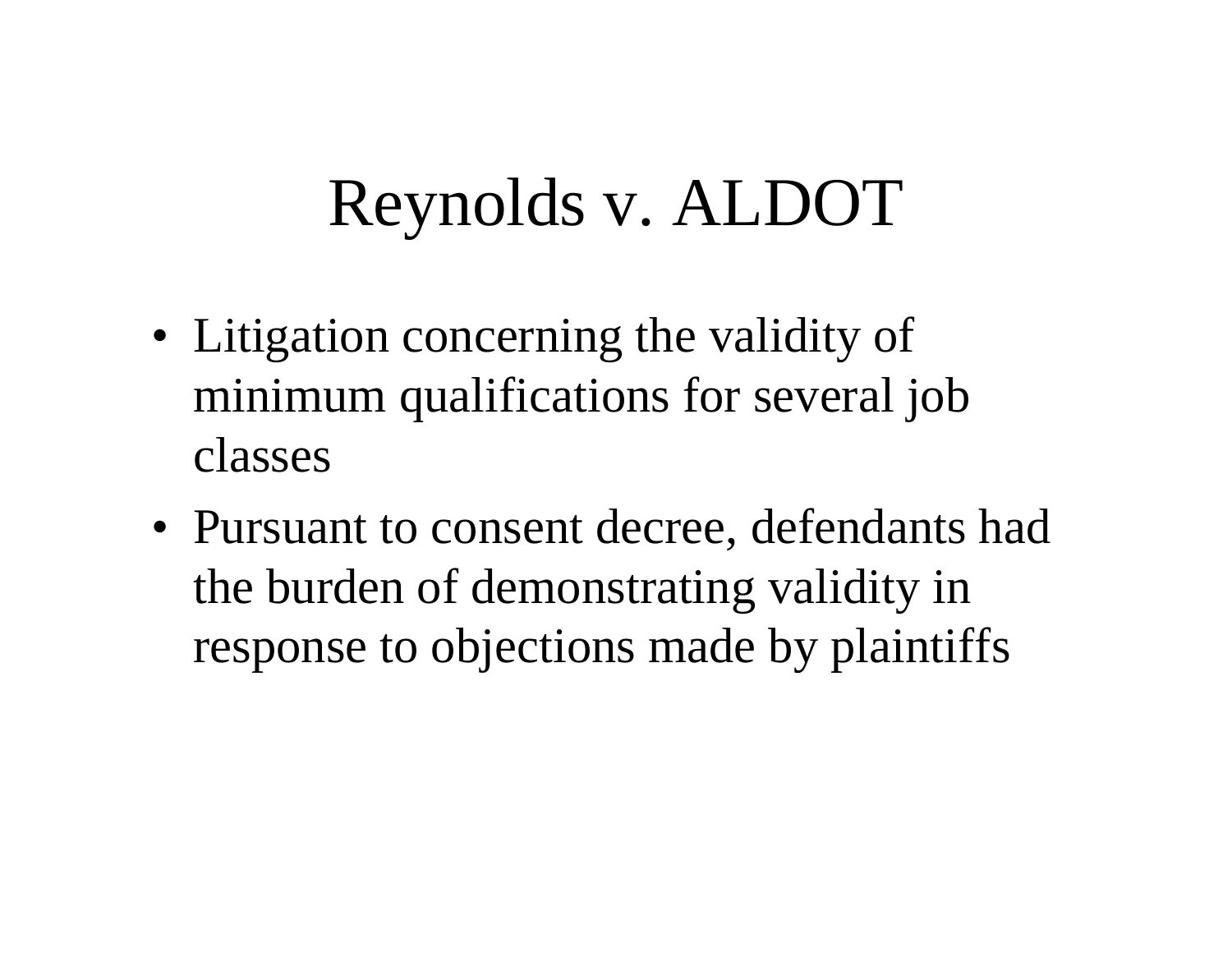## Reynolds v. ALDOT

- Disputes concerning overall MQ development process
- Disputes concerning particular job classes – Engineering jobs (including mgmt)
	- –"Right of Way" jobs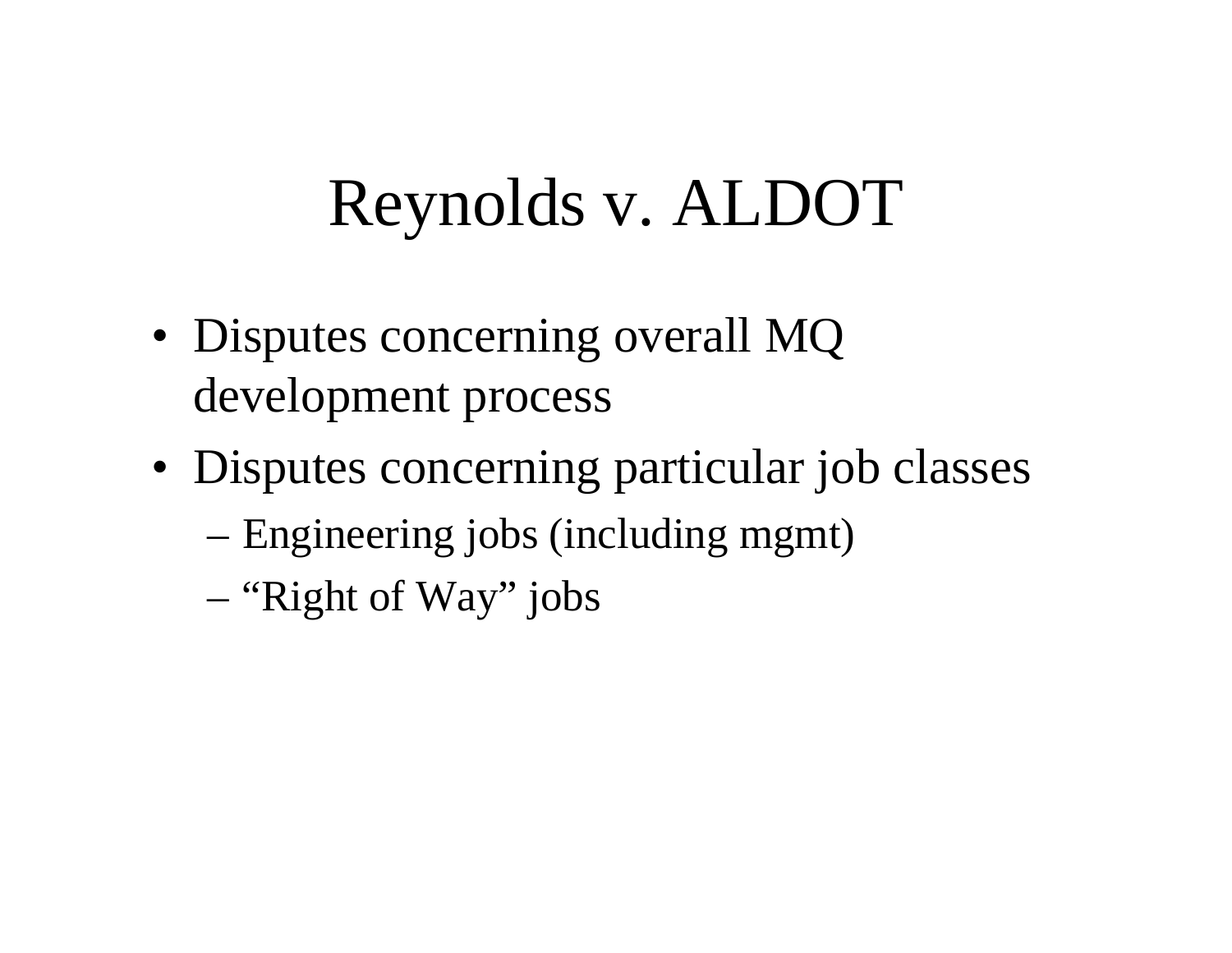- Gather and analyze background information
	- Prior selection procedures for same job
	- Data from other employers
	- O\*NET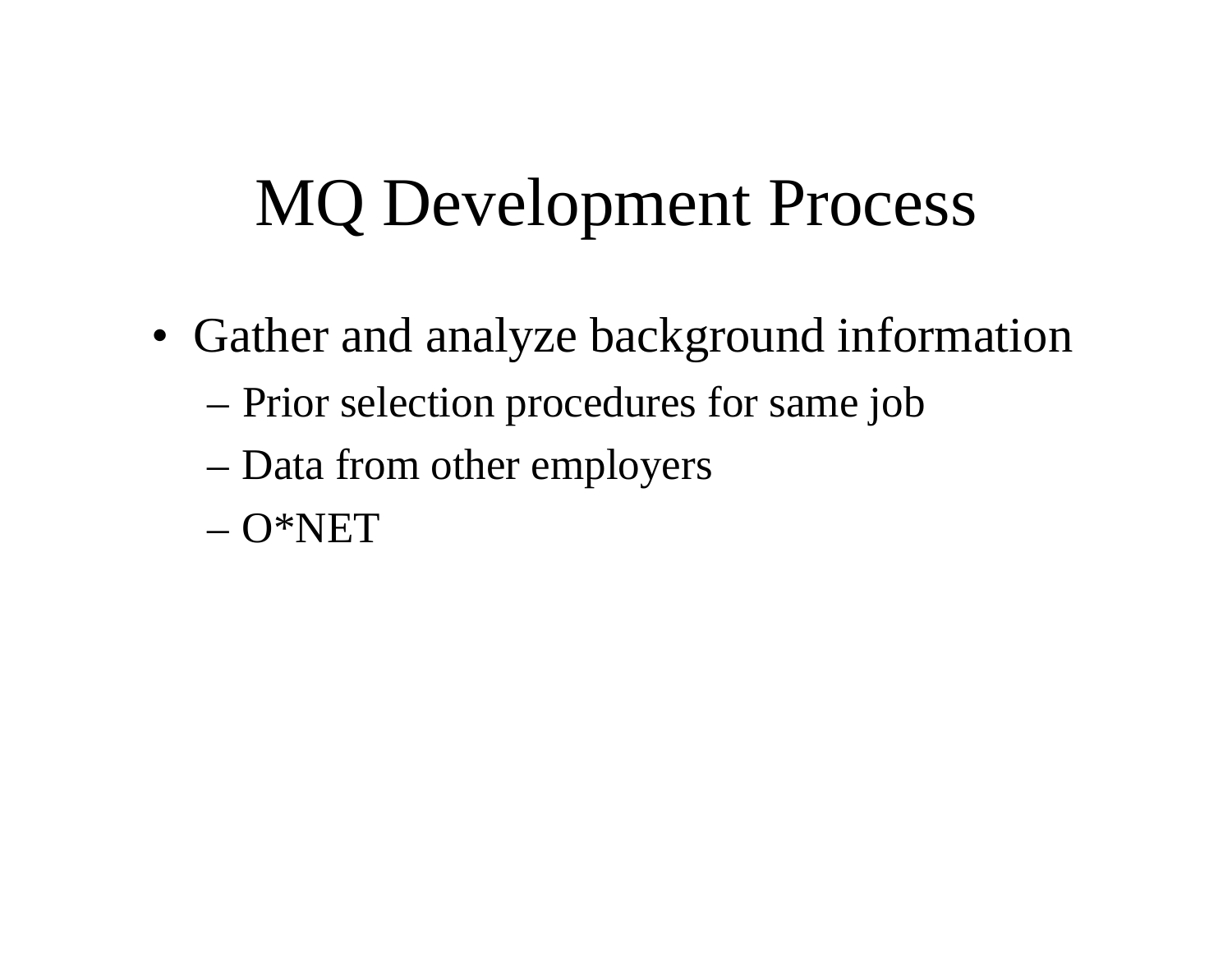- Select subject matter experts
	- Job incumbents and supervisors with a minimum level of experience in the job
	- Representation of
		- Race
		- Gender
		- Functional areas
		- Geographic locations
		- Supervisors and incumbents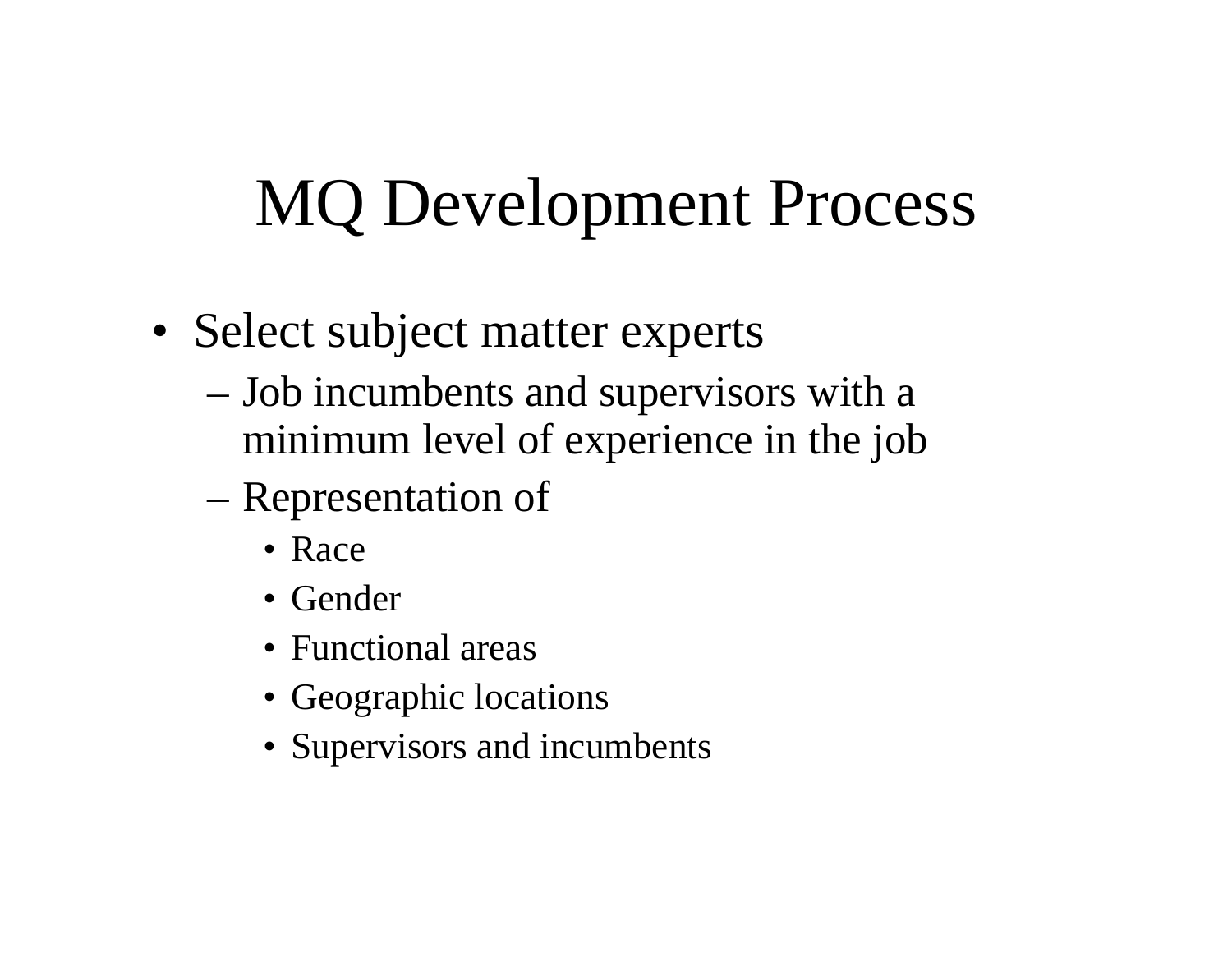• Draft MQ Development form

– Used by SMEs as a tool for organizing thoughts about tentative MQ statements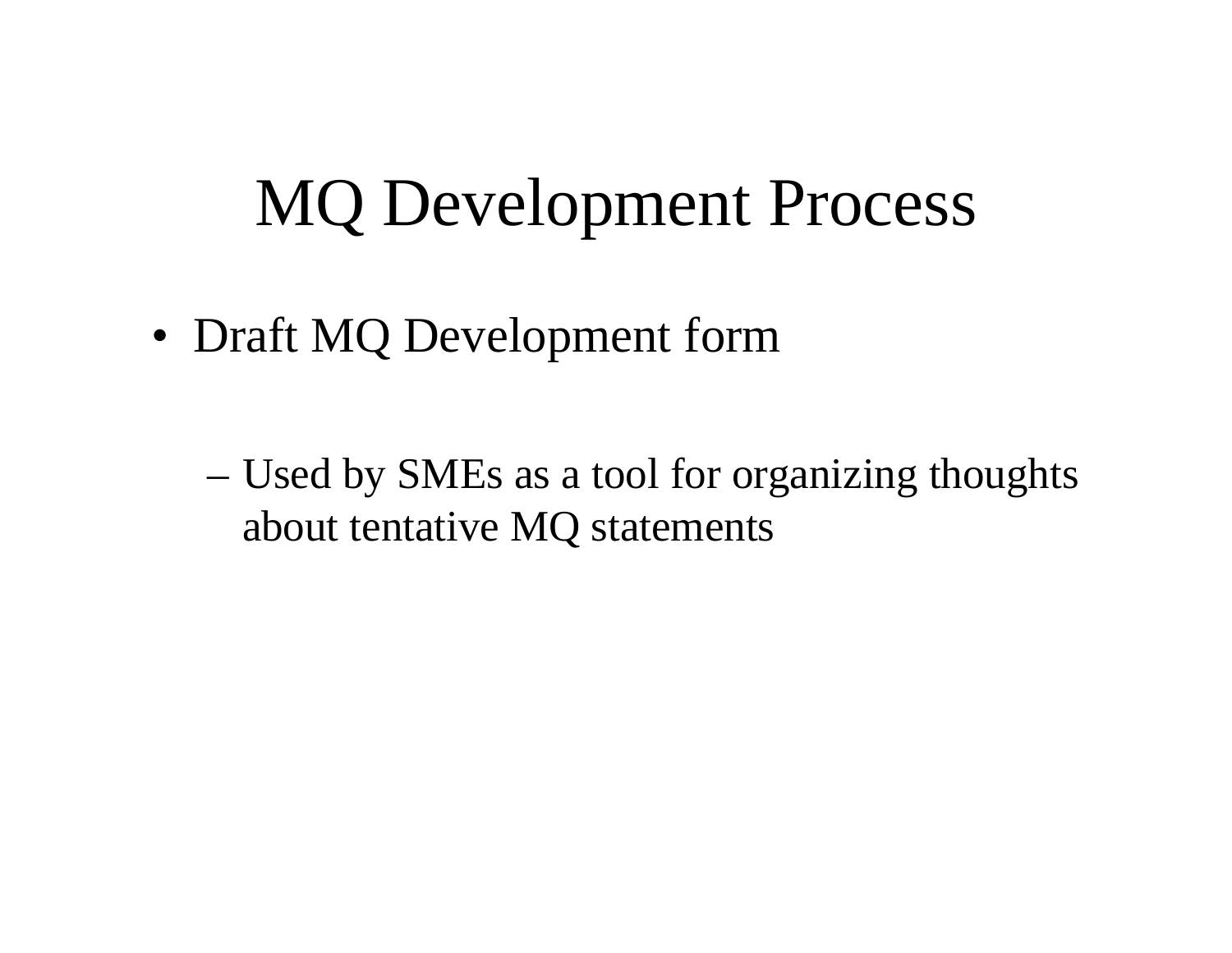- SME Meeting
	- Review list of qualifying KSAs from job analysis
	- –Define "minimum qualification" and discuss purpose
	- –Develop and discuss tentative MQ statements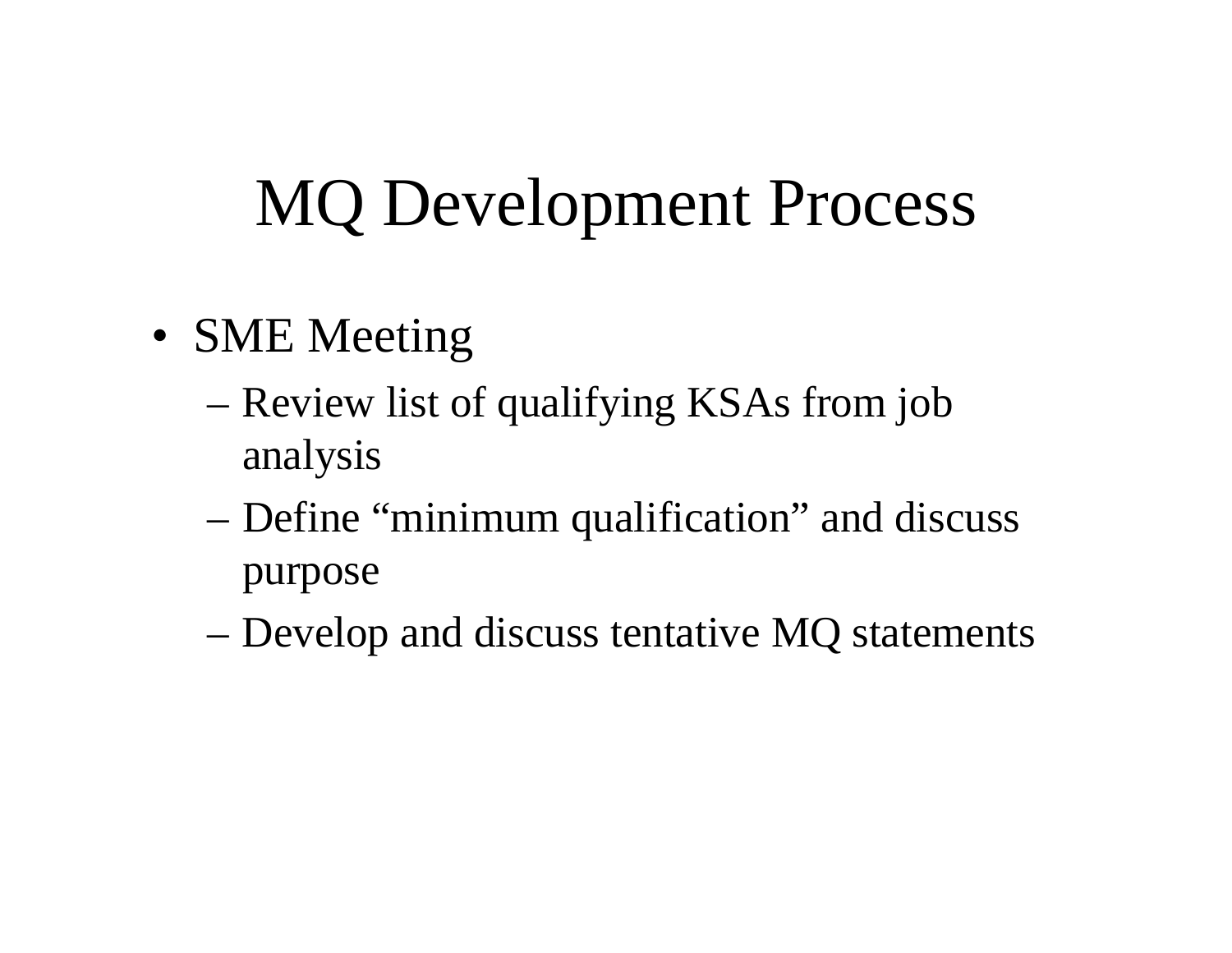- SMEs are instructed that
	- MQs are designed to identify the barely acceptable applicant
	- – MQs are the minimal levels of education, training, prior work experience or other attribute that would be necessary to acquire the KSAs needed to perform at a minimally acceptable level on Day 1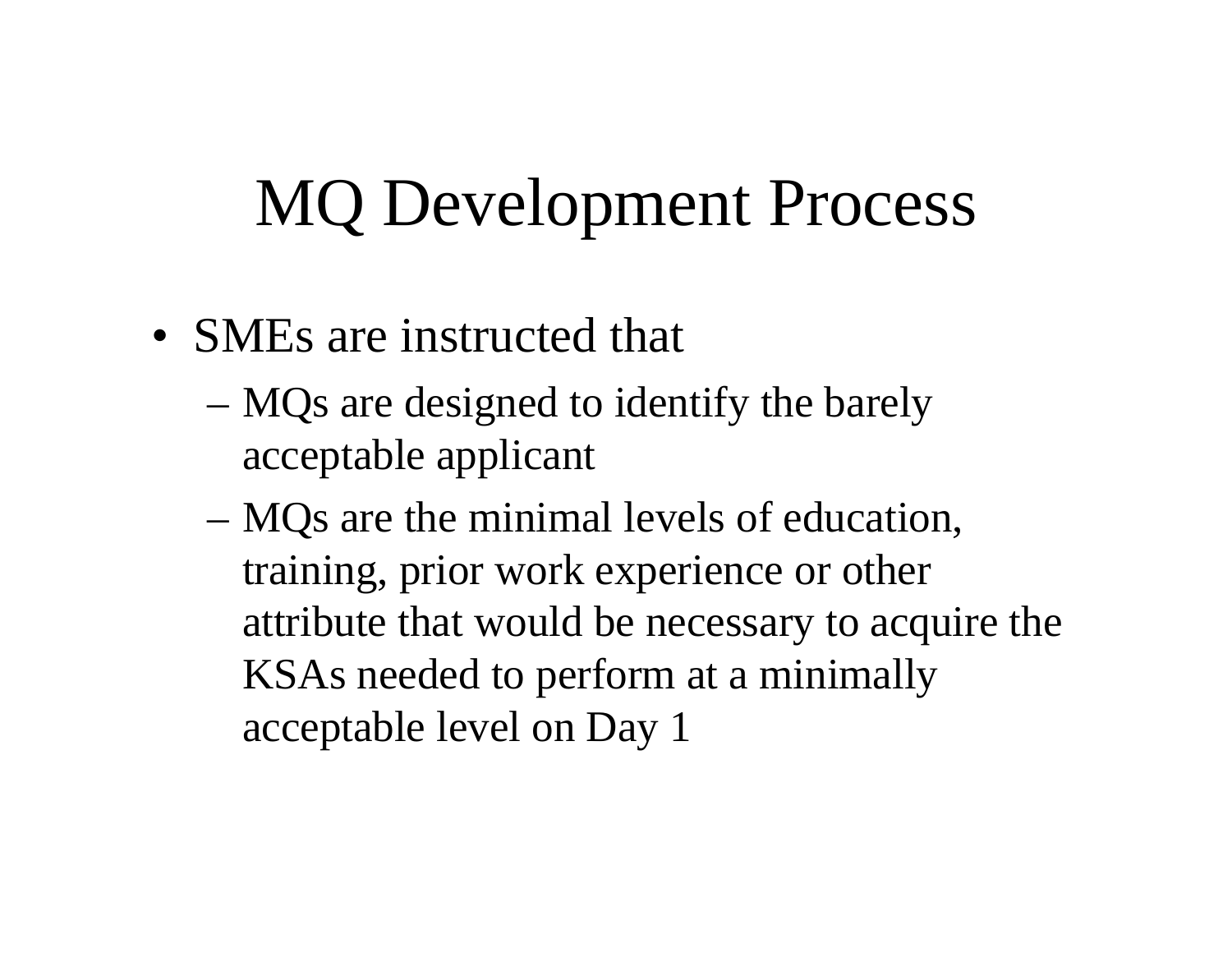• SME-developed tentative MQ statements are "bracketed" with statements requiring lesser and greater amounts of the same type of qualification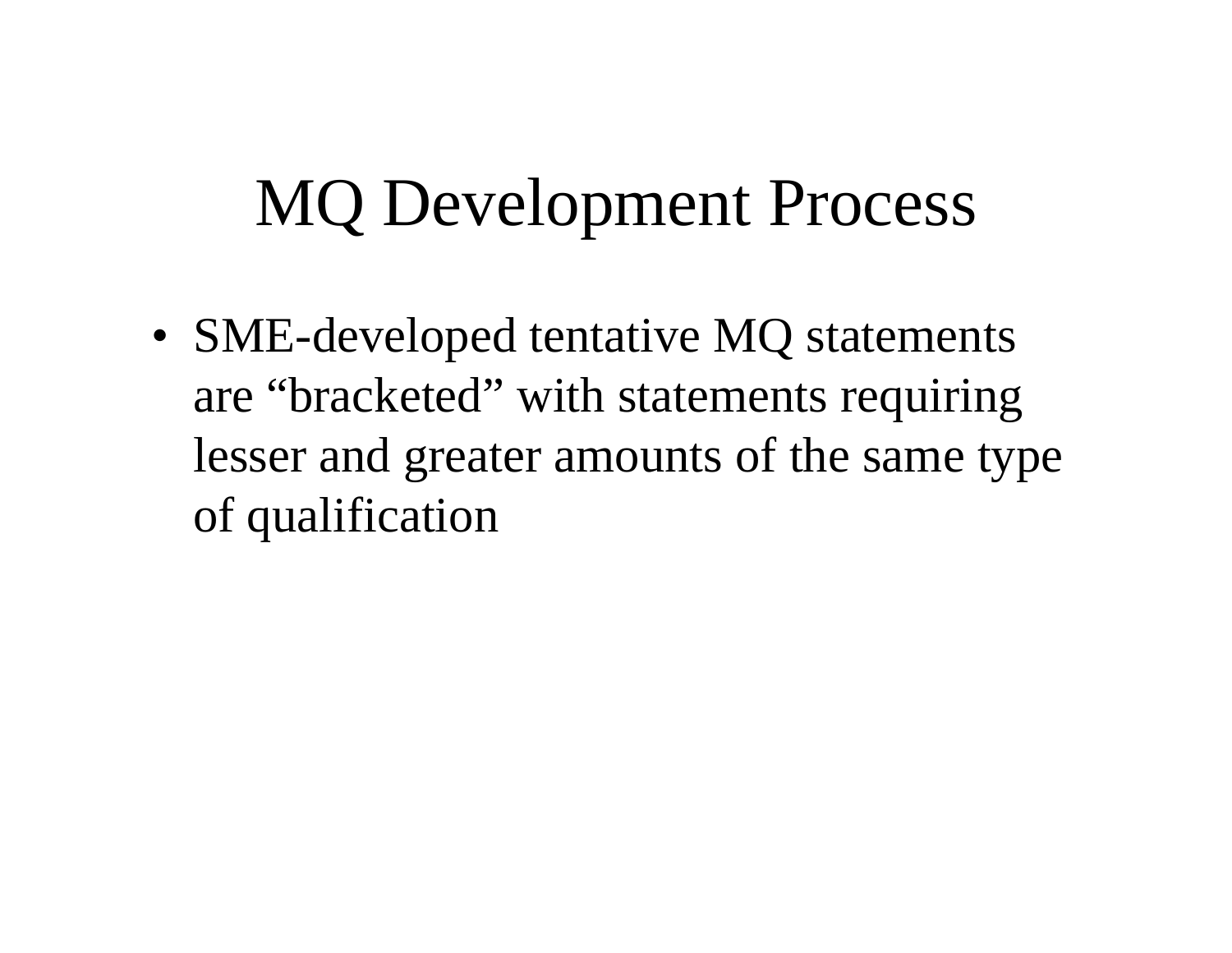• SME rating session

– SMEs rate the proposed MQ statements for suitability and link them to the surviving KSAs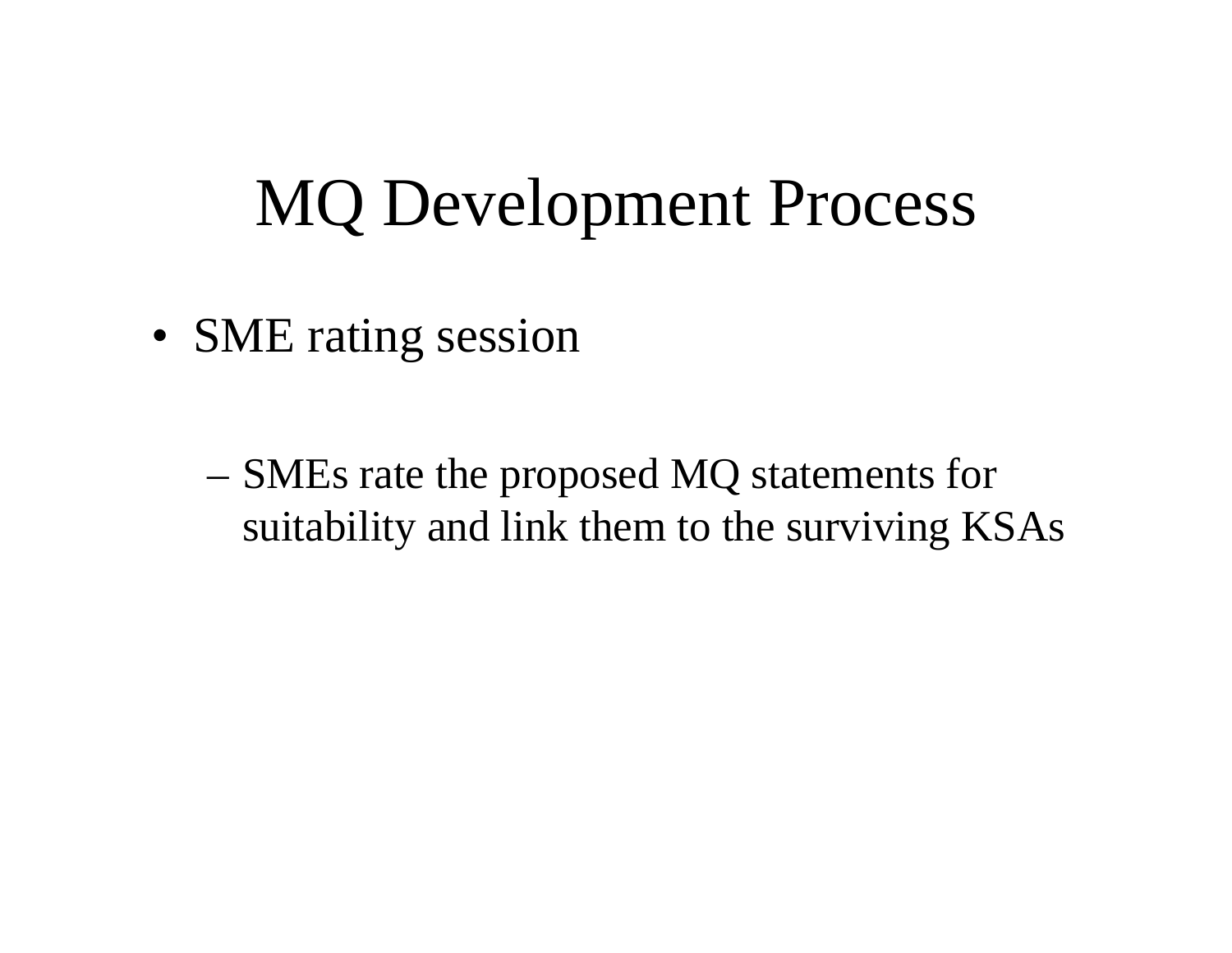- Suitability rating
	- 0: not at all
	- 1: not enough to expect
	- –2: appropriately defines
	- –3: too much to expect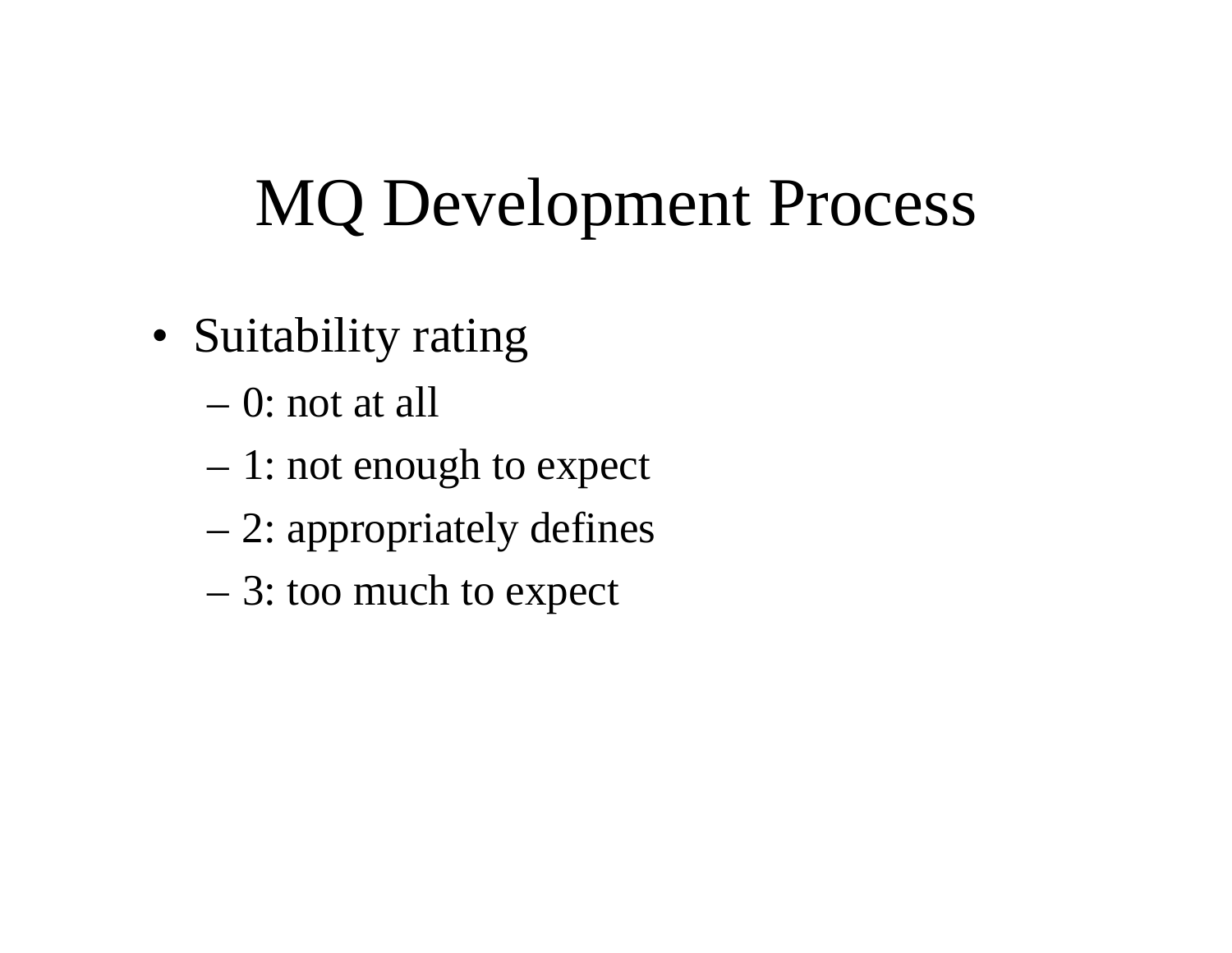- Linkage ratings
	- Dichotomous (yes/no) scale
	- Can the particular K, S, or A be acquired from the experience described in the proposed MQ statement?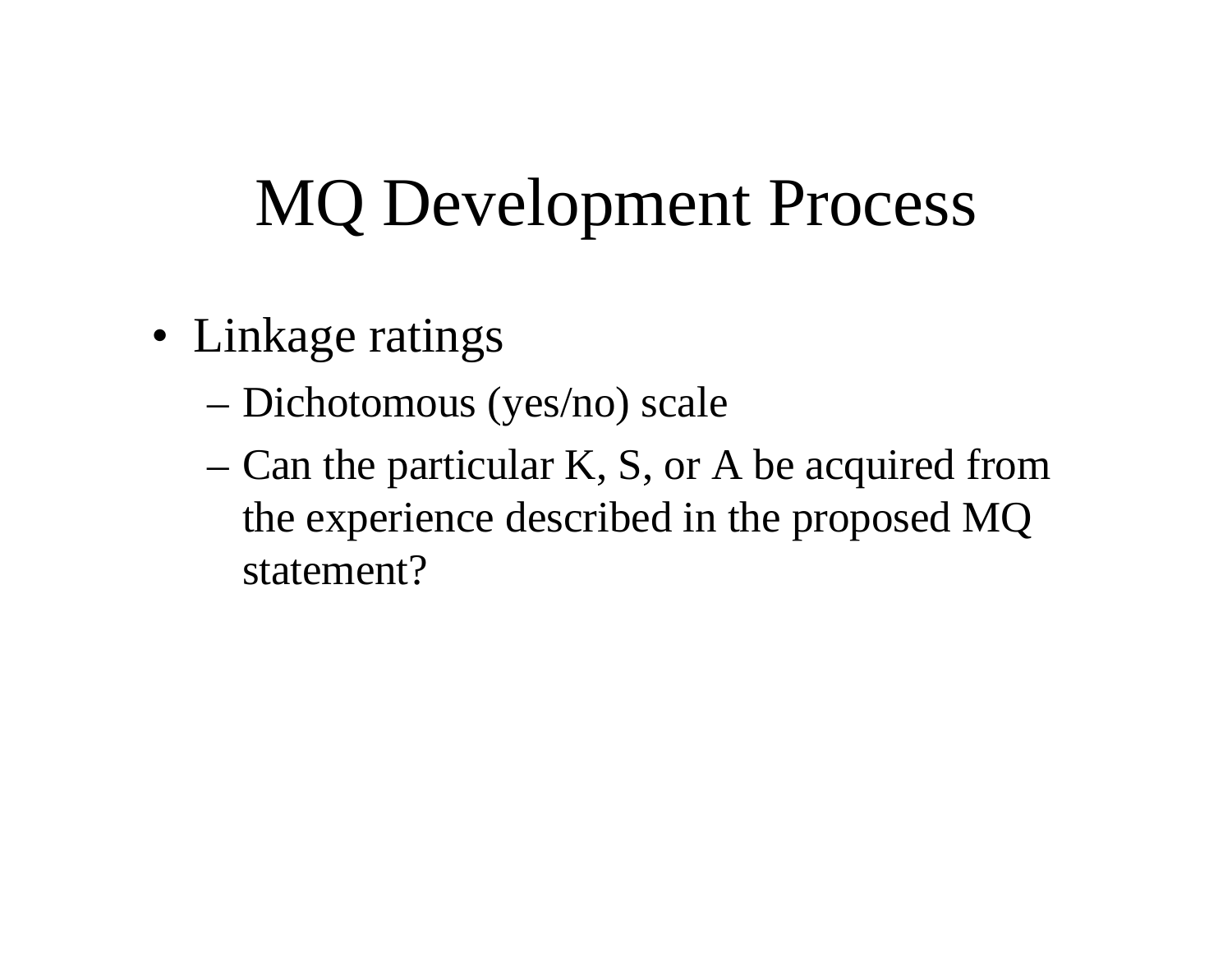- SME supplemental information questionnaire
	- Solicits suggestions for any alternative MQs
	- Solicits SME input concerning substitution of experience for education, or vice versa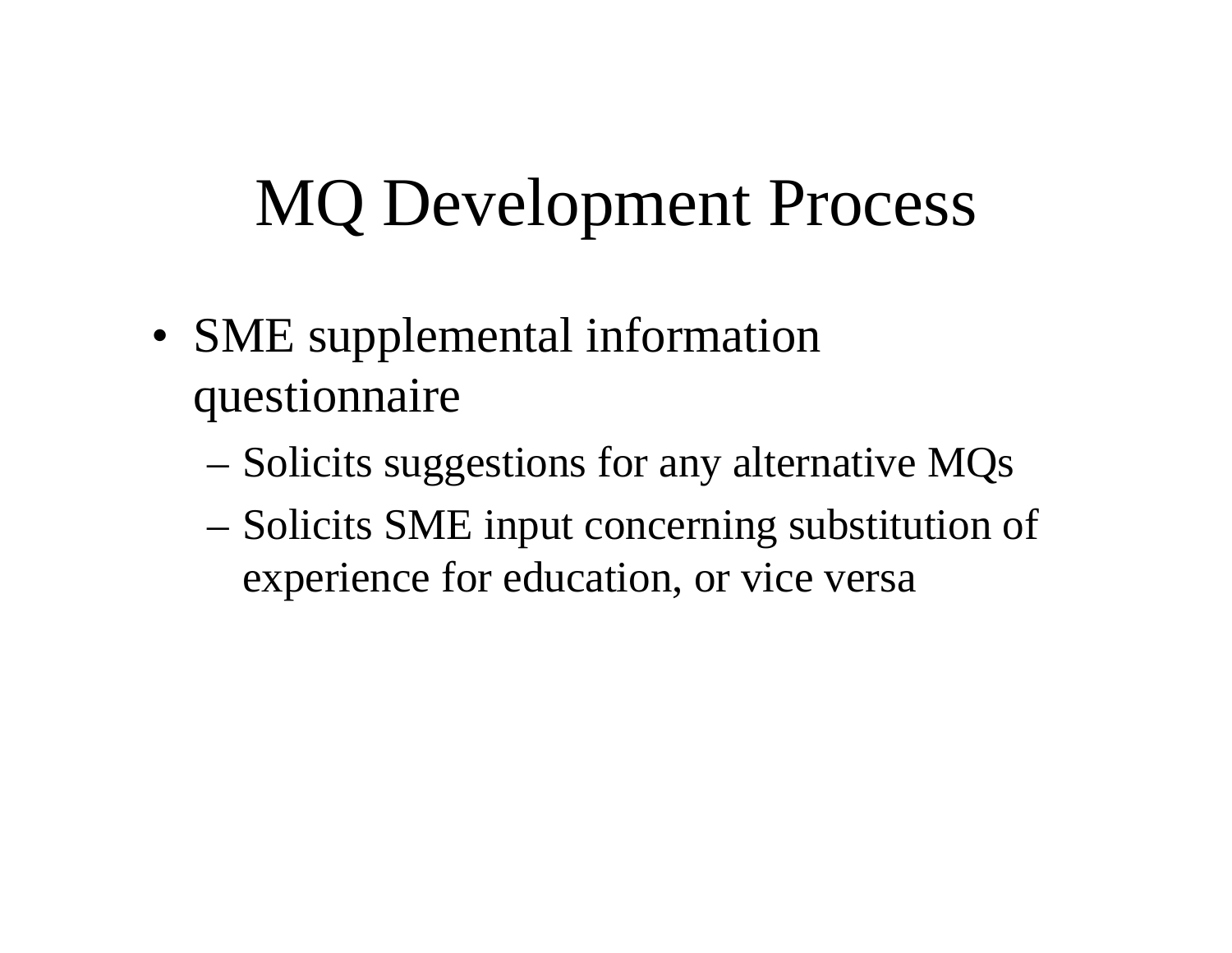- SME ratings analyzed by I/O Psychologists
	- Mean ratings closest to 2.0
	- Number of 2.0 ratings
	- Number of KSAs to which statement linked at .50 or higher
	- –Mode of combined ratings
	- –Adverse impact data
	- Supplemental SME info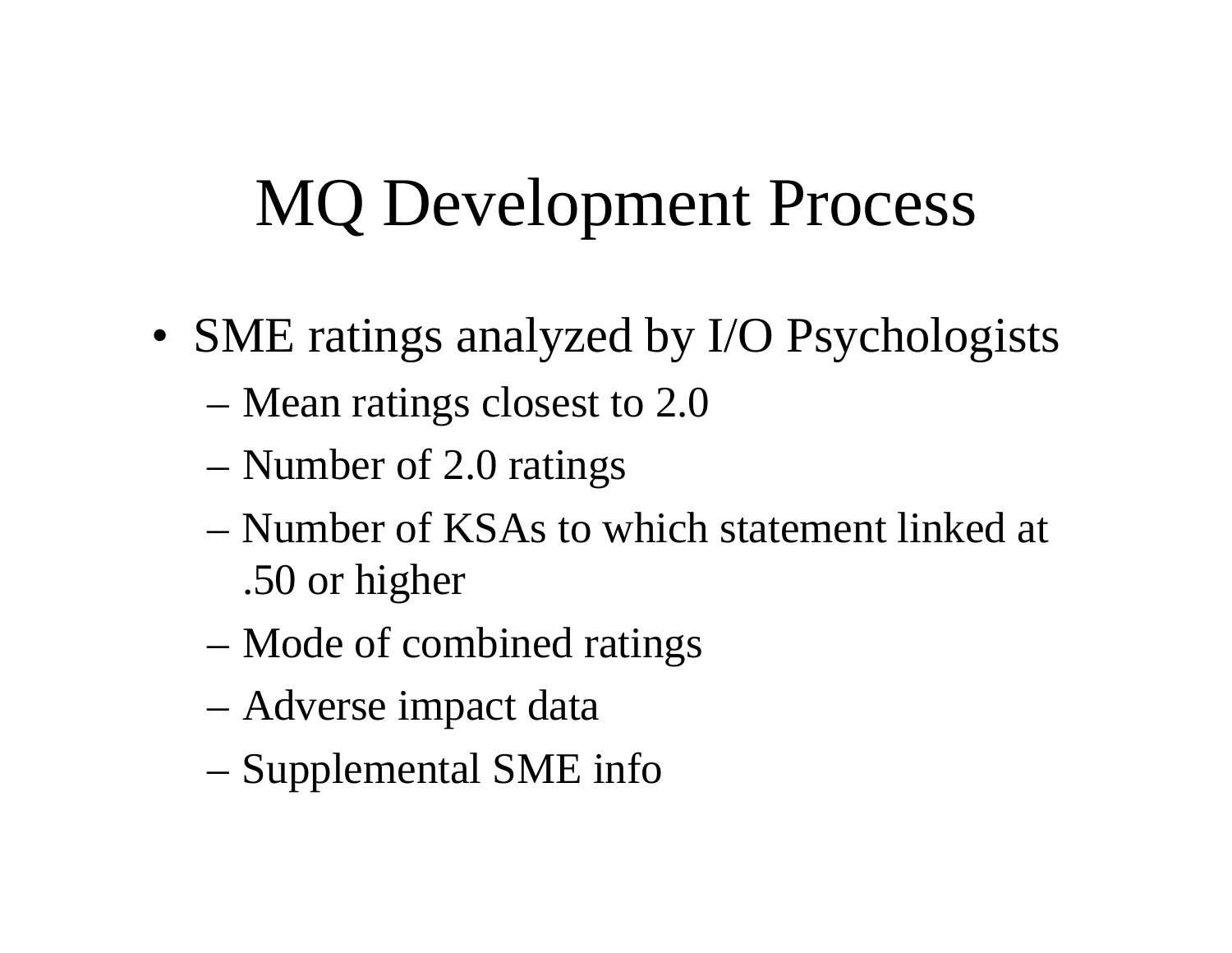• Final MQ statements selected using professional judgment after consideration of all these factors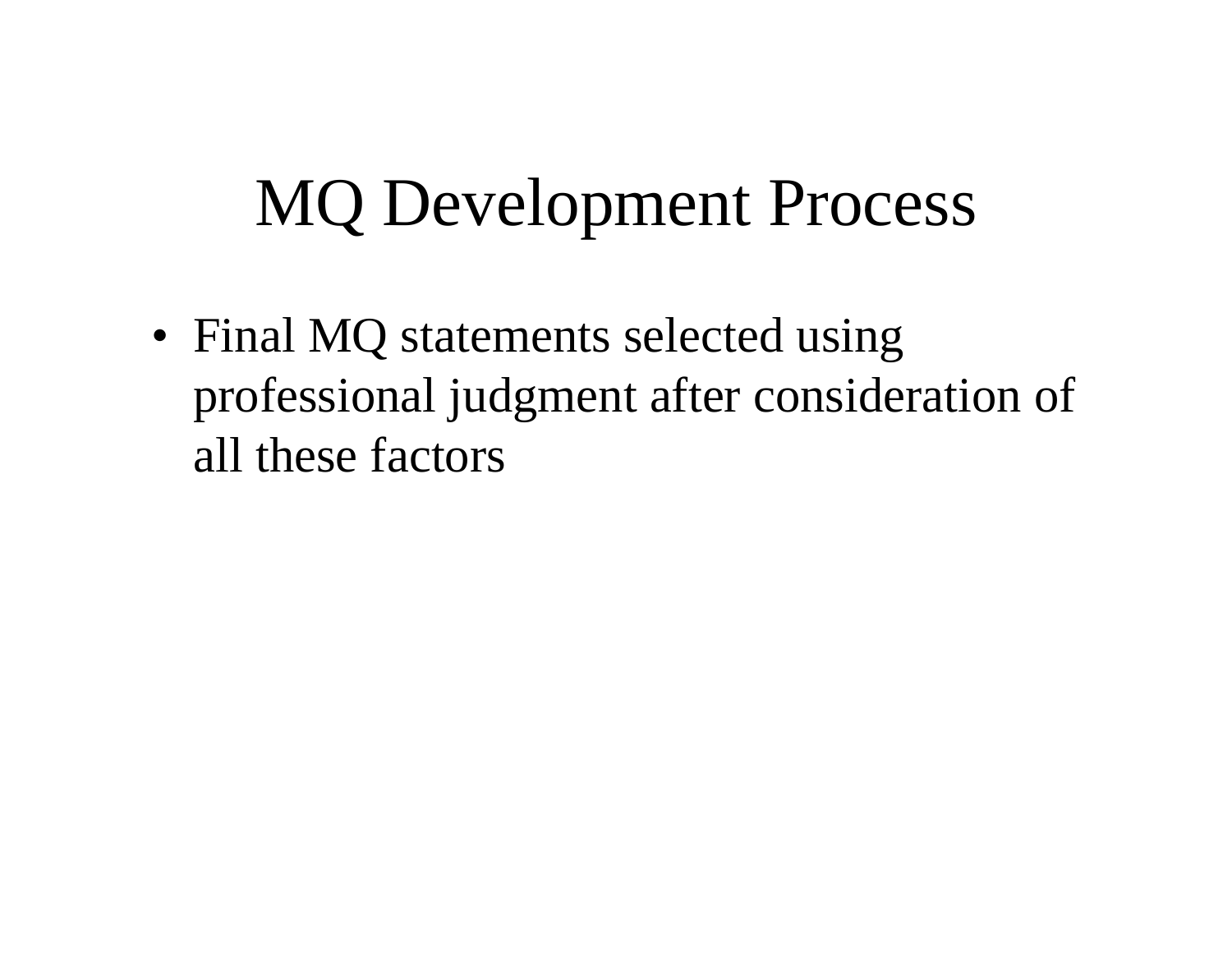#### Challenges

- Plaintiffs claimed
	- Education and experience MQs are not capable of content validation
	- –The MQs were not sufficiently specific
	- – "Compound" MQ statements are not permissible
	- – SME ratings and rating scales were improper » continued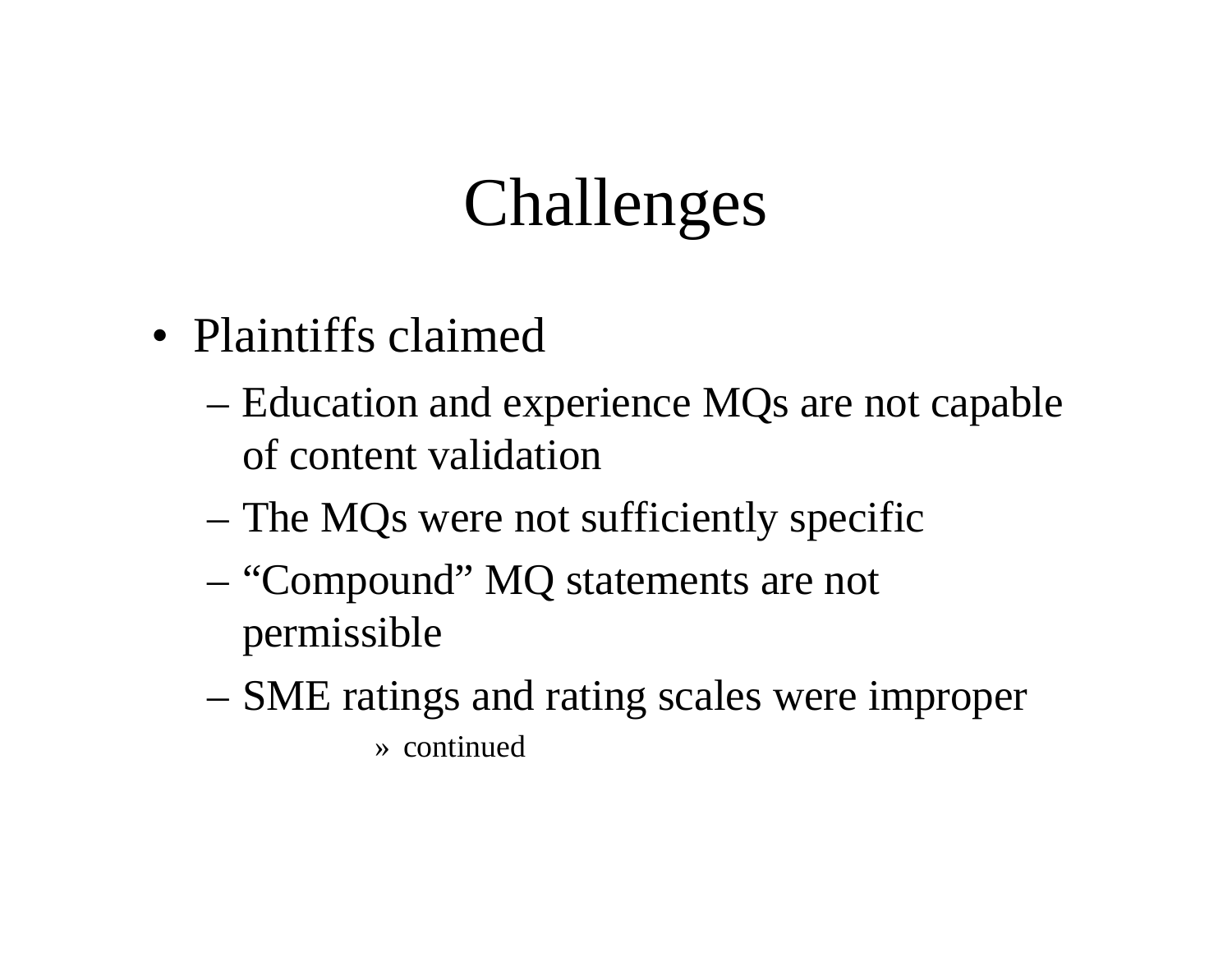#### Challenges

- – Necessary at entry ratings didn't include those who said they didn't use the K, S, or A
- – Use of the same SMEs to develop and rate tentative MQ statements was improper
- Documentation did not satisfy the requirements of the Guidelines

» continued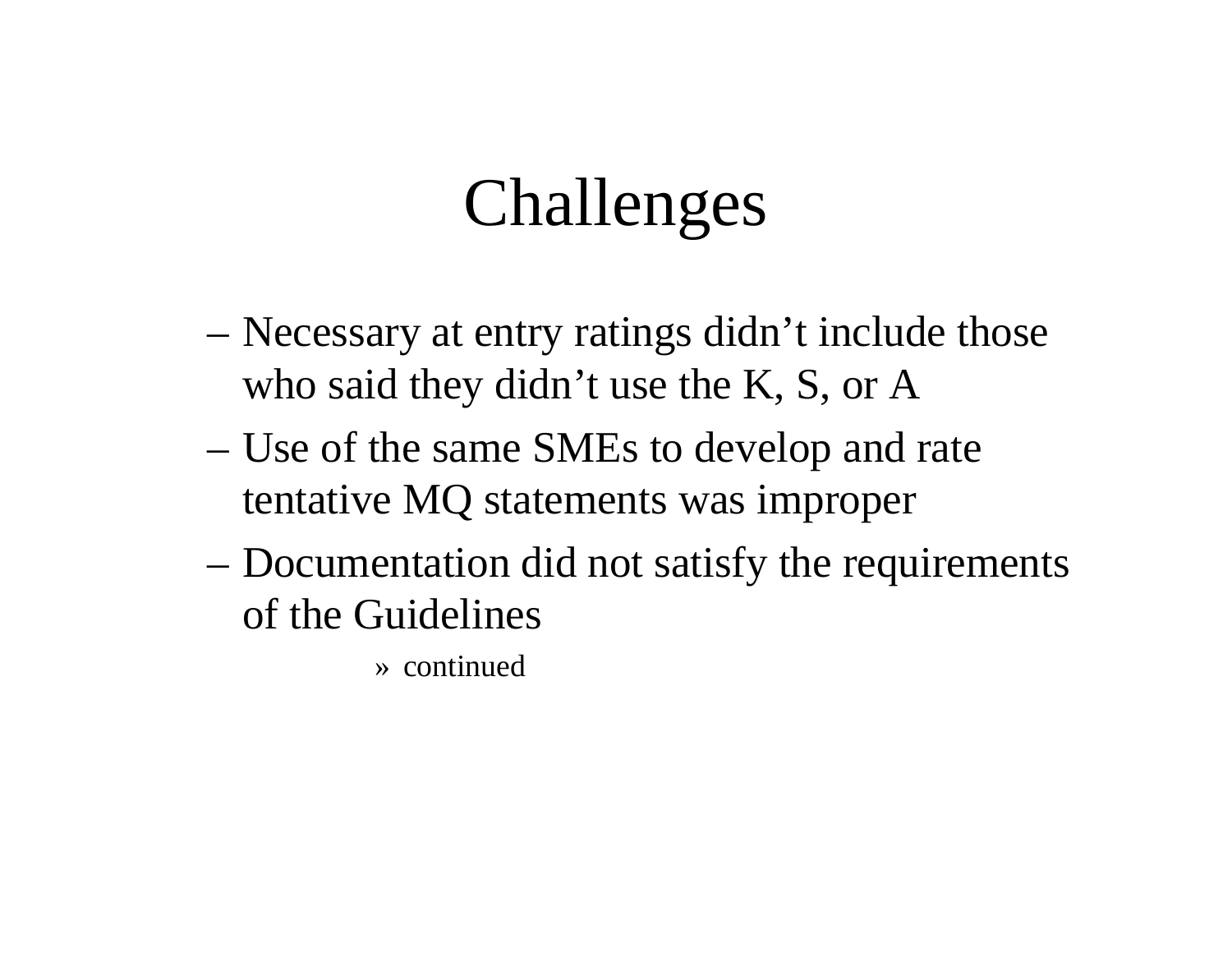#### Challenges

- – Defendants failed to properly consider alternatives with lesser adverse impact
- –MQ development form was improper
- –Low pass rates indicate MQs too difficult
- SMEs not properly instructed on how to identify "barely acceptable" applicant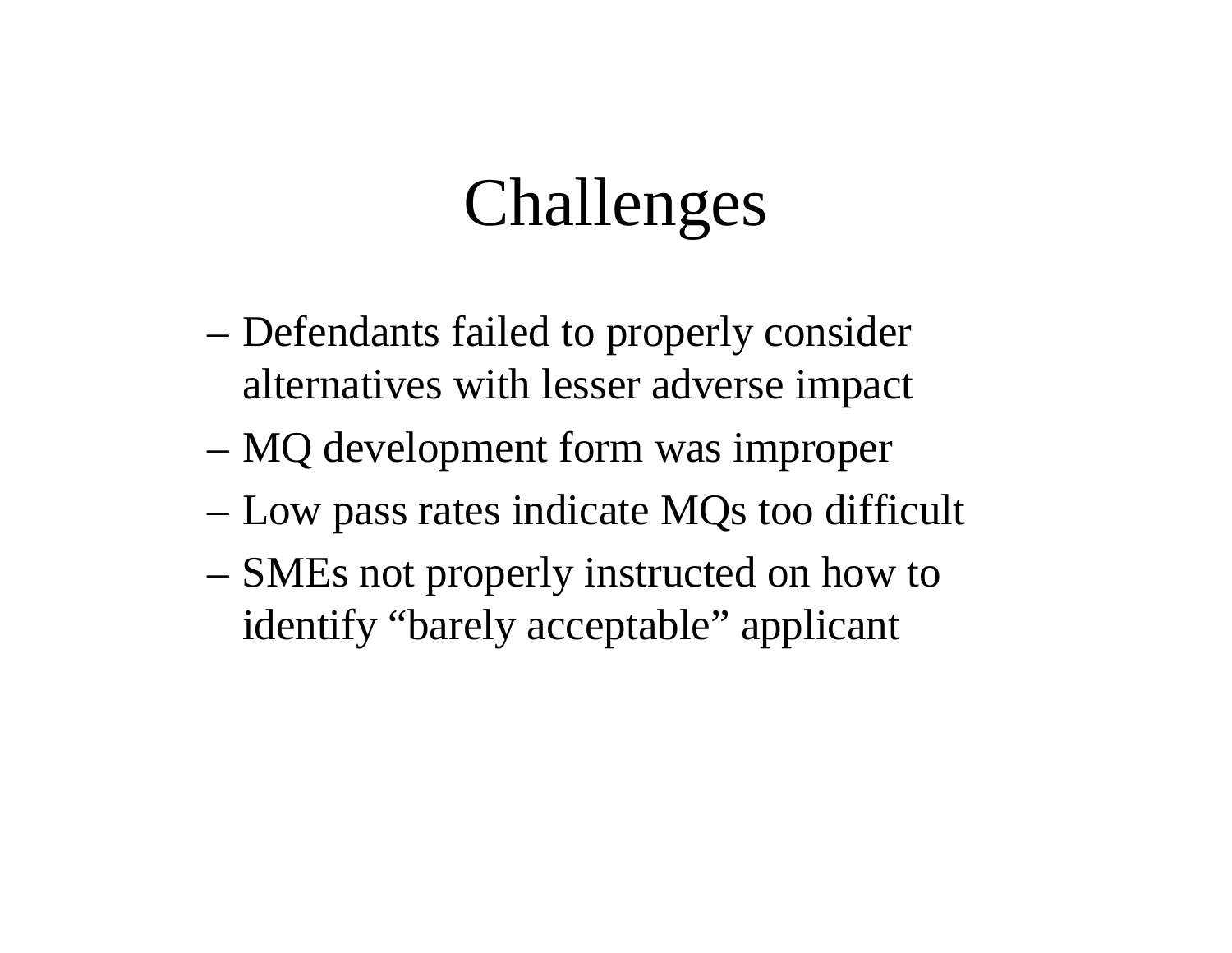#### Defense

- Lay the foundation
	- Project manager testifies to establish procedures
	- – Individuals responsible for development work testify about what was done
	- –All necessary documentation introduced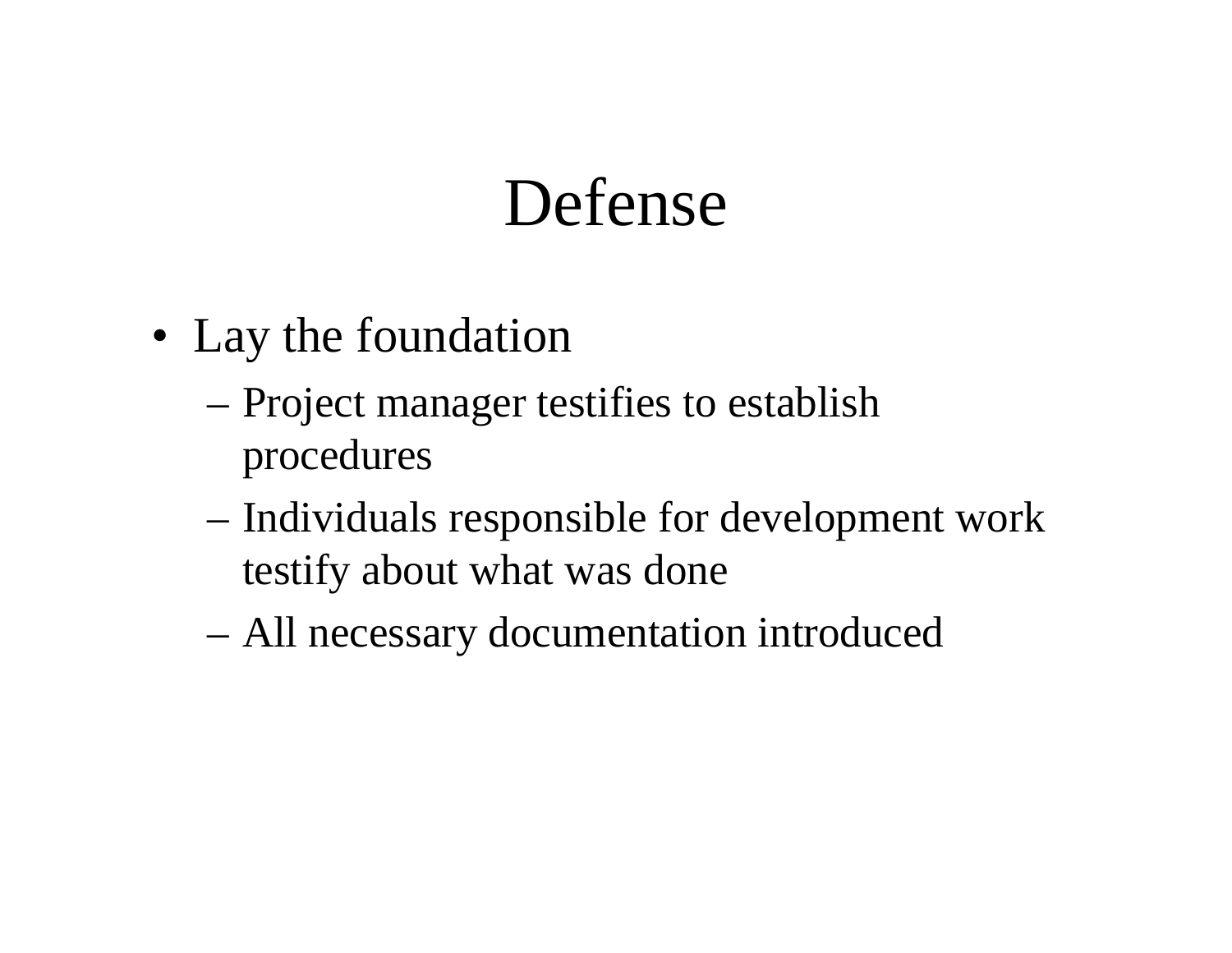#### Defense

- Documentation is crucial
	- Demonstrates compliance with Guidelines and professional standards
	- – Corroborates lay witness testimony as to what was done and why
	- – Documentation should include professional literature supporting the methodology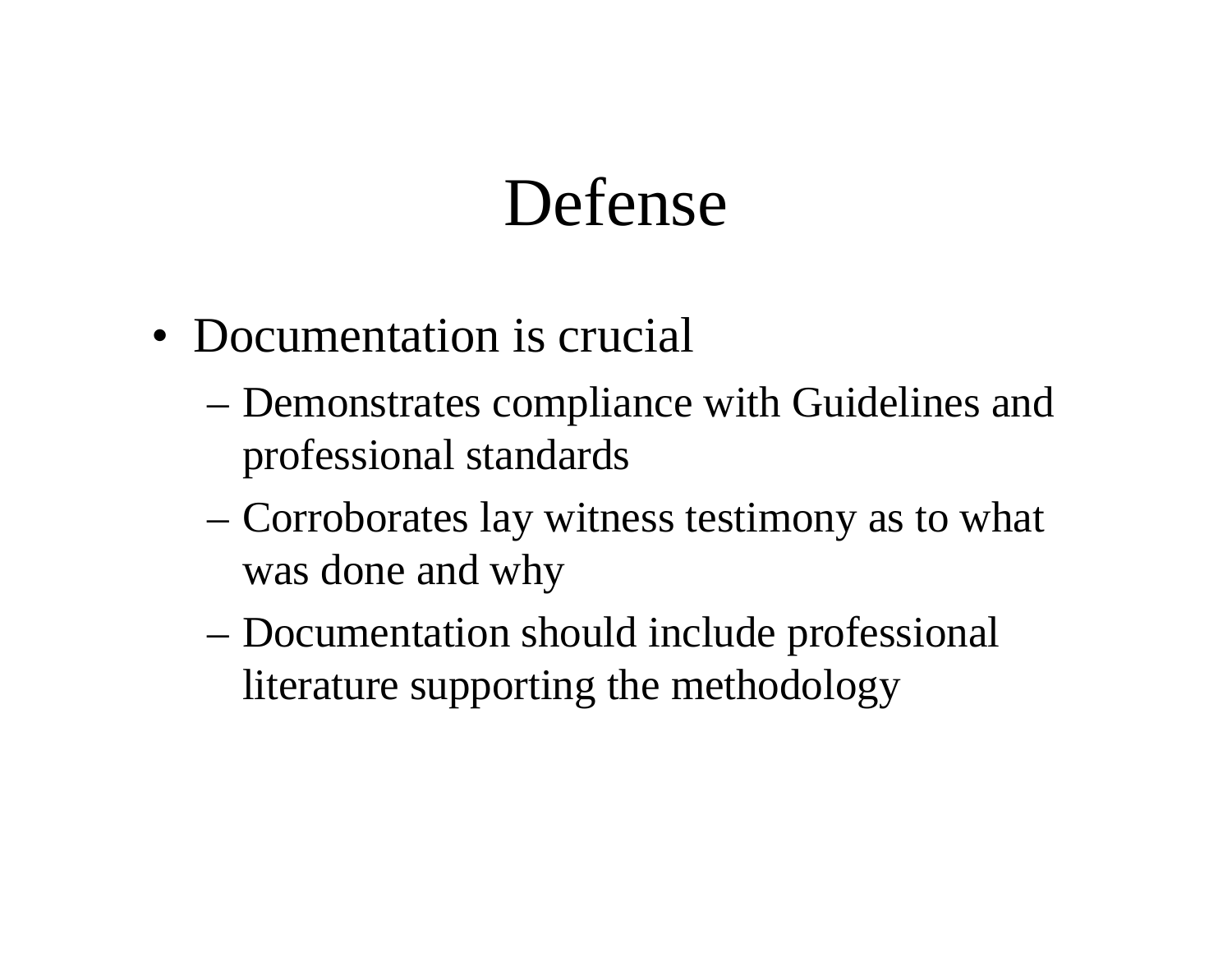#### Defense

- Expert Witnesses
	- Experts file report before trial supporting validity
	- – Following lay witnesses, experts testify that procedures and work done comport with Guidelines and professional standards
	- Experts stress the exercise of professional judgment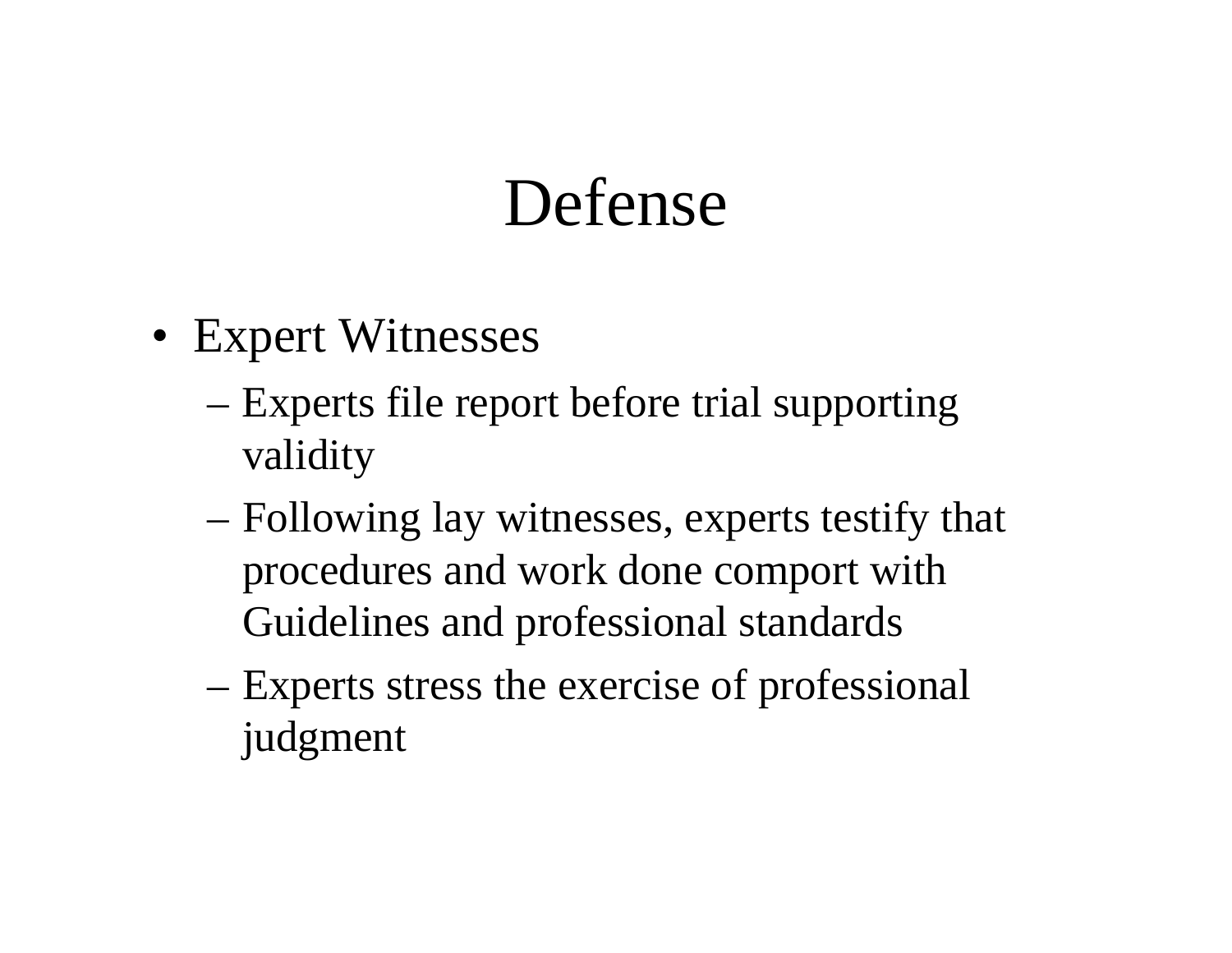• The MQ development process is consistent with the requirements of the Guidelines and leads to content valid MQs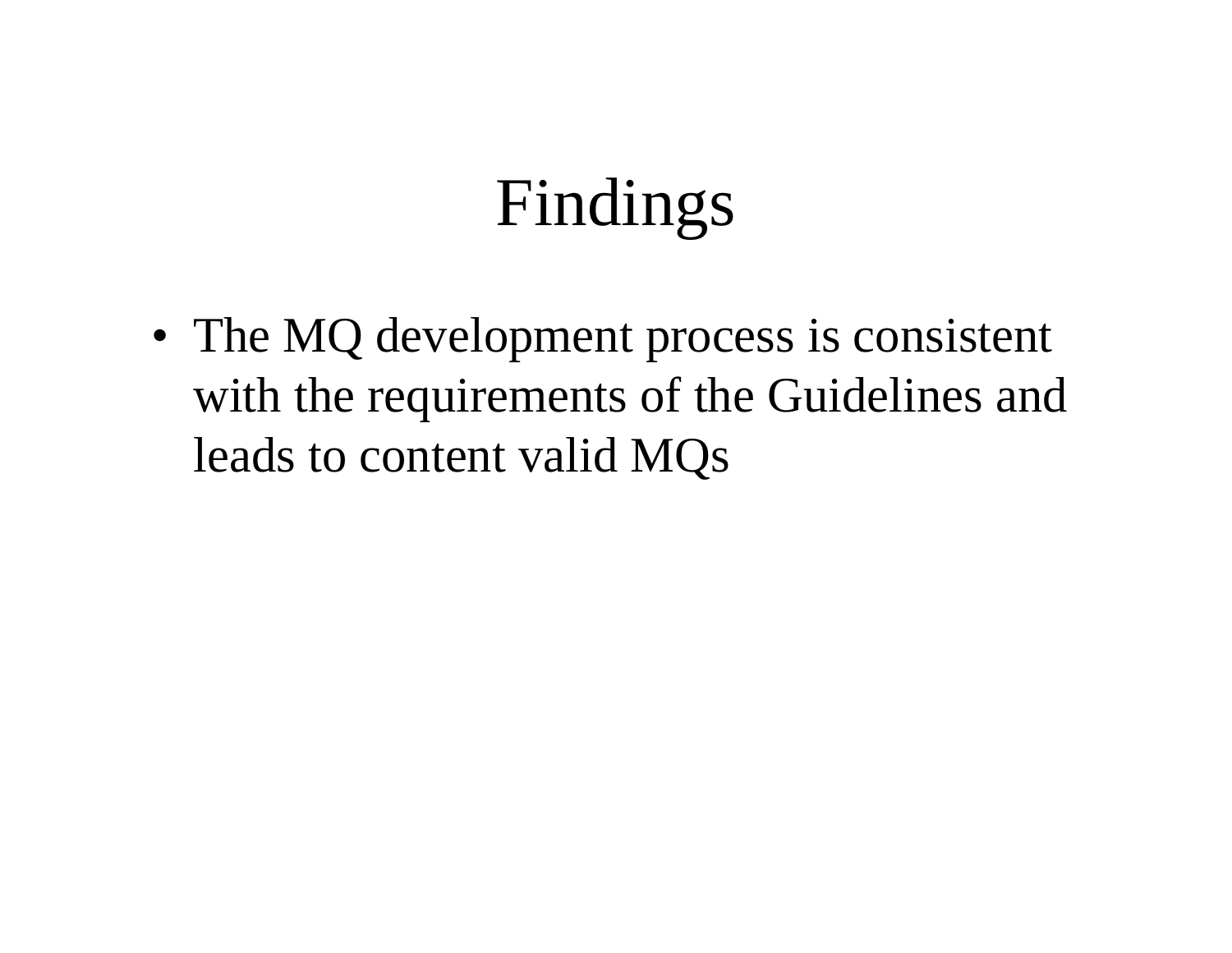• The Uniform Guidelines operate, of necessity, at a general level. The specific mechanisms for complying with the requirements of the Guidelines are left to the professional judgment of those responsible for their implementation.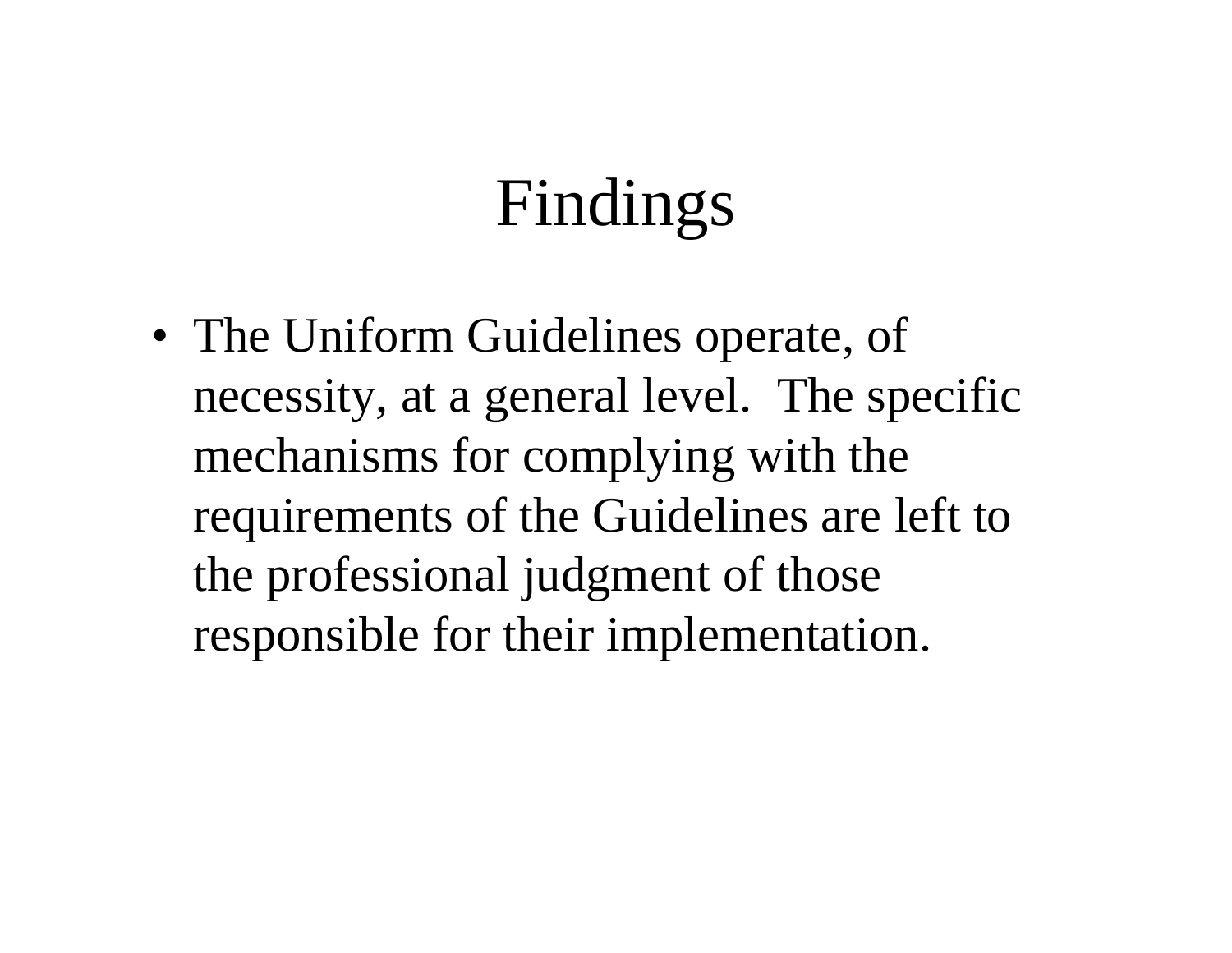• In making determinations concerning compliance with the Uniform Guidelines, it is appropriate for the Court to rely on the testimony of experts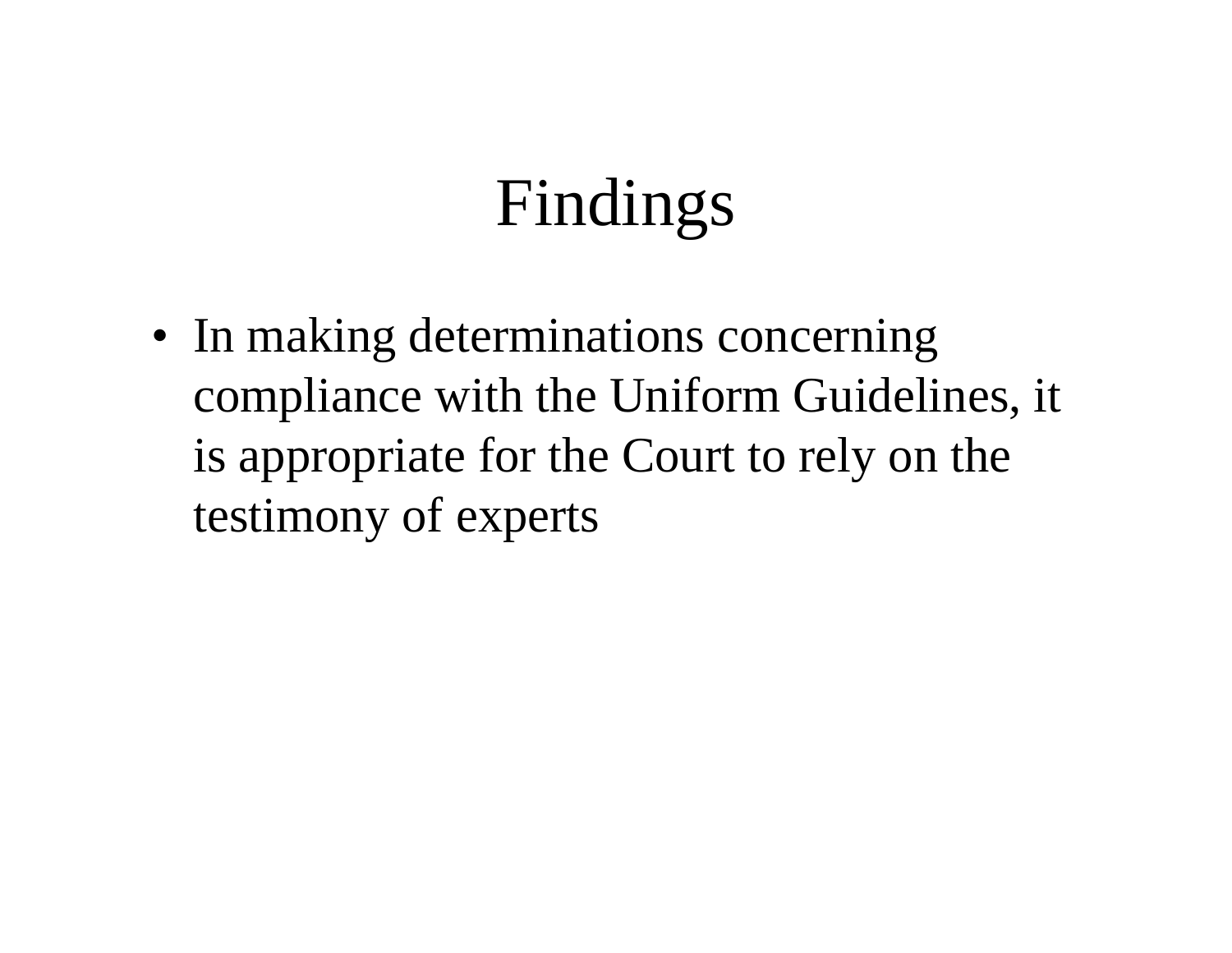• Defendants documented their MQ development efforts in a manner consistent with the Guidelines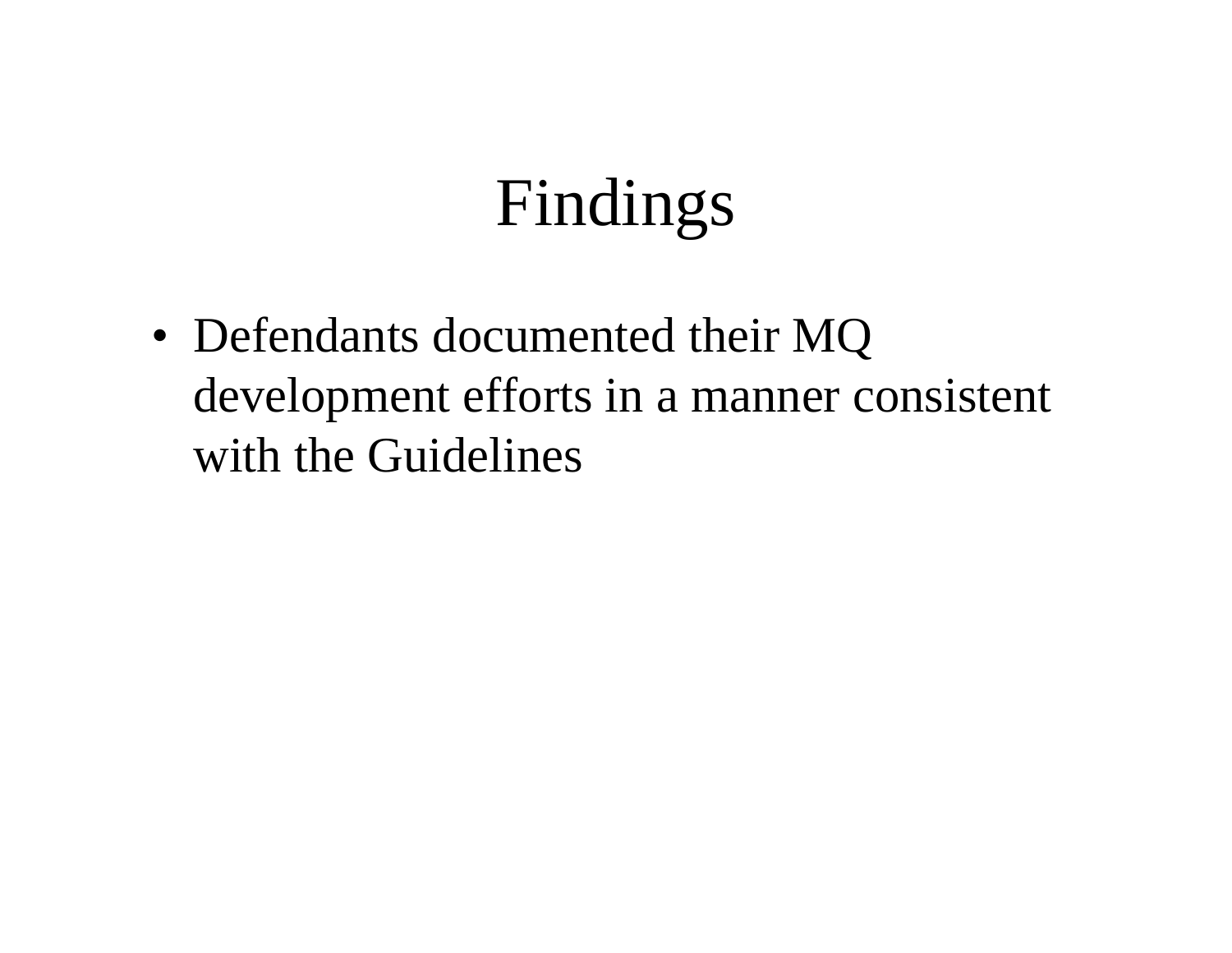• It was appropriate to validate "compound" MQ statements, where the requirements are designed to work together as a single statement.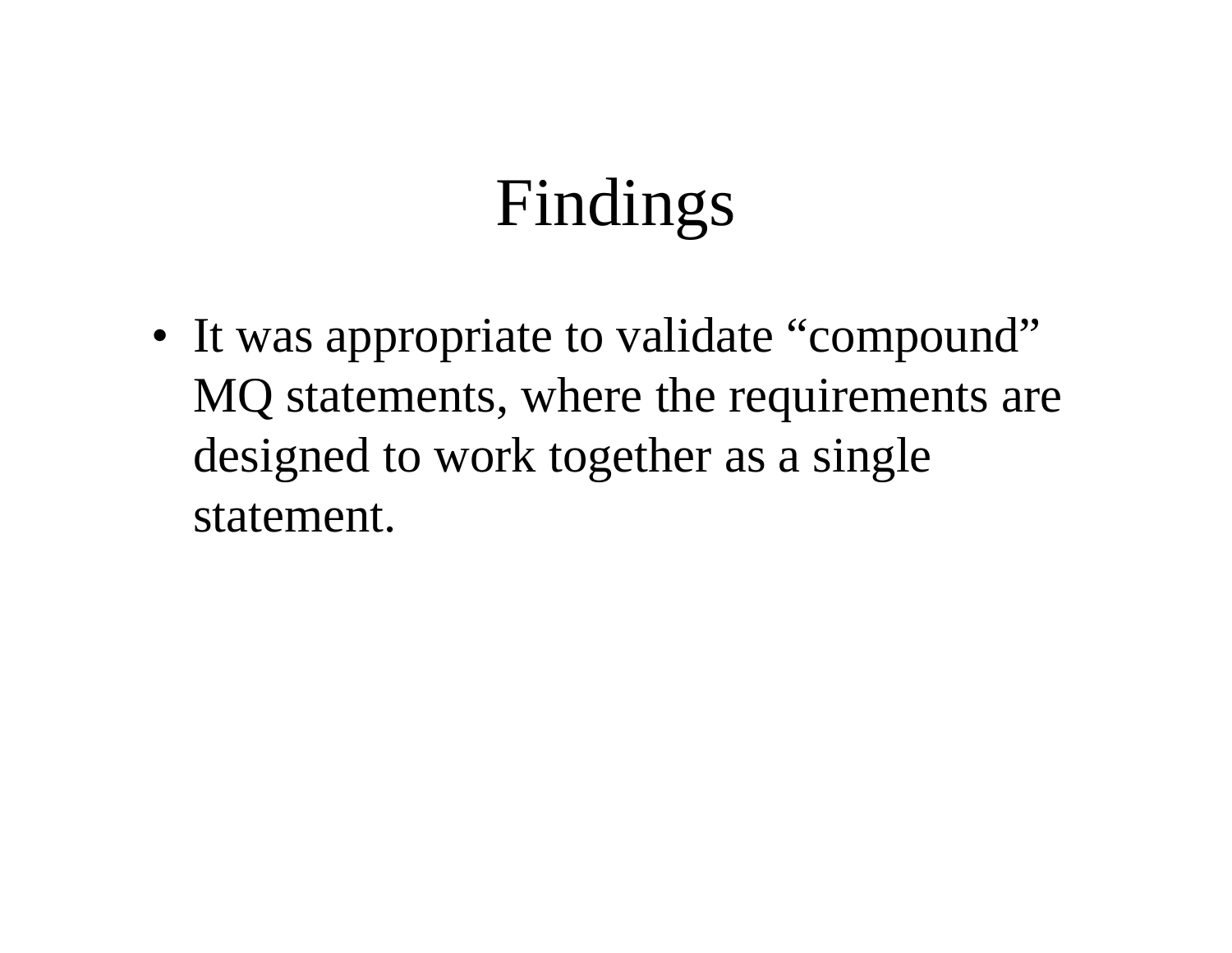• It was appropriate to allow SMEs to rate more than one tentative MQ as "appropriately defining" the barely acceptable applicant, because the SMEs could judge that there was a range of acceptable MQs in the series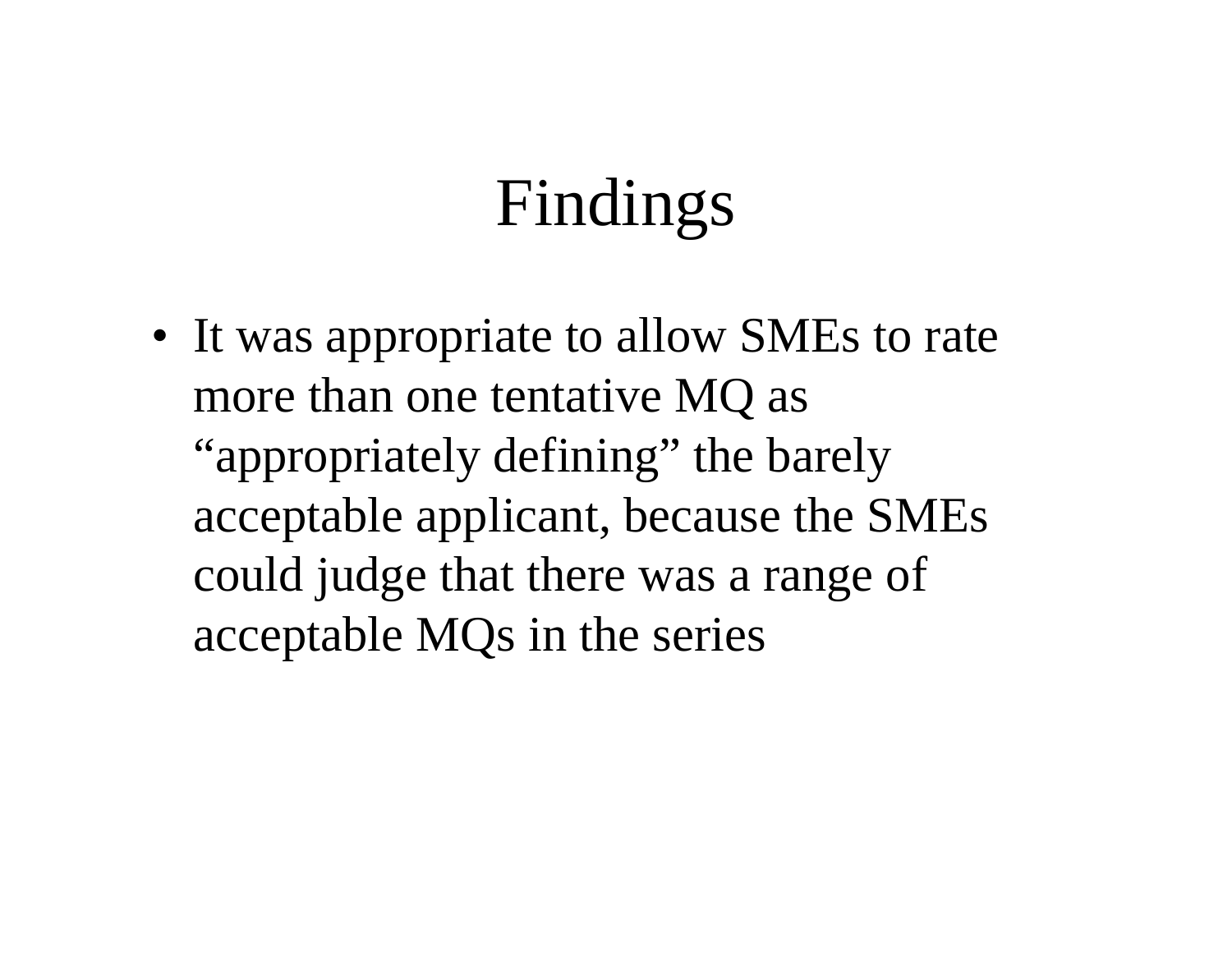- Alternative selection procedures must be considered only where they have
	- Lesser adverse impact, AND
	- Substantially equal validity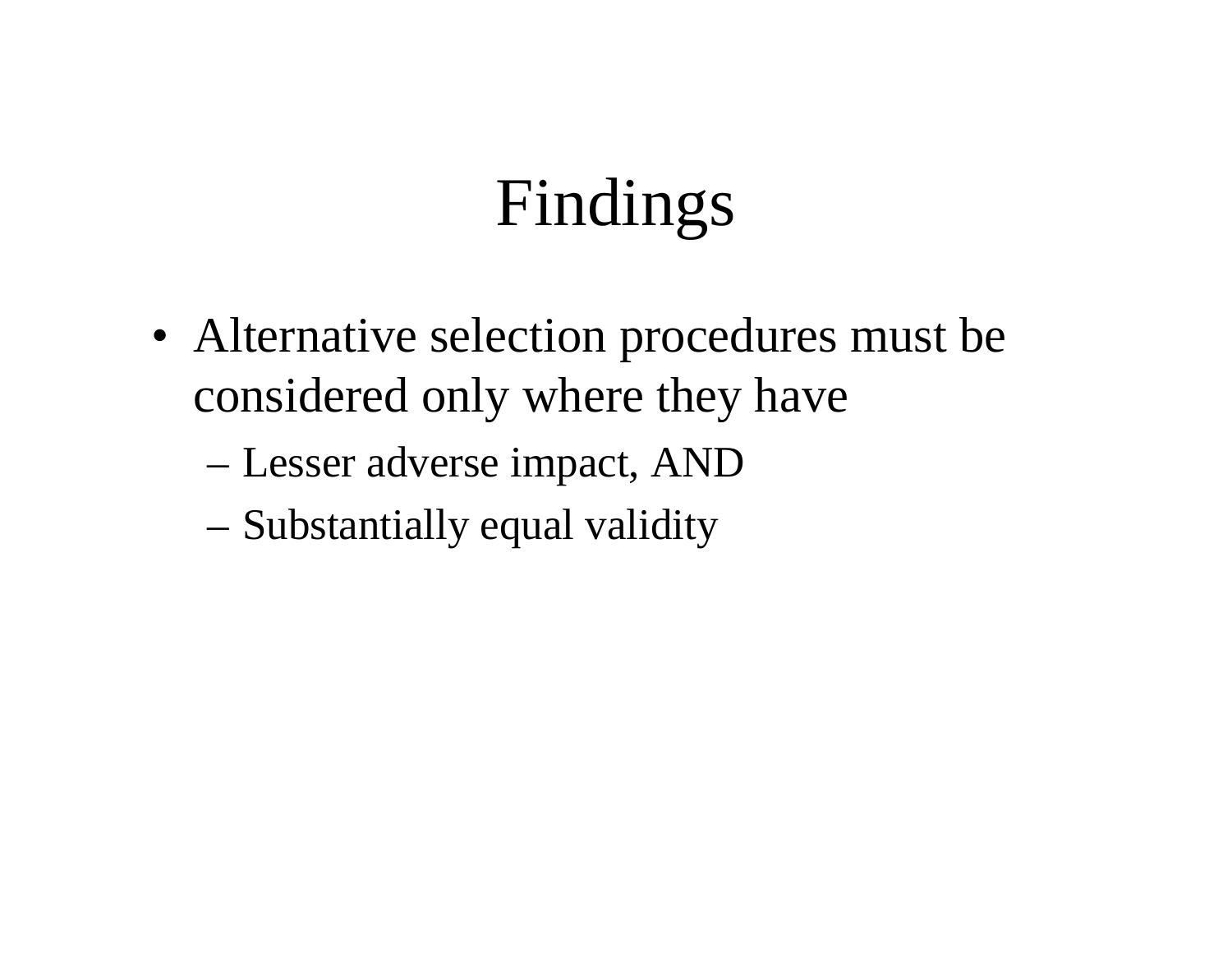- Plaintiffs must proffer specific alternatives that they claim should have been considered
- Plaintiffs have the burden of showing that any alternative proffered by them would be of substantially equal validity and have lesser adverse impact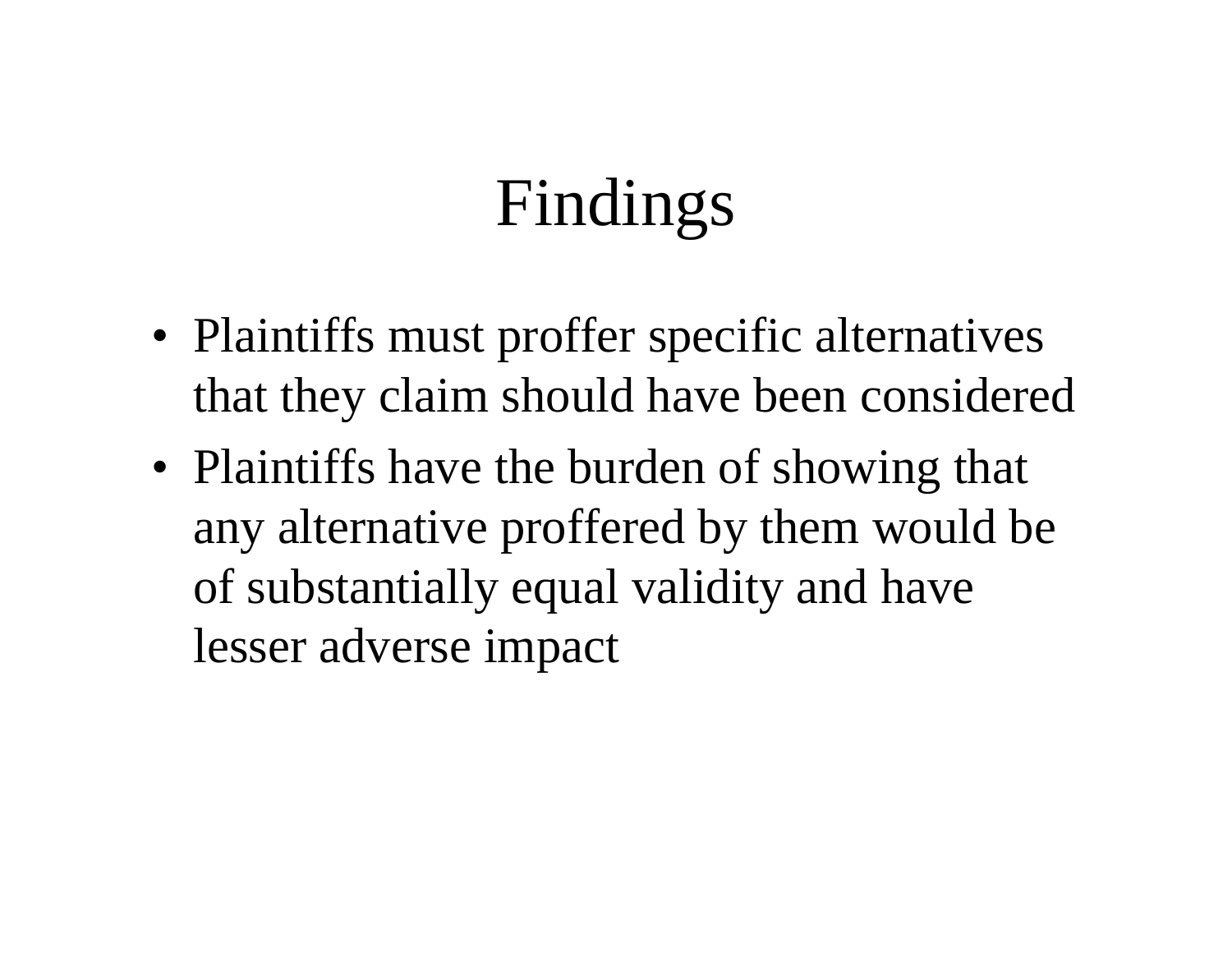• It was appropriate to exclude from the calculation of necessary at entry ratings those SMEs who said they did not currently use a K, S, or A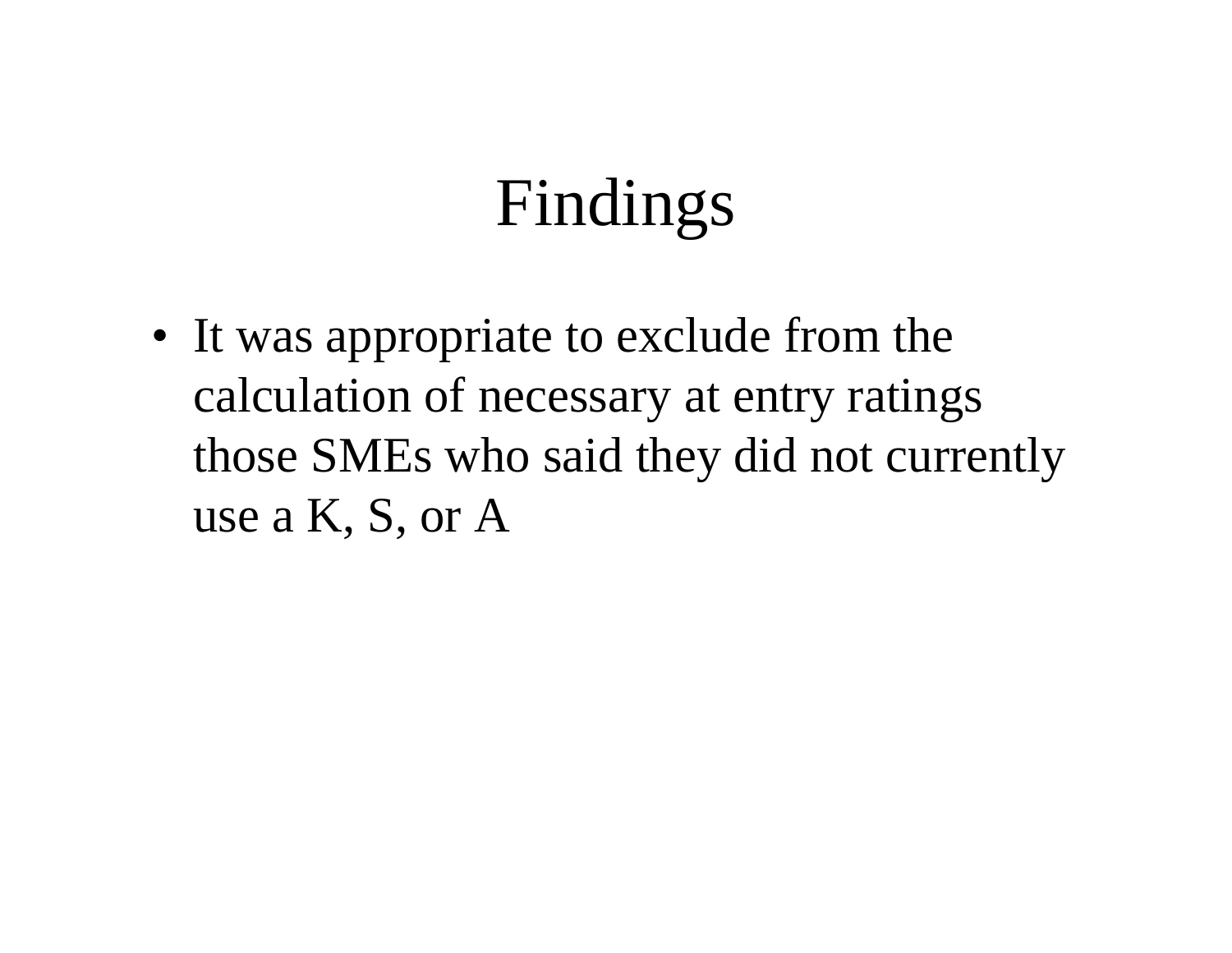- Defendants' procedures for selecting SMEs were appropriate and in compliance with the Guidelines
	- – Guidelines do not require the use of any particular sampling methods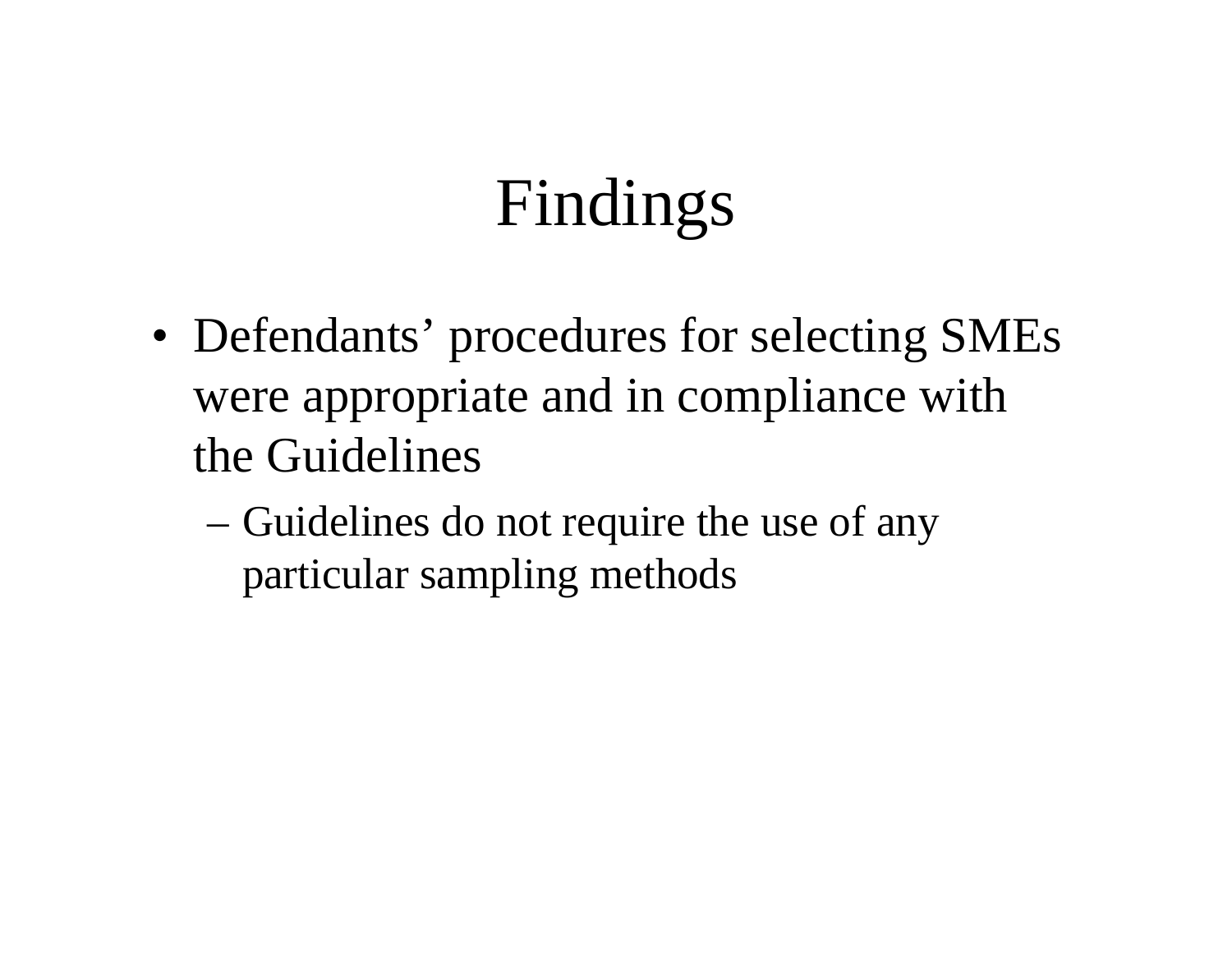• The MQ Development Form was an appropriate tool for helping SMEs to organize their thoughts and begin thinking about MQ statements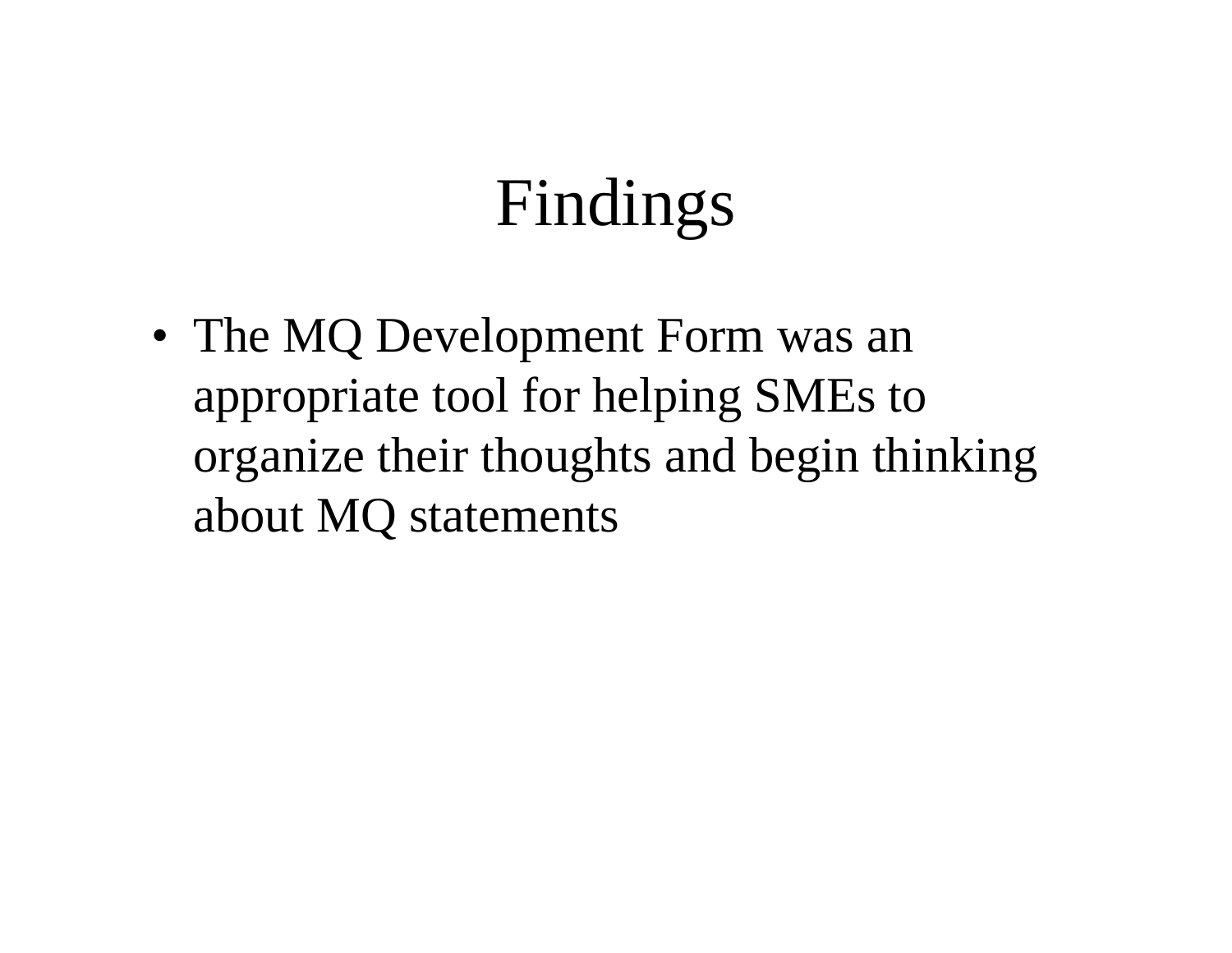• SMEs were given a sufficient definition of the terms "minimum qualification" and "barely acceptable applicant"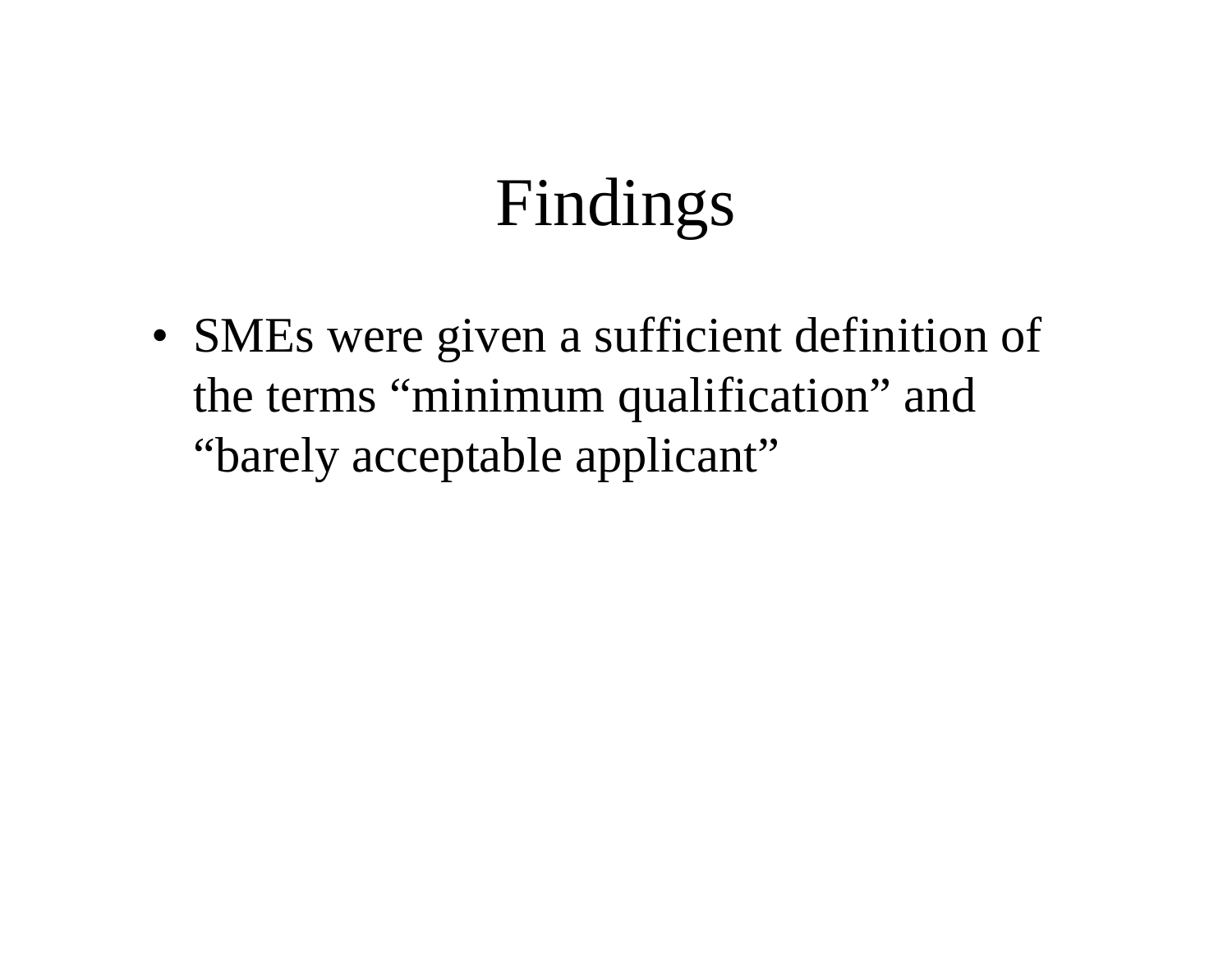• There was ample evidence to support the defendants' use of a dichotomous rating scale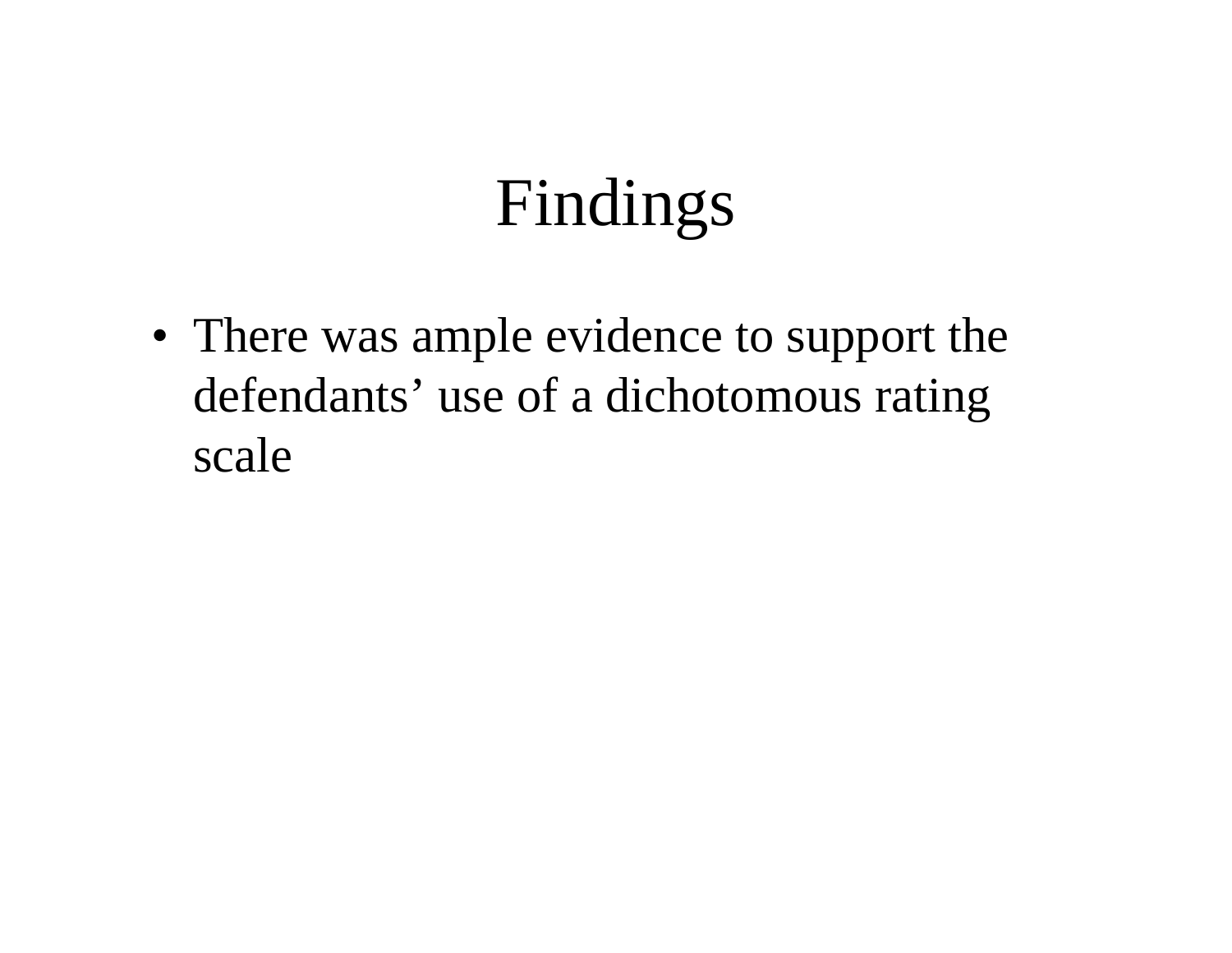• There was ample evidence to support the defendants' use of a .50 linkage screen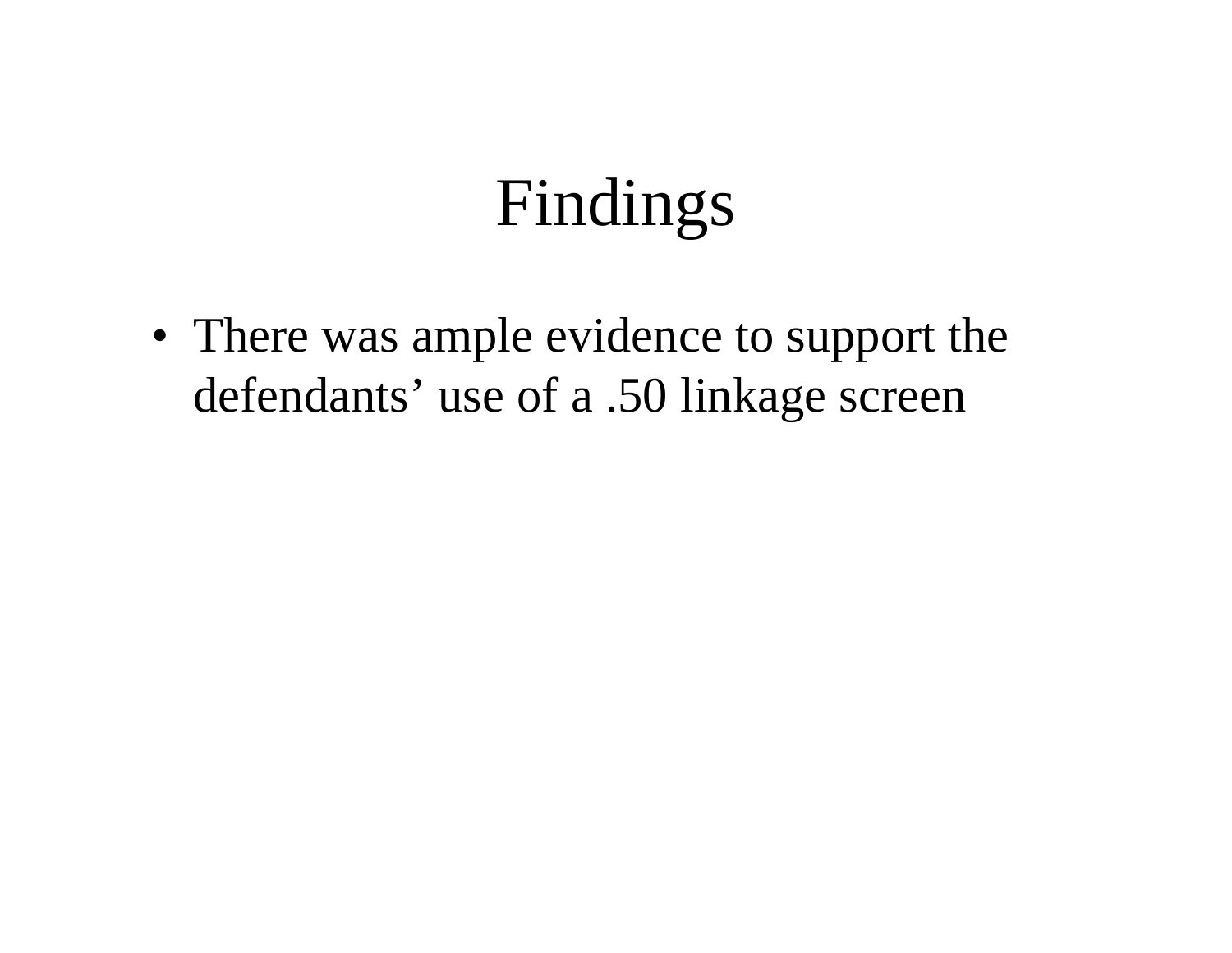• The existence of a validated selection procedure obviates the need for a separate consideration of "business necessity"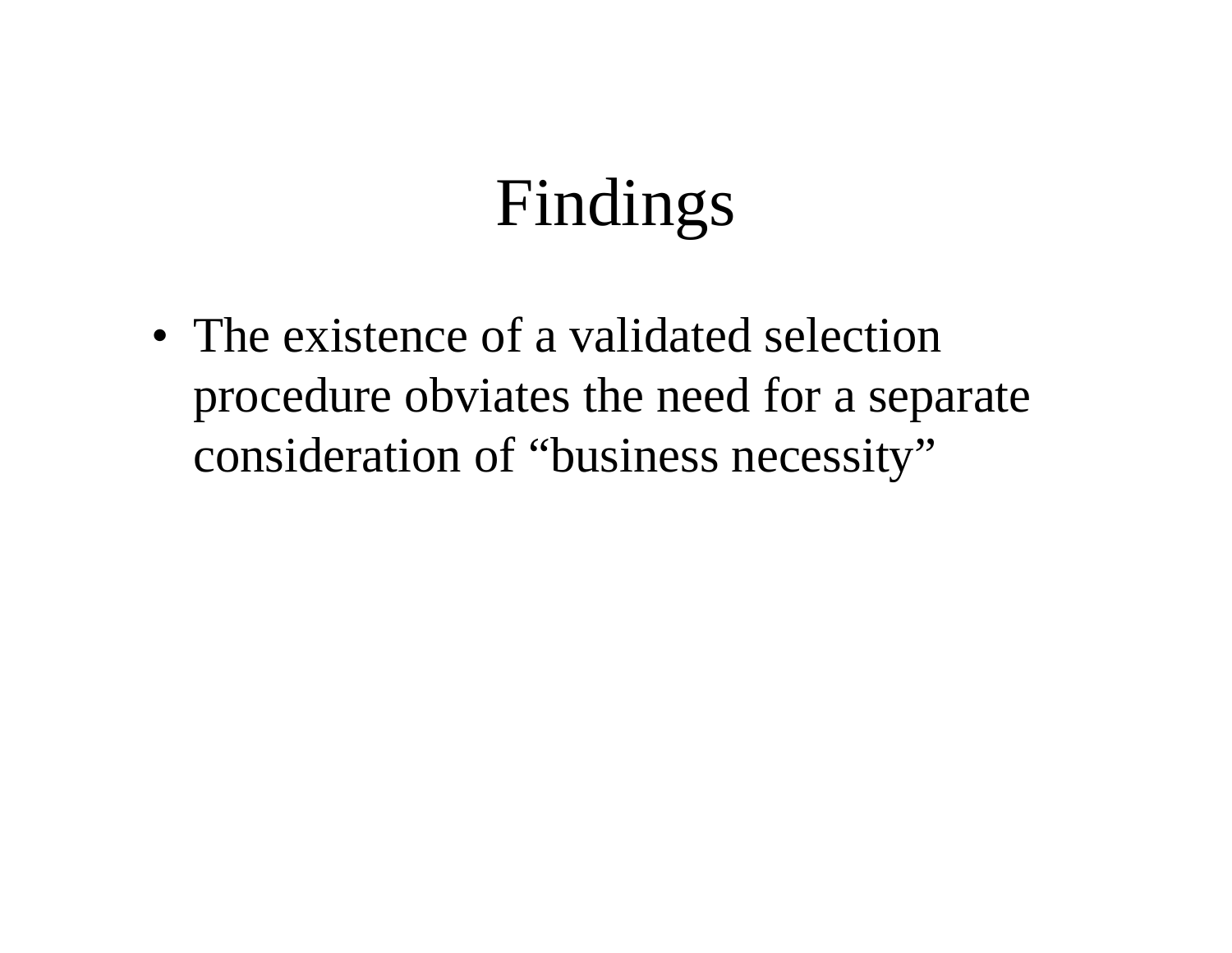# How to Avoid Trouble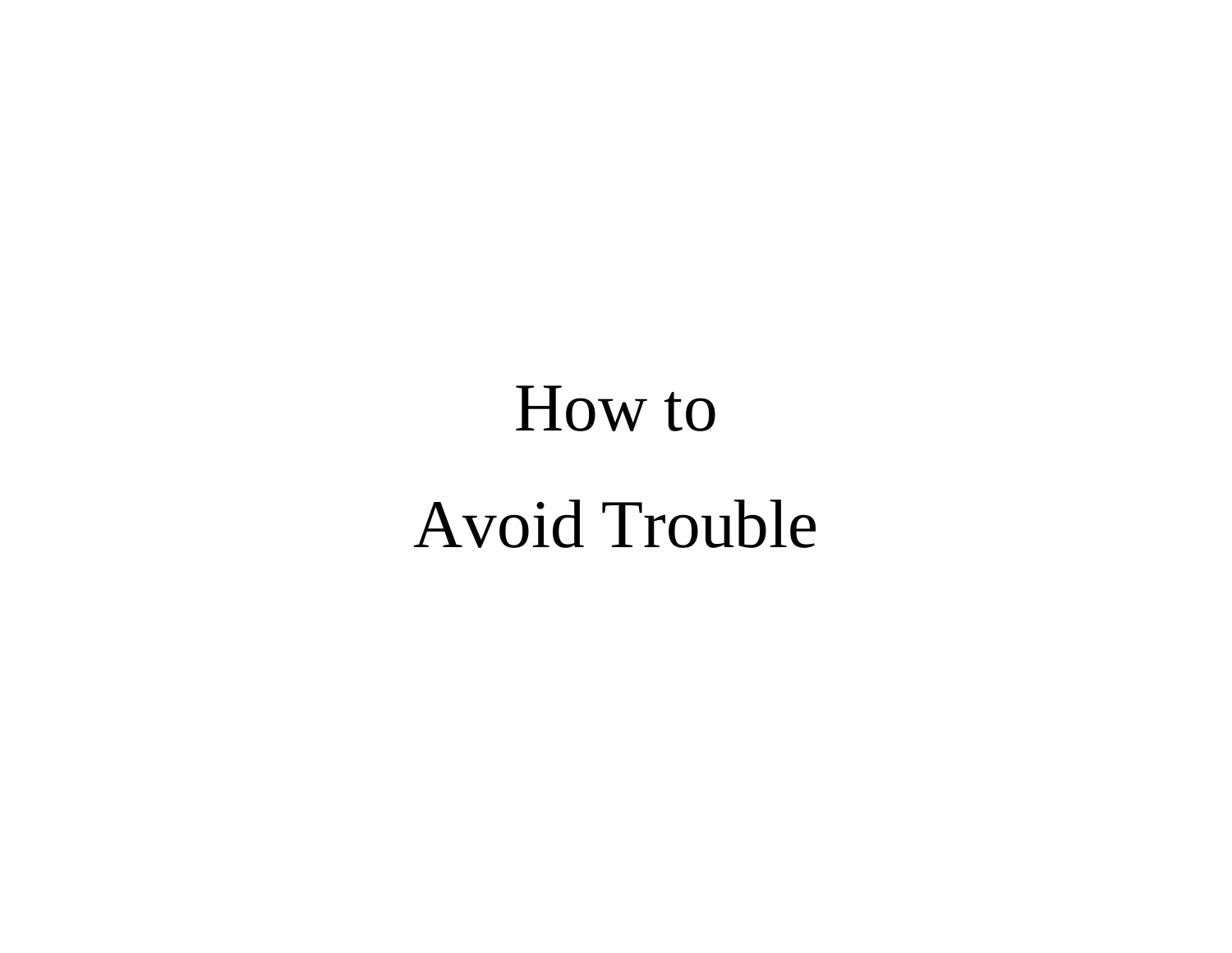- Develop standardized procedures to be followed in development projects
- Document standardized procedures in a manual
- Leave room for exercise of professional judgment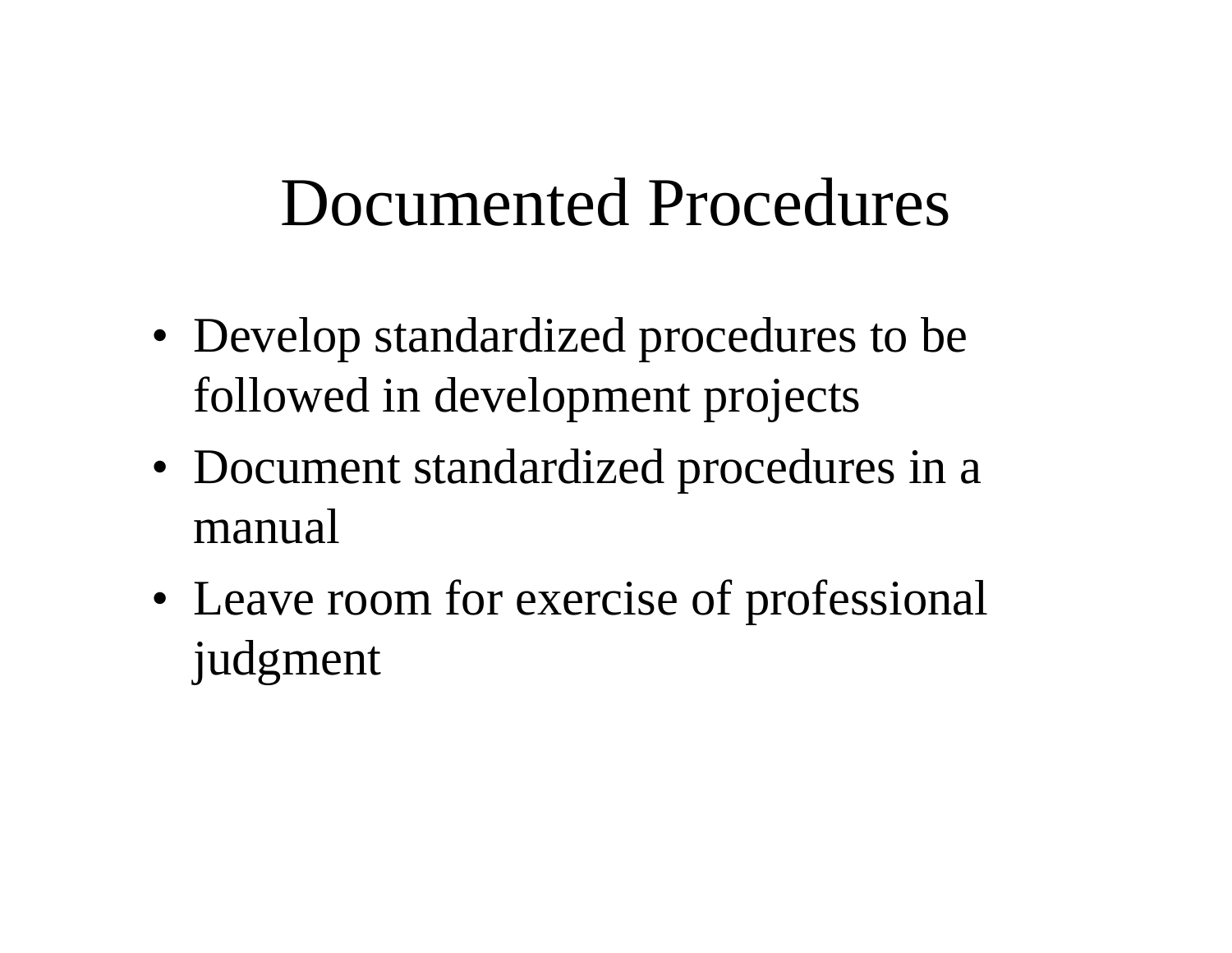- In developing standard procedures, review literature
	- retain documentation of support for your procedures
	- If there is conflicting literature, consider and document reasons for departing from that literature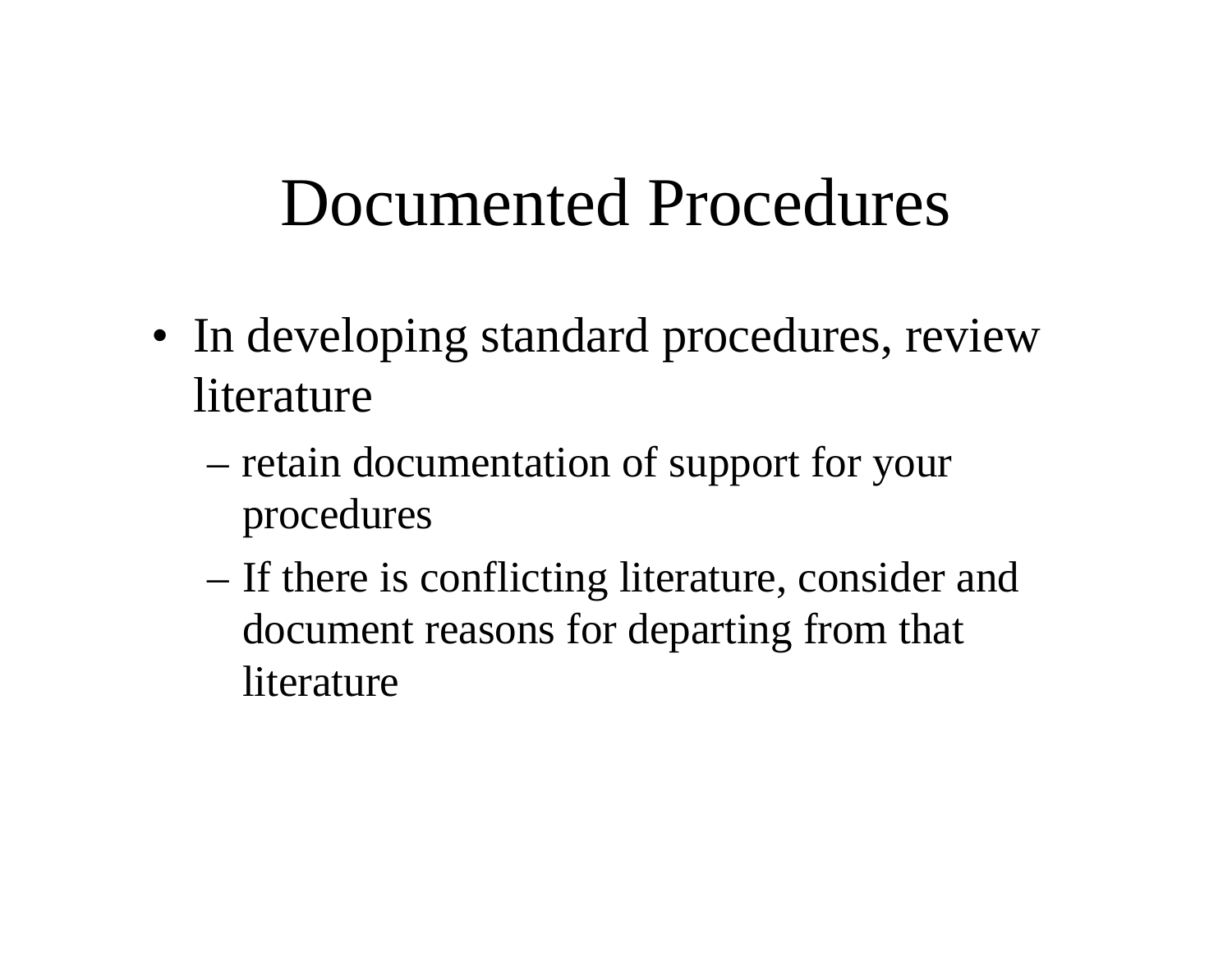- In developing standard procedures, consider legal precedent
	- Become familiar with case law
	- Consult with counsel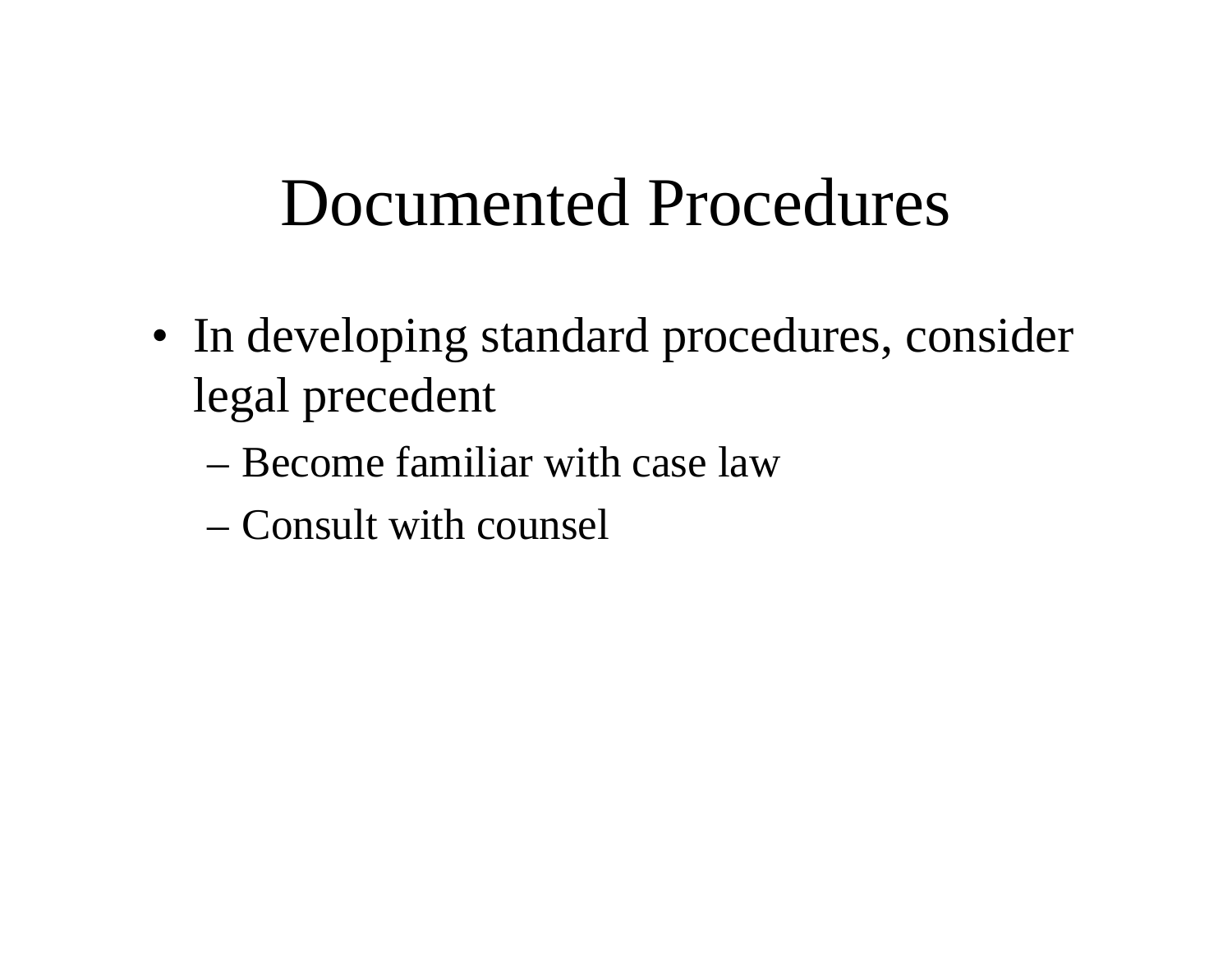- Don't go out on a limb
	- Take the most well supported route if possible
	- Don't use untested or experimental procedures unless there's no other reasonable choice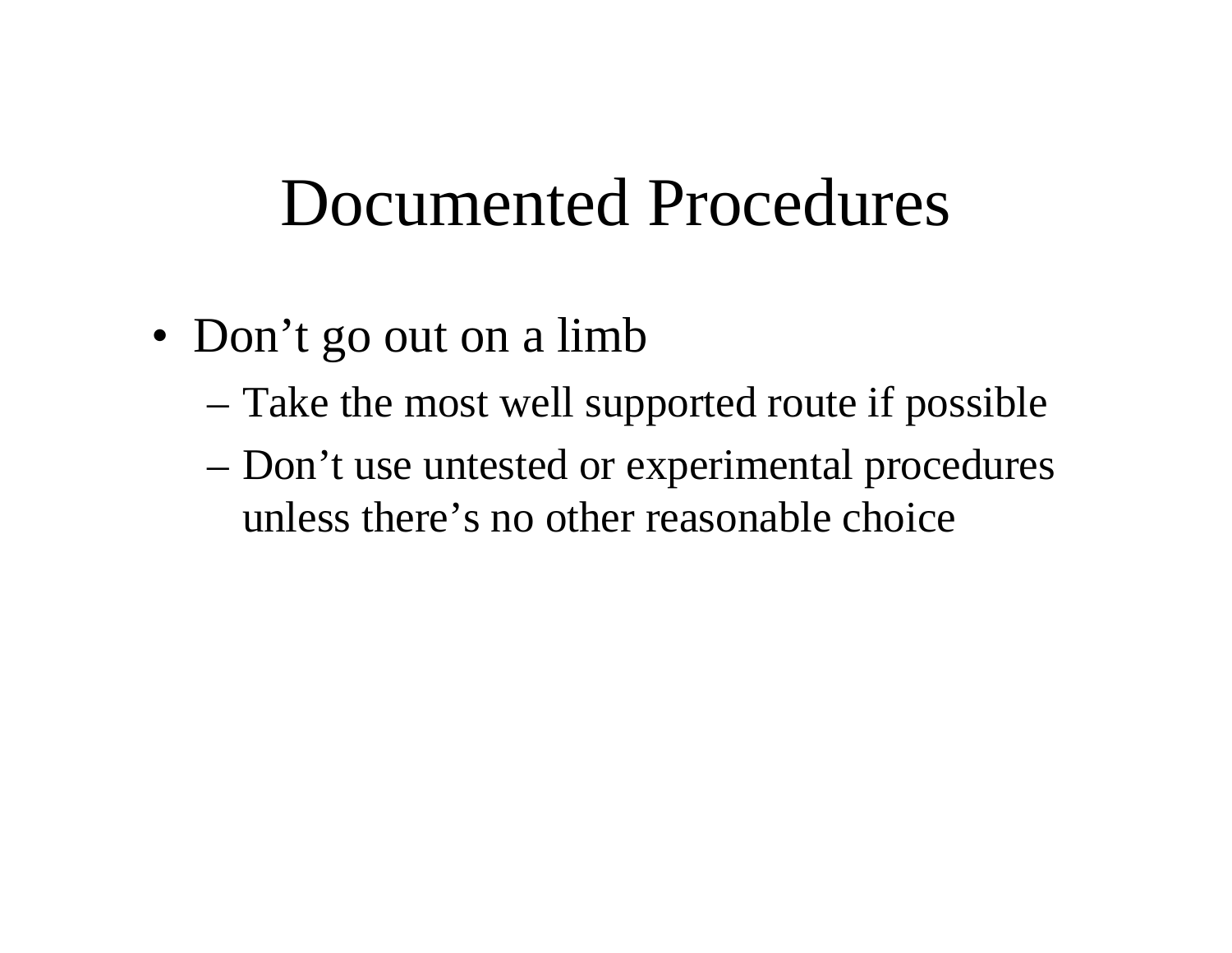- If litigation is ongoing or anticipated, involve outside expert early
	- Expert should contribute to, or review procedures
	- Expert should review own prior writings and testimony to ensure there is no significant conflict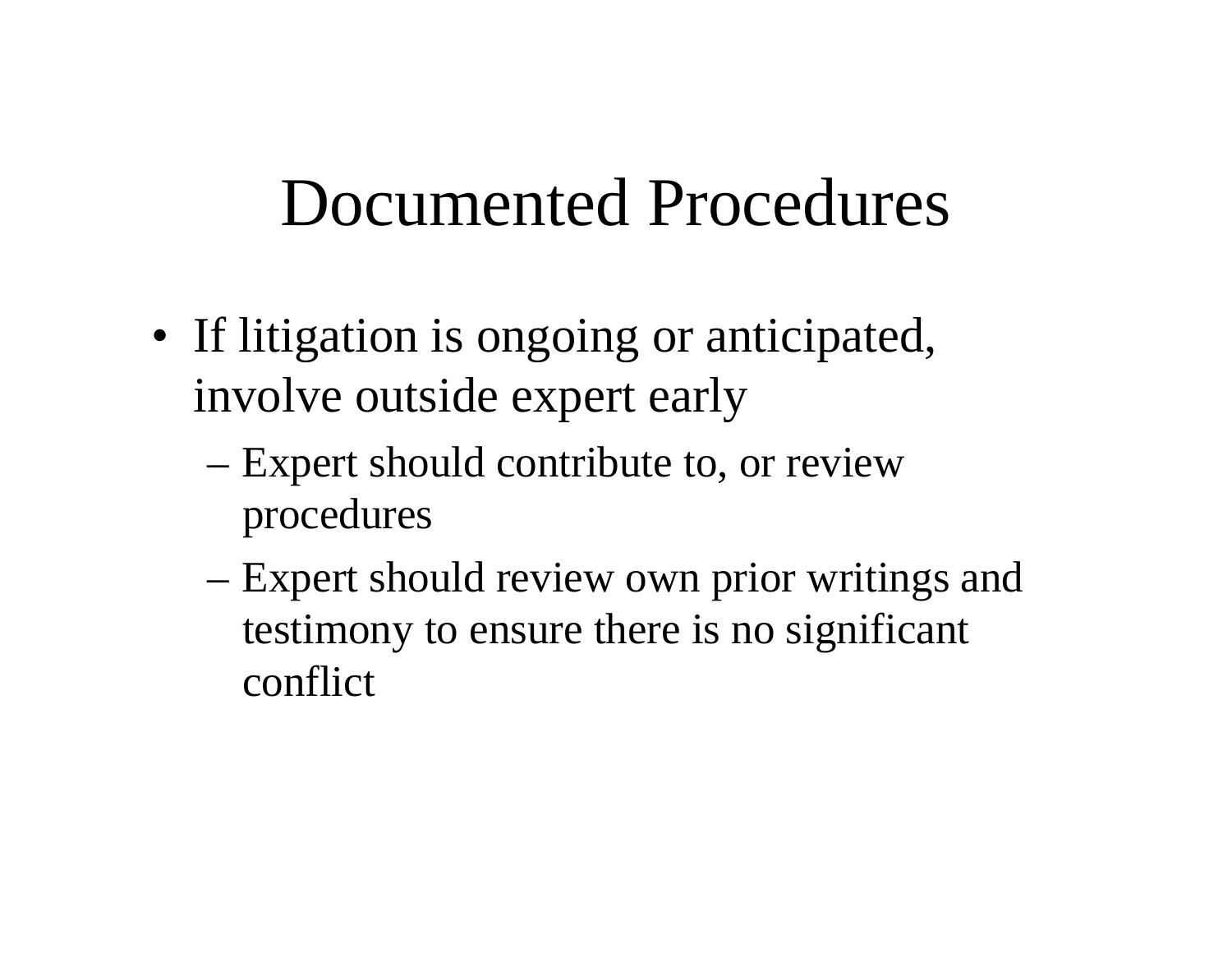- Pay careful attention to the requirements of the Uniform Guidelines
	- The Uniform Guidelines are federal regulations, and they remain an important legal standard that courts may apply to determine compliance with the law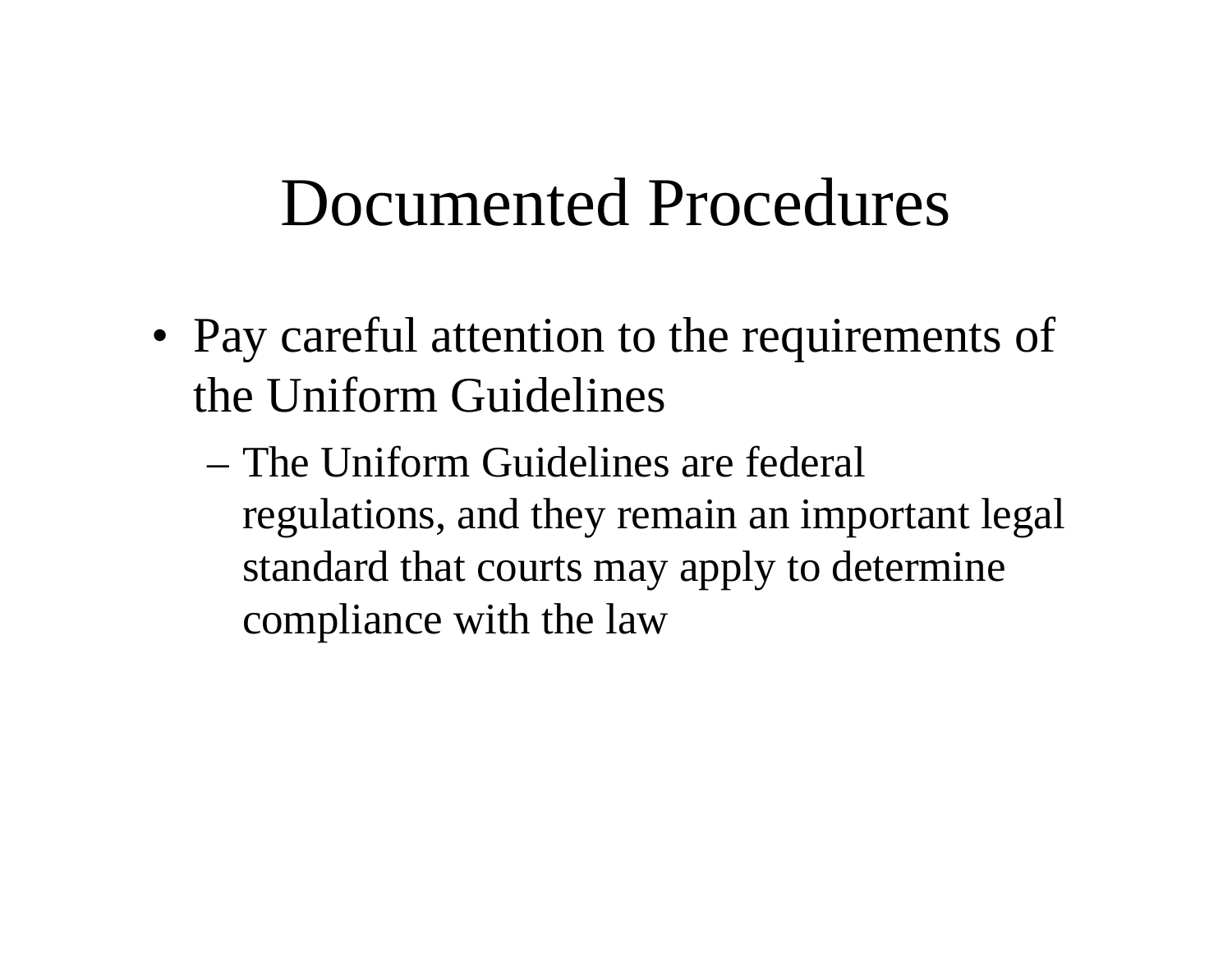## Staffing Development Projects

- Limit the number of staff members
	- A small number of highly trained and well qualified people should perform most development work
	- – To the extent that less experienced assistants are used, they should be very closely supervised and not make judgment calls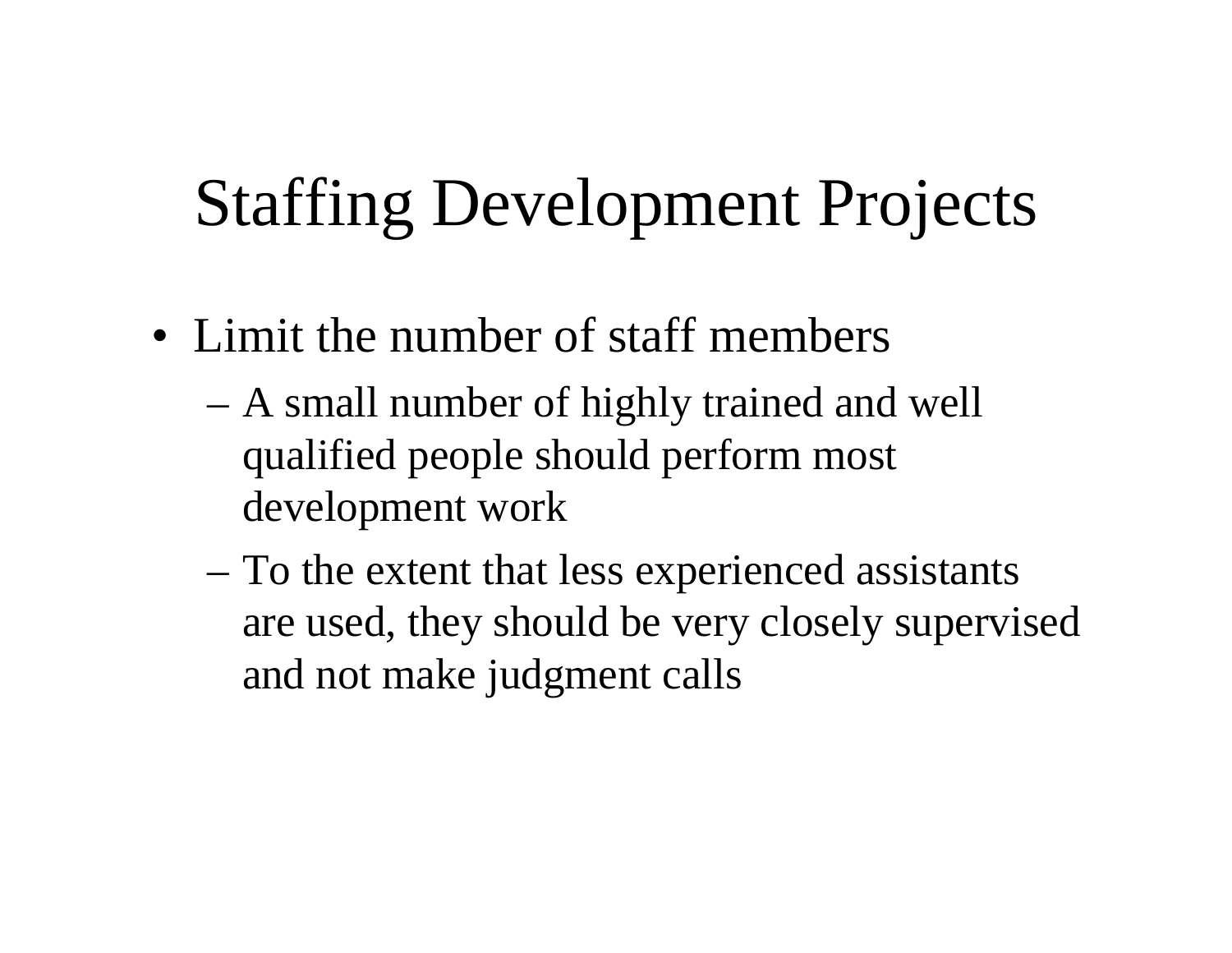# Staffing Development Projects

- Carefully consider the background of each staff member
	- Prior development experience
	- Education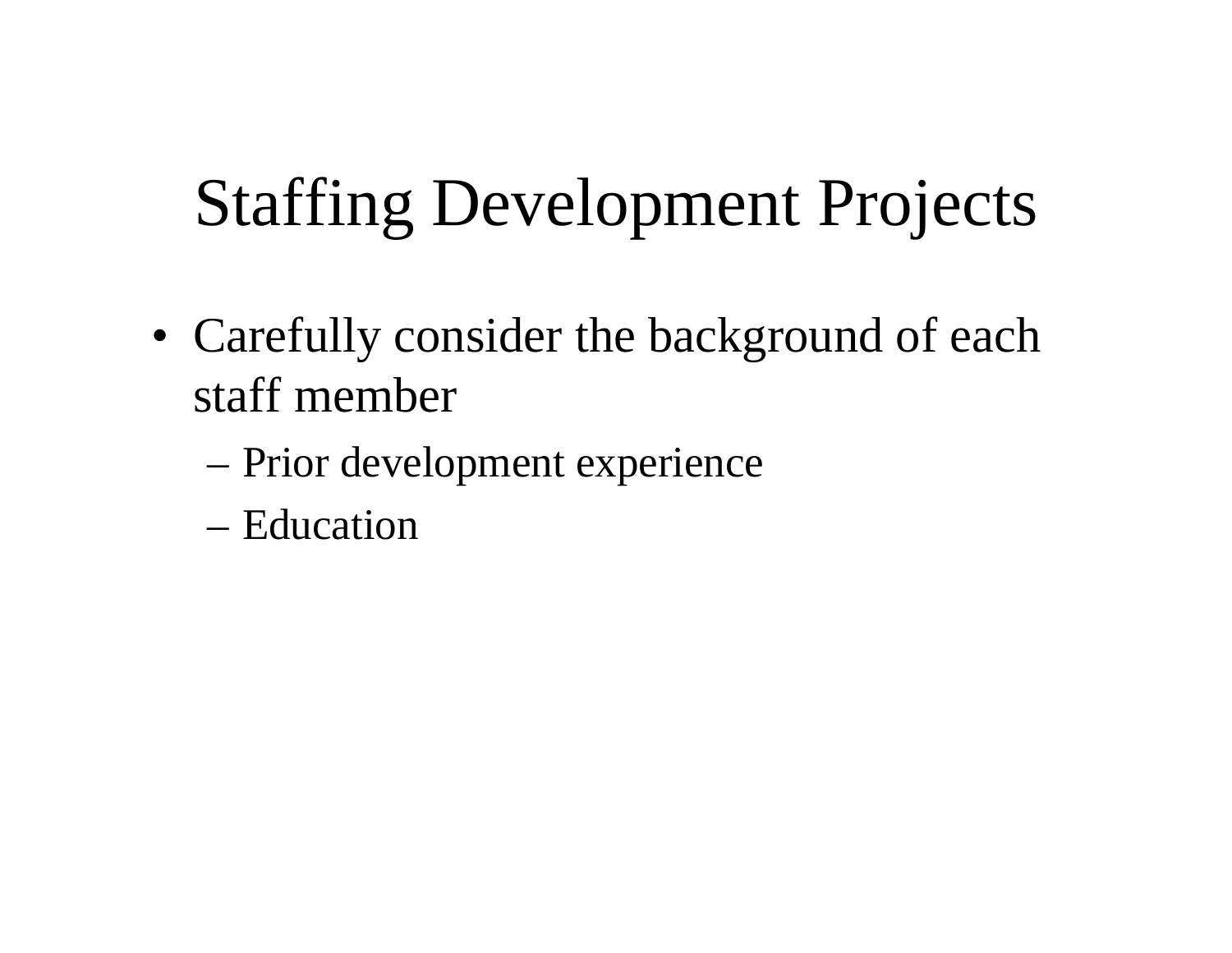# Staffing Development Projects

- Carefully consider the ability of each staff member to act as a witness
	- Temperament
	- Articulateness
	- Attention to detail
	- Presence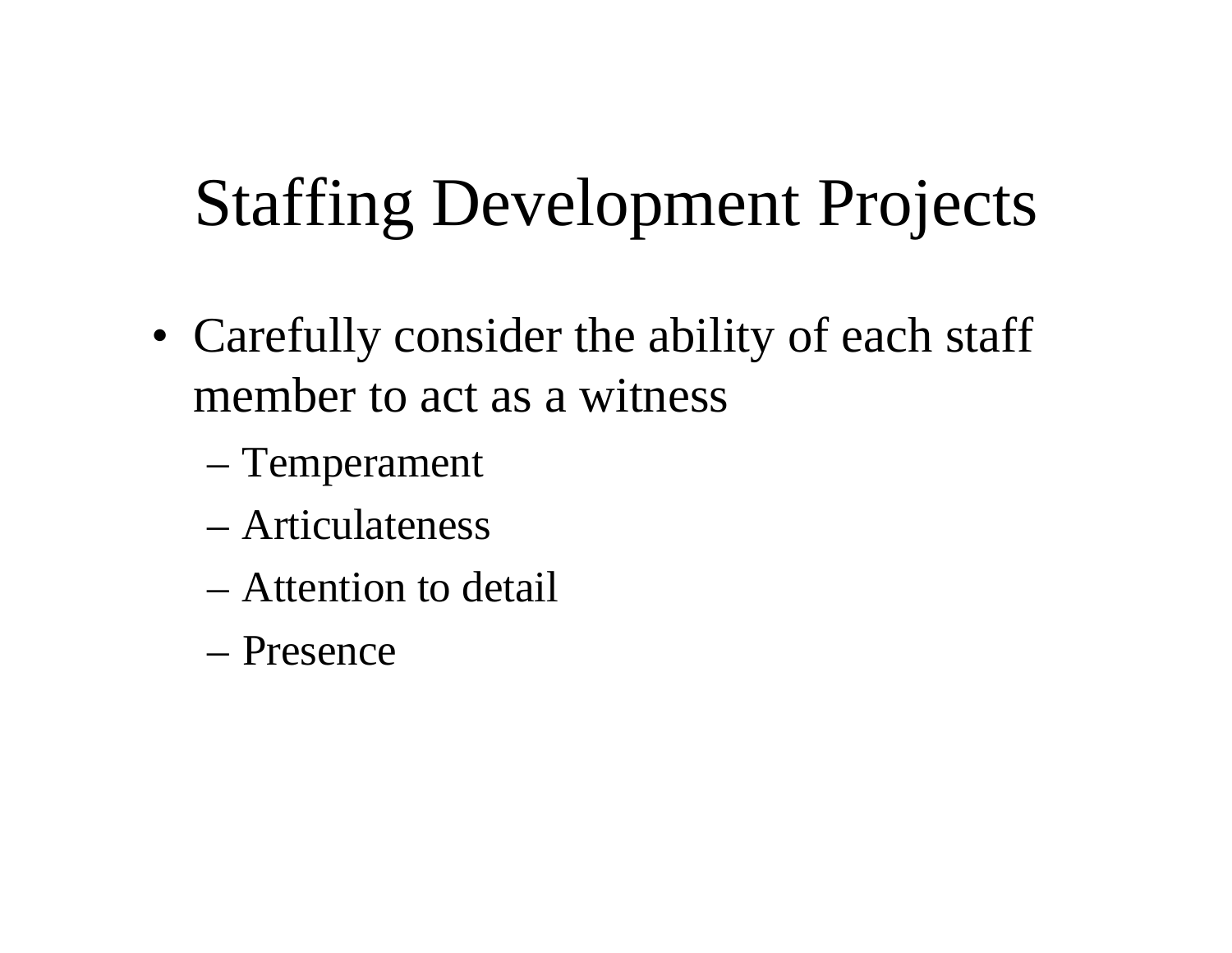- Carefully document all work
	- The smallest, most seemingly insignificant detail may be raised as a problem by the other party
	- –Meticulous record-keeping can carry the day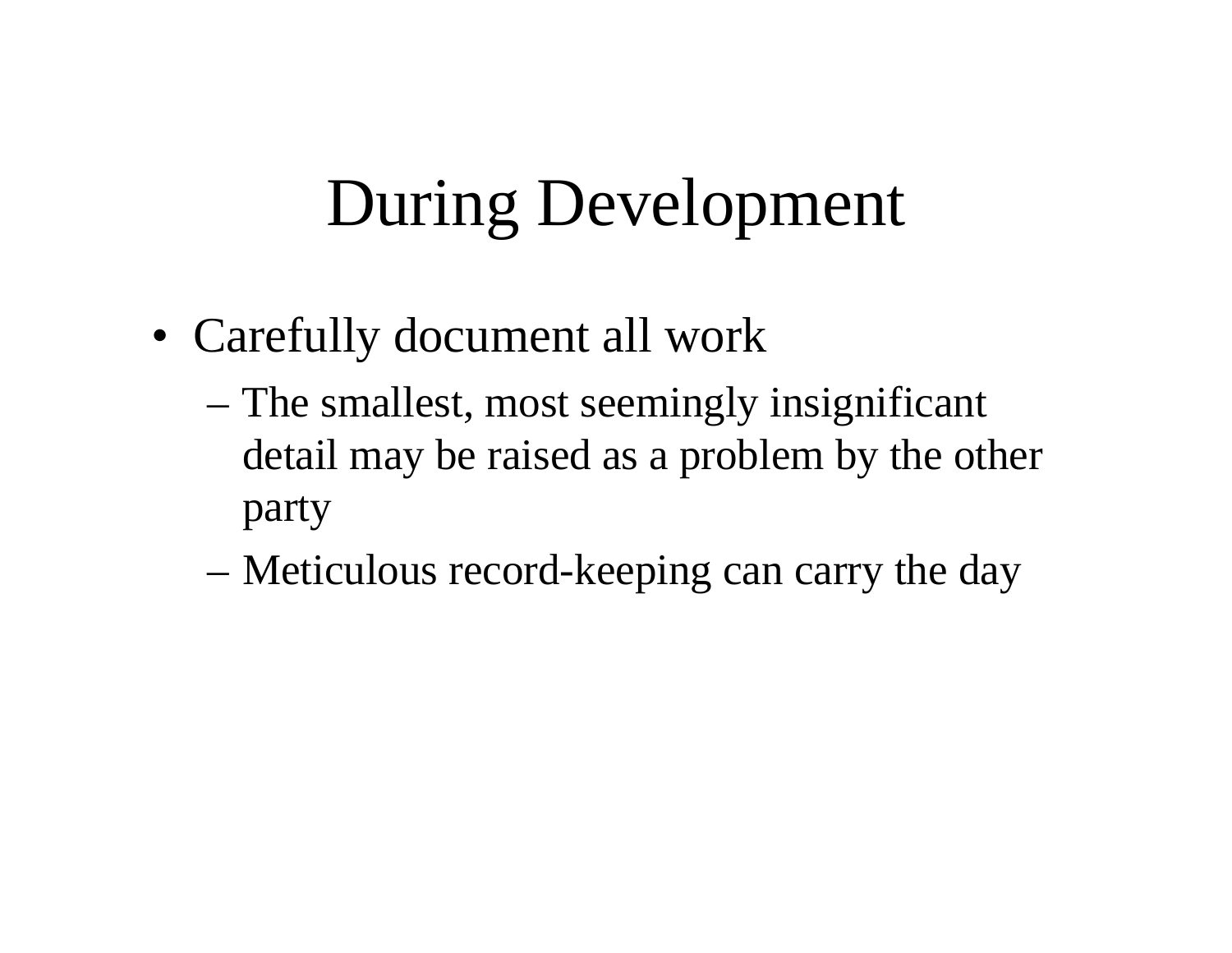- Exception to the meticulous documentation rule:
	- Don't correspond with staff in writing about questions and problems, if a telephone conversation or meeting will suffice
	- – You can always document your resolution of a problem with a memo afterwards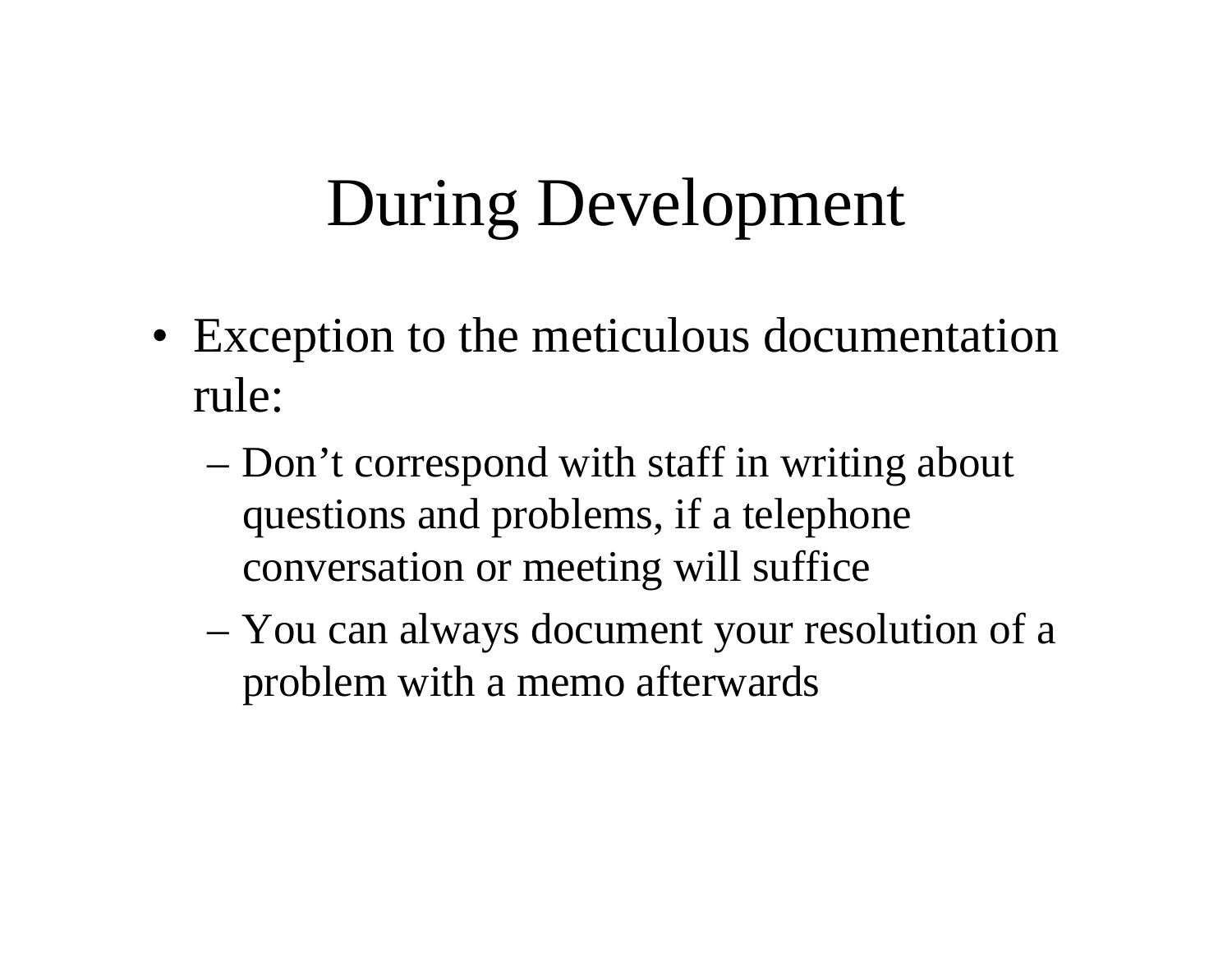- When a deviation from your normal practices is called for, document it
	- Provide an explanation for the decision to change the process
	- Include any support in the professional literature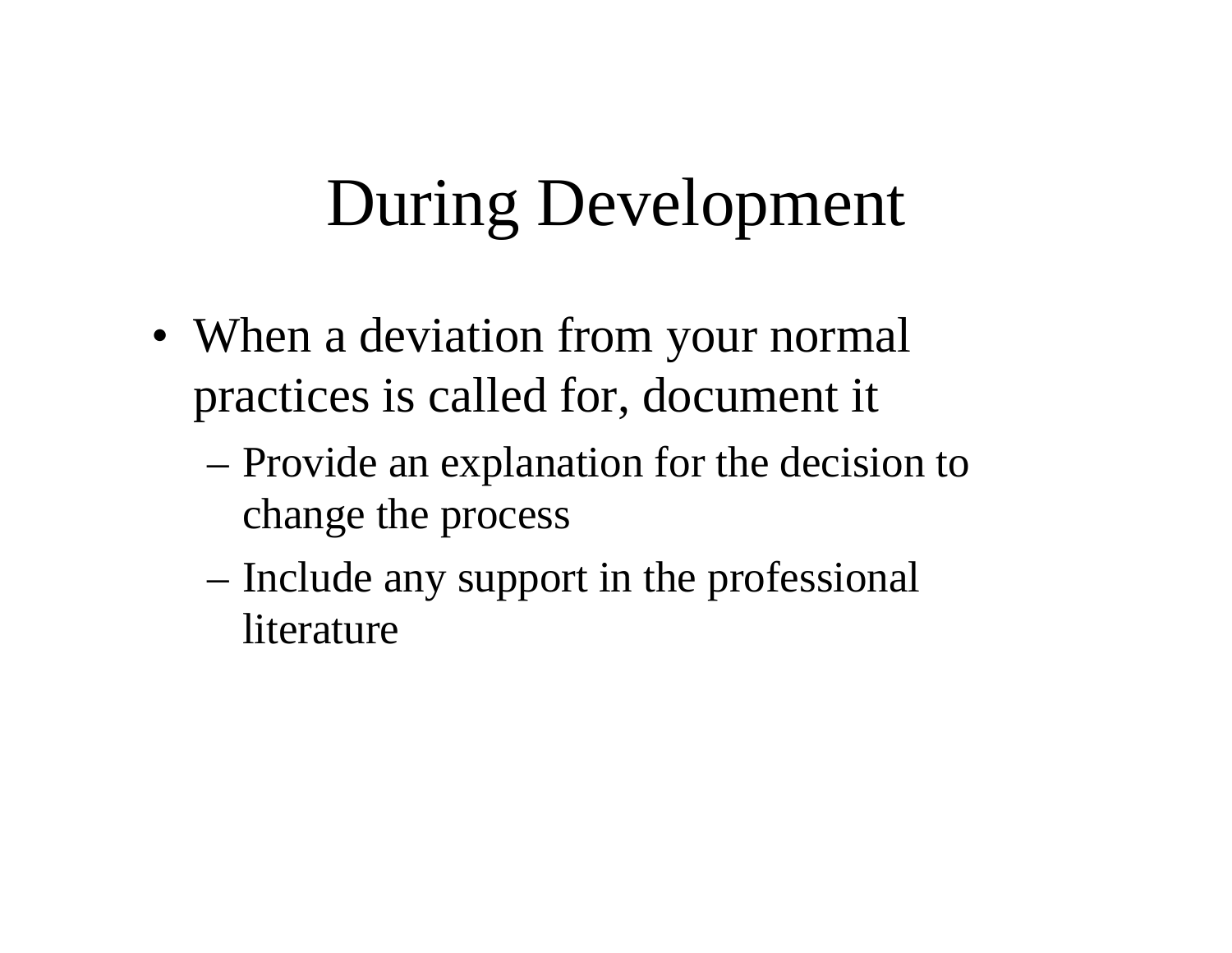- Beware of deadlines!
	- If you must agree to a deadline, decide how much time you are comfortable with, and then add some more time for the unanticipated
	- Let the court and/or other parties know of potential obstacles or delays as soon as you know
	- Ensure that ways to extend the deadline are set out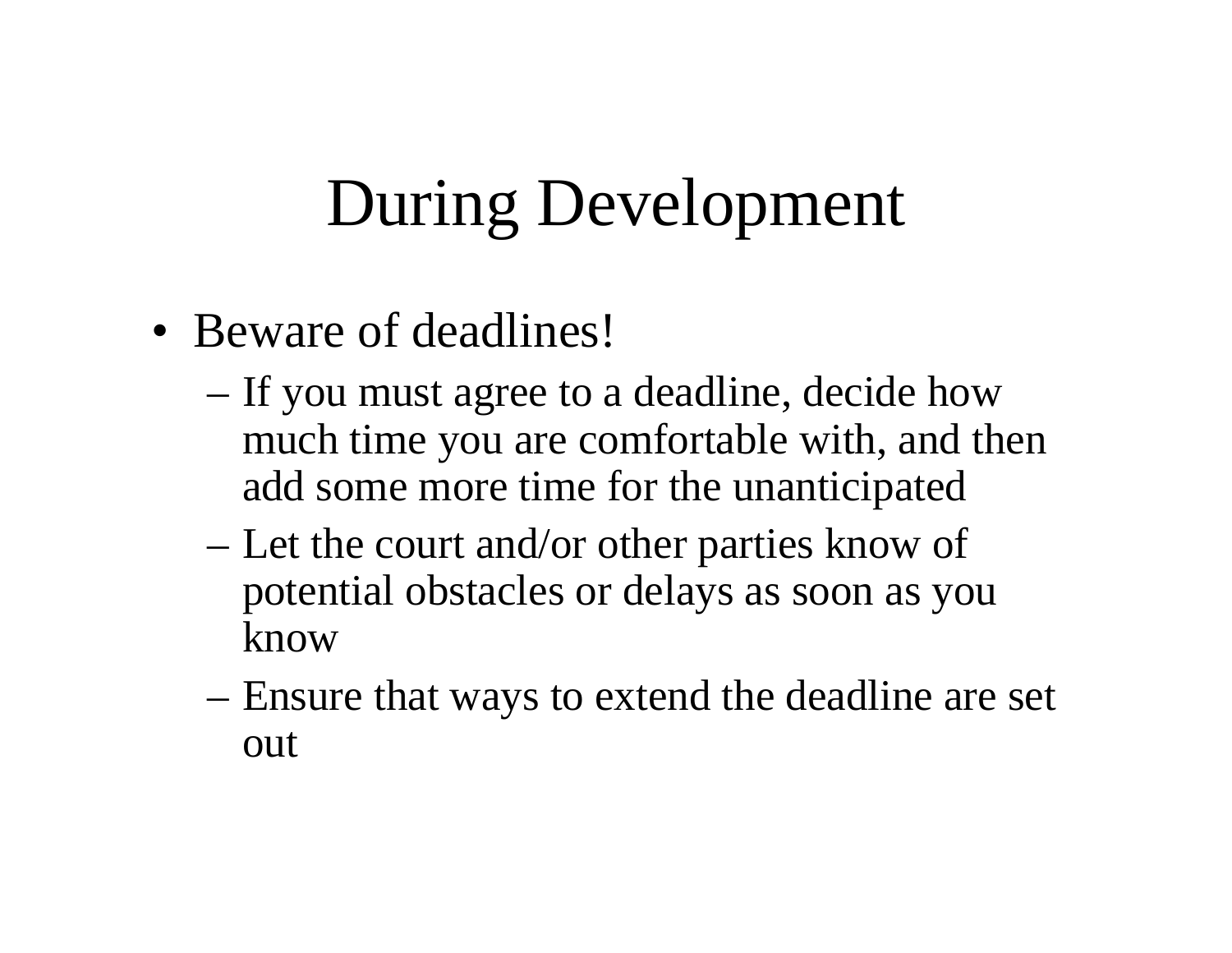- Establish a review procedure for all development work
	- One or two people provide final review of all completed work
	- Reviewers will be witnesses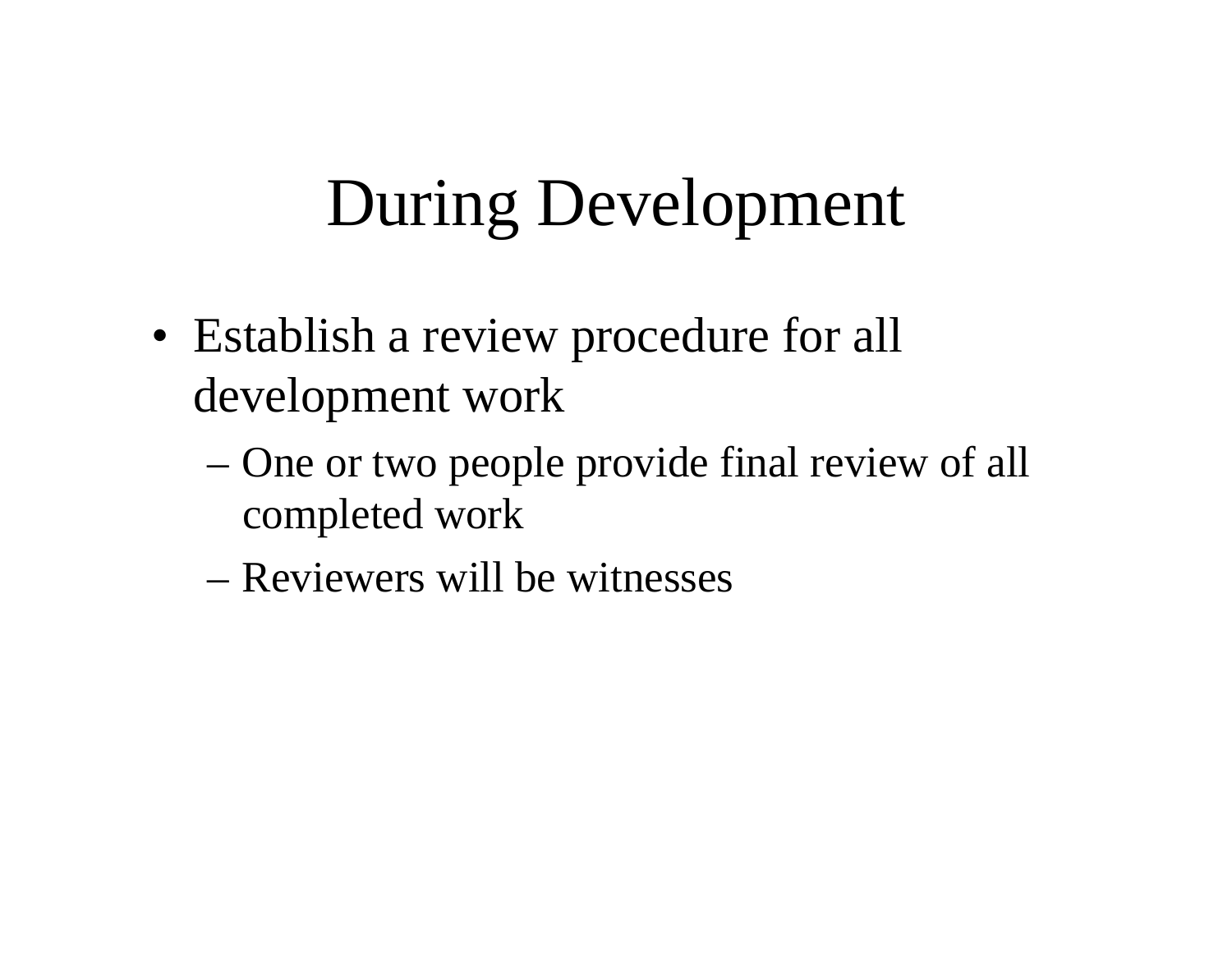# Be Prepared!

- Don't wait until the wolves are at your door to find out if your house is made of straw or bricks
	- – Consider a legal compliance review to uncover vulnerabilities while you have the luxury of correcting them